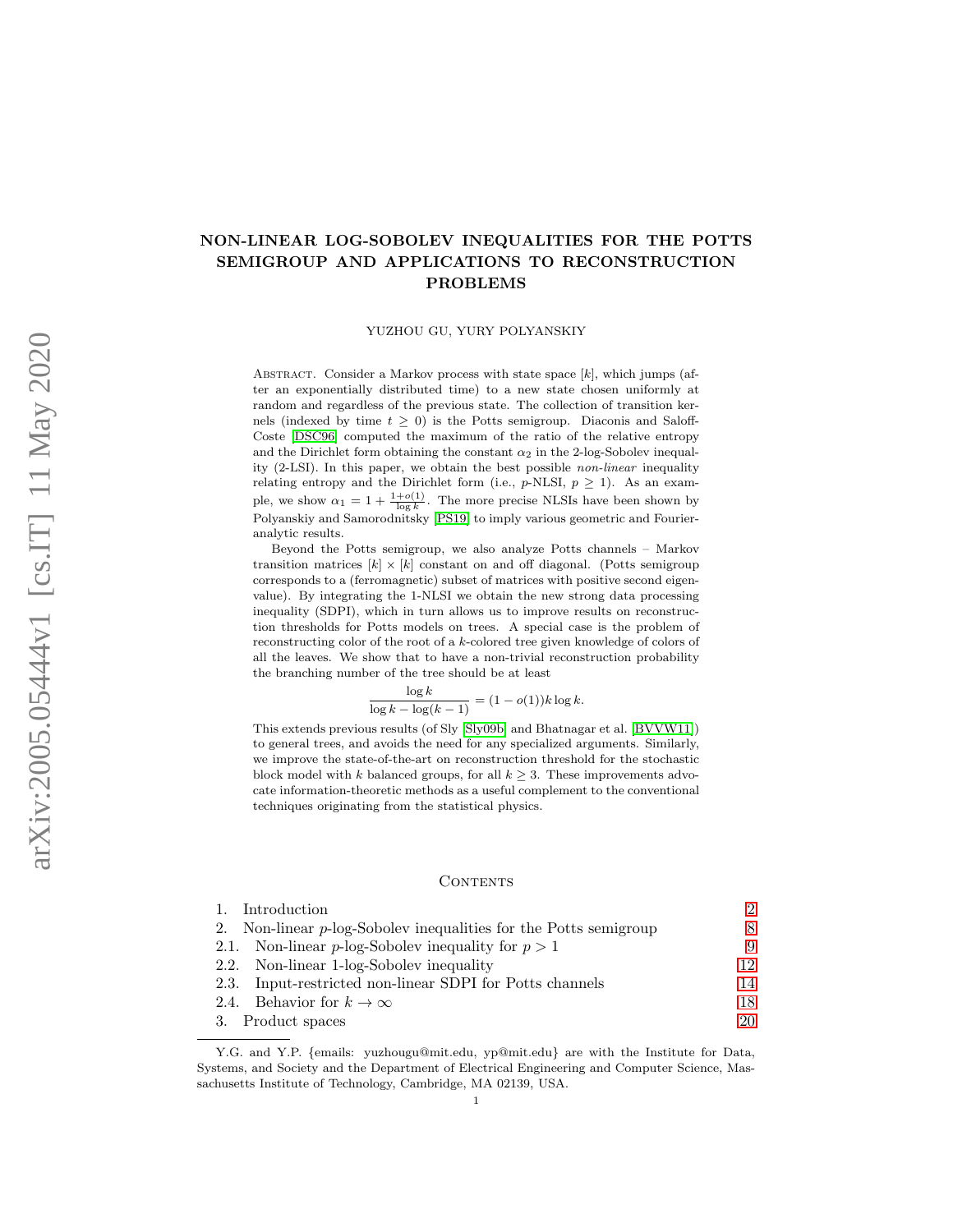| Tensorization<br>3.1.                                                     | 21 |  |  |  |
|---------------------------------------------------------------------------|----|--|--|--|
| 3.2. Linear piece                                                         | 23 |  |  |  |
| Edge isoperimetric inequalities<br>3.3.                                   | 25 |  |  |  |
| Non-reconstruction for broadcast models on trees<br>4.                    | 26 |  |  |  |
| Potts model on a tree<br>5.                                               | 29 |  |  |  |
| 5.1. Binary symmetric channel                                             | 30 |  |  |  |
| 5.2. Random coloring                                                      | 30 |  |  |  |
| Stochastic block model<br>6.                                              | 32 |  |  |  |
| 6.1. Impossibility of weak recovery via information percolation           | 33 |  |  |  |
| Impossibility of weak recovery via Potts channel<br>6.2.                  | 34 |  |  |  |
| Appendix A. Input-unrestricted contraction coefficient for Potts channels | 35 |  |  |  |
| Appendix B. An upper bound for input-restricted contraction coefficient   |    |  |  |  |
| for Potts channels                                                        | 39 |  |  |  |
| Appendix C. Non-convexity of certain functions                            | 42 |  |  |  |
| Appendix D. Concavity of log-Sobolev coefficients                         | 45 |  |  |  |
| Acknowledgement                                                           |    |  |  |  |
| References                                                                | 46 |  |  |  |

### 1. INTRODUCTION

<span id="page-1-0"></span>Log-Sobolev inequalities. Log-Sobolev inequalities (LSIs) are a class of inequalities bounding the rate of convergence of a Markov semigroup to its stationary distribution. They upper bound certain relative entropy (KL divergence) functions via a multiple of the Dirichlet form.

Let us introduce some standard notions. Let  $\mathcal X$  be a finite alphabet and  $K$ :  $\mathcal{X} \times \mathcal{X} \to [0,1]$  be a Markov kernel, i.e., for all  $x \in \mathcal{X}$ , we have  $\sum_{y \in \mathcal{X}} K(x, y) = 1$ . Let  $L = K - I$ . We consider the semigroup  $(T_t)_{t \geq 0}$ , where  $T_t = \exp(tL)$ . Let  $\pi$ be a stationary measure for the semigroup. For  $f, g : \mathcal{X} \to \mathbb{R}$ , the Dirichlet form is defined by

$$
\mathcal{E}(f,g):=-\mathbb{E}_{\pi}[(Lf)g]=-\sum_{x,y\in\mathcal{X}}L(x,y)f(y)g(x)\pi(x).
$$

For non-zero  $f: \mathcal{X} \to \mathbb{R}_{\geq 0}$ , the relative entropy is defined by

$$
\mathrm{Ent}_{\pi}(f) := \mathbb{E}_{\pi}[f \log \frac{f}{\mathbb{E}_{\pi}[f]}] = \mathbb{E}_{\pi}[f]D(\pi^{(f)}||\pi)
$$

where  $\pi^{(f)}$  is a distribution defined as  $\pi^{(f)}(x) = \frac{f(x)\pi(x)}{\mathbb{E}_{\pi}[f]}$ , and  $D(P||Q)$  is the Kullback-Leibler divergence[1](#page-1-1)

$$
D(P||Q) := \int \log(\frac{dP}{dQ})dP.
$$

For  $p > 1$ , we say the semigroup  $(T_t)_{t>0}$  admits p-log-Sobolev inequality (p-LSI), if for some constant  $\alpha_p$ , for all non-zero non-negative real functions f on X, we have

$$
\text{Ent}_{\pi}(f) \leq \frac{1}{\alpha_p} \mathcal{E}(f^{\frac{1}{p}}, f^{1-\frac{1}{p}}).
$$

<span id="page-1-1"></span><sup>1</sup>Throughout this paper, log means natural logarithm.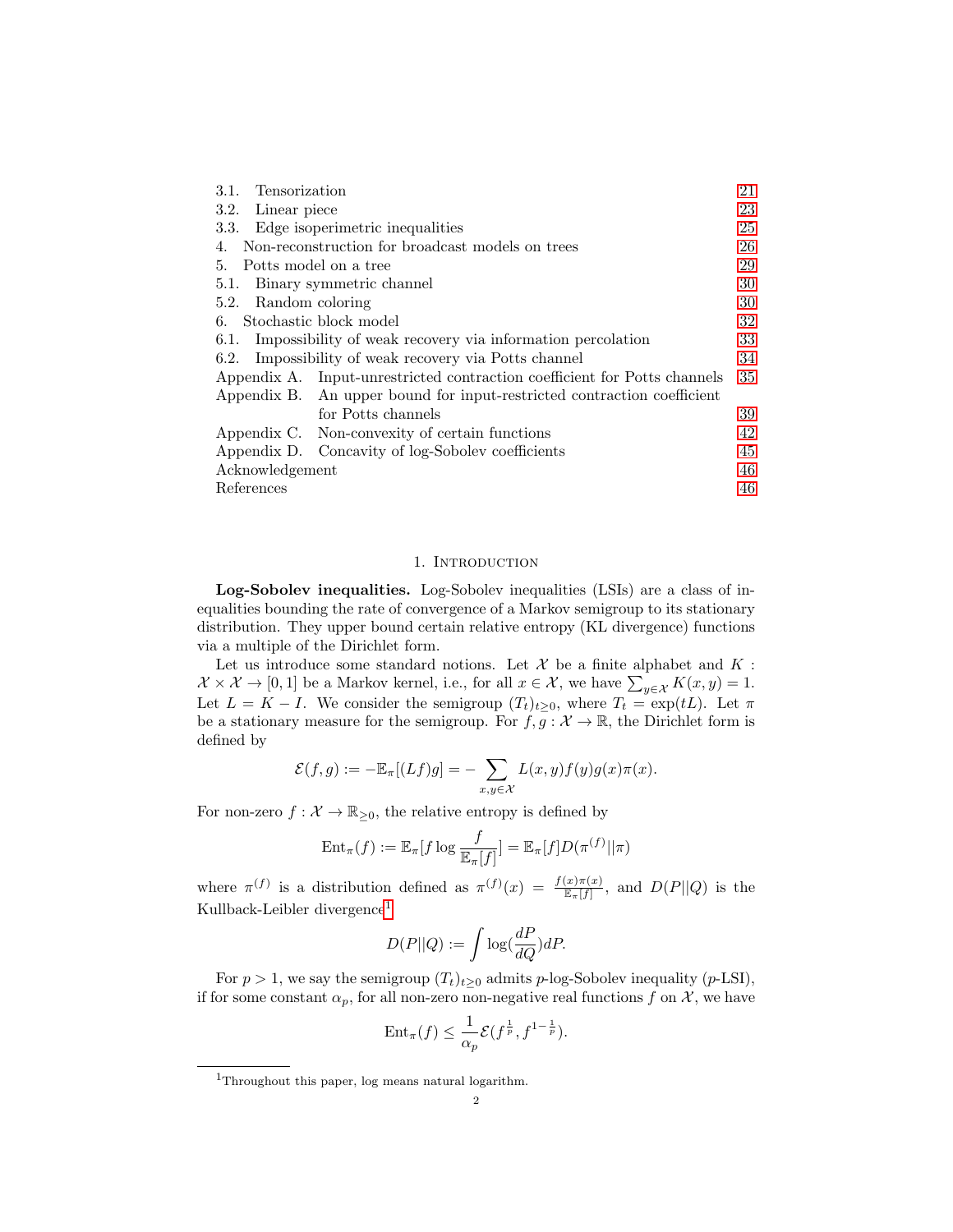For  $p = 1$ , we define 1-LSI as

$$
\text{Ent}_{\pi}(f) \le \frac{1}{\alpha_1} \mathcal{E}(f, \log f).
$$

The case  $p = 2$  is the standard log-Sobolev inequality, originally studied in Gross [\[Gro75\]](#page-46-1). The case  $p = 1$  is studied also under the name "modified log-Sobolev" inequality" (e.g. [\[BT06\]](#page-45-4)).

The relationship between 1-LSI and semigroup convergence can be seen from the following identity

(1) 
$$
\frac{d}{dt}|_{t=0} \operatorname{Ent}_{\pi}(T_t f) = -\mathcal{E}(f, \log f).
$$

Therefore

<span id="page-2-2"></span>(2) 
$$
\operatorname{Ent}_{\pi}(T_t f) \leq \exp(-\alpha_1 t) \operatorname{Ent}_{\pi}(f)
$$

which corresponds to a property of  $T_t$  to exponentially fast relax to equillibrium (in the sense of relative entropy).

Polyanskiy and Samorodnitsky [\[PS19\]](#page-46-0) introduced non-linear p-log-Sobolev inequalities  $(p\text{-NLSI})$ , a finer description of the relationship between relative entropy and Dirichlet forms. For  $p \geq 1$ , we say the semigroup satisfies p-LSI if for some non-negative function<sup>[2](#page-2-0)</sup>.  $\Phi_p : \mathbb{R}_{\geq 0} \to \mathbb{R}_{\geq 0}$ , for all non-zero  $f : \mathcal{X} \to \mathbb{R}_{\geq 0}$ , we have

<span id="page-2-4"></span>(3) 
$$
\frac{\text{Ent}_{\pi}(f)}{\mathbb{E}_{\pi}[f]} \leq \Phi_p(\frac{\mathcal{E}(f^{\frac{1}{p}}, f^{1-\frac{1}{p}})}{\mathbb{E}_{\pi}[f]}),
$$

where for  $p = 1$ ,  $\mathcal{E}(f^{\frac{1}{p}}, f^{1-\frac{1}{p}})$  should be replaced with  $\mathcal{E}(f, \log f)$ .

Non-linear  $p$ -log-Sobolev inequalities imply the ordinary  $p$ -log-Sobolev inequalities for

$$
\alpha_p = \inf_{x>0} \frac{x}{\Phi_p(x)}.
$$

When  $\Phi_p$  is concave, this can be further simplified to  $\alpha_p = (\Phi_p'(0))^{-1}$ . Mossel et al. [\[MOS13\]](#page-46-2) proved that for reversible  $(K, \pi)$ ,

<span id="page-2-3"></span>(4) 
$$
\frac{p^2(q-1)}{q^2(p-1)}\alpha_p \le \alpha_q \le \alpha_p
$$

for  $1 < q \le p \le 2$ . We discuss some general facts about dependence of  $\alpha_p$  and  $\Phi_p$ on p in Appendix [D.](#page-44-0)

Potts semigroup. In this paper, we focus on the simplest Markov semigroup, corresponding to the random walk on a complete graph. The Markov kernel is  $K(x,y) = \frac{1}{k-1} \mathbb{1}\{x \neq y\}$ , where  $k = \#\mathcal{X}^3$  $k = \#\mathcal{X}^3$ . We call it the Potts semigroup, because every operator  $T_t$  in the semigroup is a ferromagnetic Potts channel. Its stationary distribution  $\pi$  is uniform on  $\mathcal X$  and its Dirichlet form is rescaled covariance:

$$
\mathcal{E}(f,g) = \frac{k}{k-1} \operatorname{Cov}_{\pi}(f,g)
$$

A Potts channel PC<sub> $\lambda$ </sub> is a Markov kernel  $[k] \times [k] \rightarrow [0, 1]$  defined by

$$
PC_{\lambda}(x,y) = \frac{1-\lambda}{k} \mathbb{1}\{x \neq y\} + (\frac{1}{k} + \frac{k-1}{k}\lambda) \mathbb{1}\{x = y\}.
$$

<span id="page-2-0"></span><sup>&</sup>lt;sup>2</sup>[\[PS19\]](#page-46-0) requires the function  $\Phi_p$  to be concave. We do not make this assumption initially, however to extend these inequalities to product semigroups the concavification will be necessary – see Section [3.](#page-19-0)

<span id="page-2-1"></span><sup>&</sup>lt;sup>3</sup>In the following, we always write  $\mathcal{X} = [k]$ .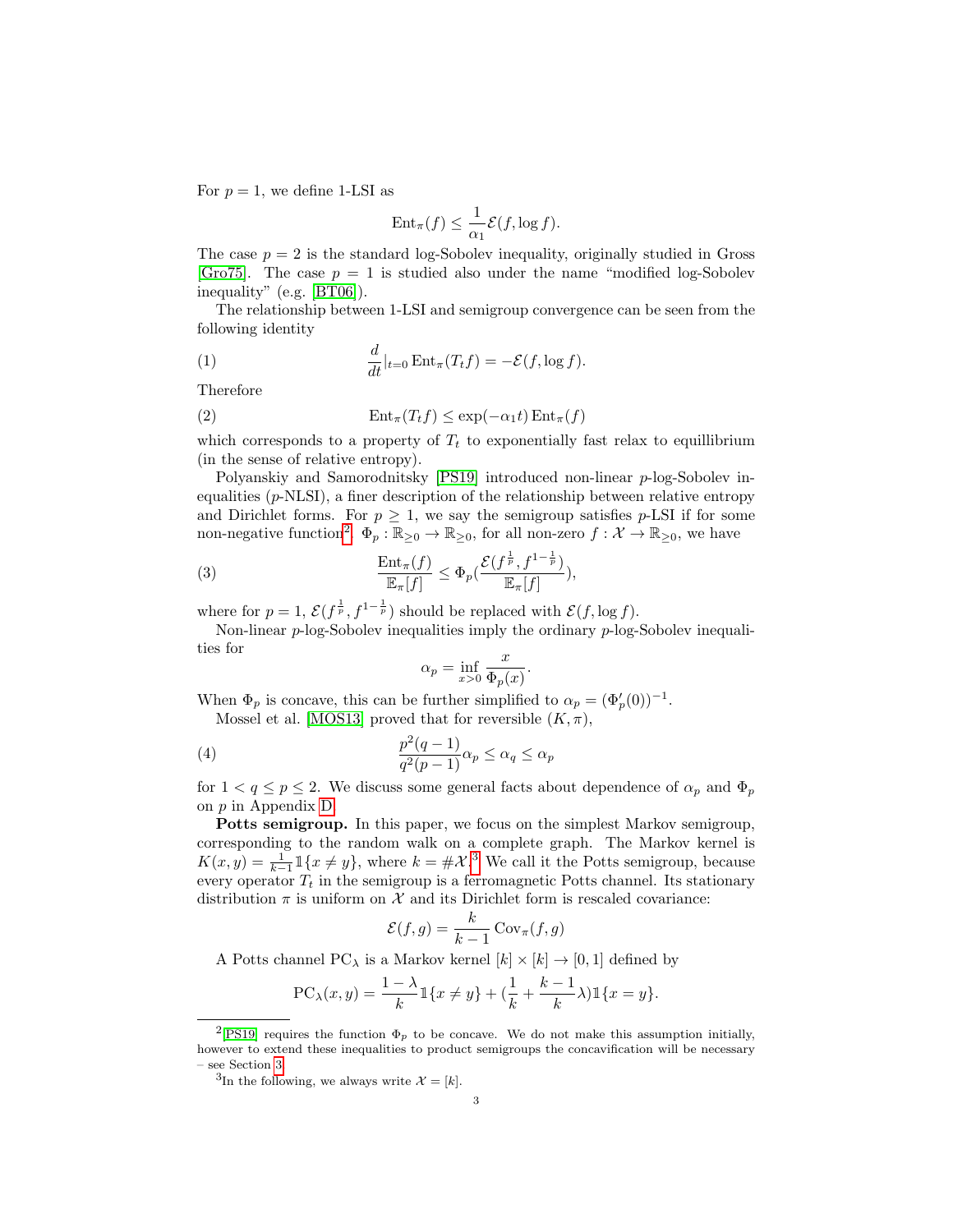We parametrize them by  $\lambda$  because  $\lambda$  is the second largest eigenvalue of PC<sub> $\lambda$ </sub>. The valid region of  $\lambda$  is  $\left[-\frac{1}{k-1}, 1\right]$ . When  $\lambda > 0$ , we call PC<sub> $\lambda$ </sub> a ferromagnetic Potts channel; when  $\lambda < 0$ , we call it an anti-ferromagnetic Potts channel. One can see that  $T_t$  in the Potts semigroup is exactly  $\text{PC}_{\exp\left(-\frac{k}{k-1}t\right)}$ .

Diaconis and Saloff-Coste [\[DSC96\]](#page-45-0) computed the 2-log-Sobolev constant

(5) 
$$
\alpha_2 = \frac{k-2}{(k-1)\log(k-1)}.
$$

They observed that the infimum of the ratio  $\frac{\mathcal{E}(f,f)}{\text{Ent}_{\pi}[f^2]}$  is achieved at a two-valued function  $f$ , i.e.,  $f$  takes exactly two values. In fact, the infimum is achieved at a function f where  $f(1) = k - 1$  and  $f(i) = 1$  for  $i \neq 1$ . For  $p \neq 2$ , it seems hard to give a closed-form expression for  $\alpha_p$ . Goel [\[Goe04\]](#page-46-3) proved that

<span id="page-3-3"></span>
$$
\frac{k}{k-1}\leq \alpha_1\leq (1+\frac{4}{\log(k-1)})\frac{k}{k-1},
$$

where the upper bound is by using a two-valued function f, where  $f(1) = k + 1$ and  $f(i) = 1$  for  $i \neq 1$ . Bobkov and Tetali [\[BT06\]](#page-45-4) also discussed bounds on  $\alpha_1$  and  $\alpha_2$ , proving that

$$
\alpha_1 \ge \frac{k}{k-1} + \frac{2}{\sqrt{k-1}}.
$$

These computations lead to the guess that for all  $p$ , the best possible  $p$ -LSI constant  $\alpha_p$  for the Potts semigroup is achieved at a two-valued function. In Section [2,](#page-7-0) we prove that this is true, and in fact true for p-NLSIs for the Potts semigroup: For fixed  $\frac{\text{Ent}_{\pi}(f)}{\mathbb{E}_{\pi}[f]}$ , the unique function (up to scalar multiplication) of the form  $f(1) \ge f(2) = \cdots = f(k)$  minimizes  $\frac{\mathcal{E}(f^{\frac{1}{p}}, f^{1-\frac{1}{p}})}{\mathbb{E}_{\pi}[f]}$ . As a result we get the sharpest p-NLSIs for the Potts semigroup for all  $p \geq 1$ .

<span id="page-3-1"></span>We define a useful function  $\psi : [0, 1] \to \mathbb{R}$  as follows.

(6) 
$$
\psi(x) := \log k + x \log x + (1 - x) \log \frac{1 - x}{k - 1}
$$

Note that  $\psi(x)$  is the KL divergence between  $(x, \frac{1-x}{k-1}, \ldots, \frac{1-x}{k-1})$  and Unif([k]). Simple computation shows that  $\psi$  is non-negative, convex,  $\psi(\frac{1}{k}) = 0$ , strictly decreasing on  $[0, \frac{1}{k}]$ , strictly increasing on  $[\frac{1}{k}, 1]$ , and takes value in  $[0, \log k]$ .

.

<span id="page-3-2"></span>**Theorem 1** (p-NLSI for Potts semigroup). For  $p > 1$ , define  $\xi_p : [0, 1] \to \mathbb{R}$  as

(7) 
$$
\xi_p(x) = \frac{k}{k-1} \left(1 - \frac{1}{k} \left(x^{\frac{1}{p}} + (k-1)\left(\frac{1-x}{k-1}\right)^{\frac{1}{p}}\right)\left(x^{1-\frac{1}{p}} + (k-1)\left(\frac{1-x}{k-1}\right)^{1-\frac{1}{p}}\right)\right).
$$
  
Define  $\xi_1 : [0,1] \to \mathbb{R}$  as

(8) 
$$
\xi_1(x) = \frac{1}{k-1}(-\log x - (k-1)\log \frac{1-x}{k-1} + k(x \log x + (1-x)\log \frac{1-x}{k-1})).
$$
  
For  $p \ge 1$ , define  $b_p : [0, \log k] \to \mathbb{R}$  as<sup>4</sup>

<span id="page-3-4"></span>(9) 
$$
b_p(\psi(x)) = \xi_p(x)
$$

for  $x \in [\frac{1}{k}, 1]$ , where  $\psi$  is defined in [\(6\)](#page-3-1). Then the Potts semigroup satisfies p-NLSI with  $\Phi_p = b_p^{-1}$ .

<span id="page-3-0"></span><sup>&</sup>lt;sup>4</sup>In the case  $k = 2$ ,  $b_p$  differs from [\[PS19\]](#page-46-0) by a constant factor due to a different parametrization of the semigroup.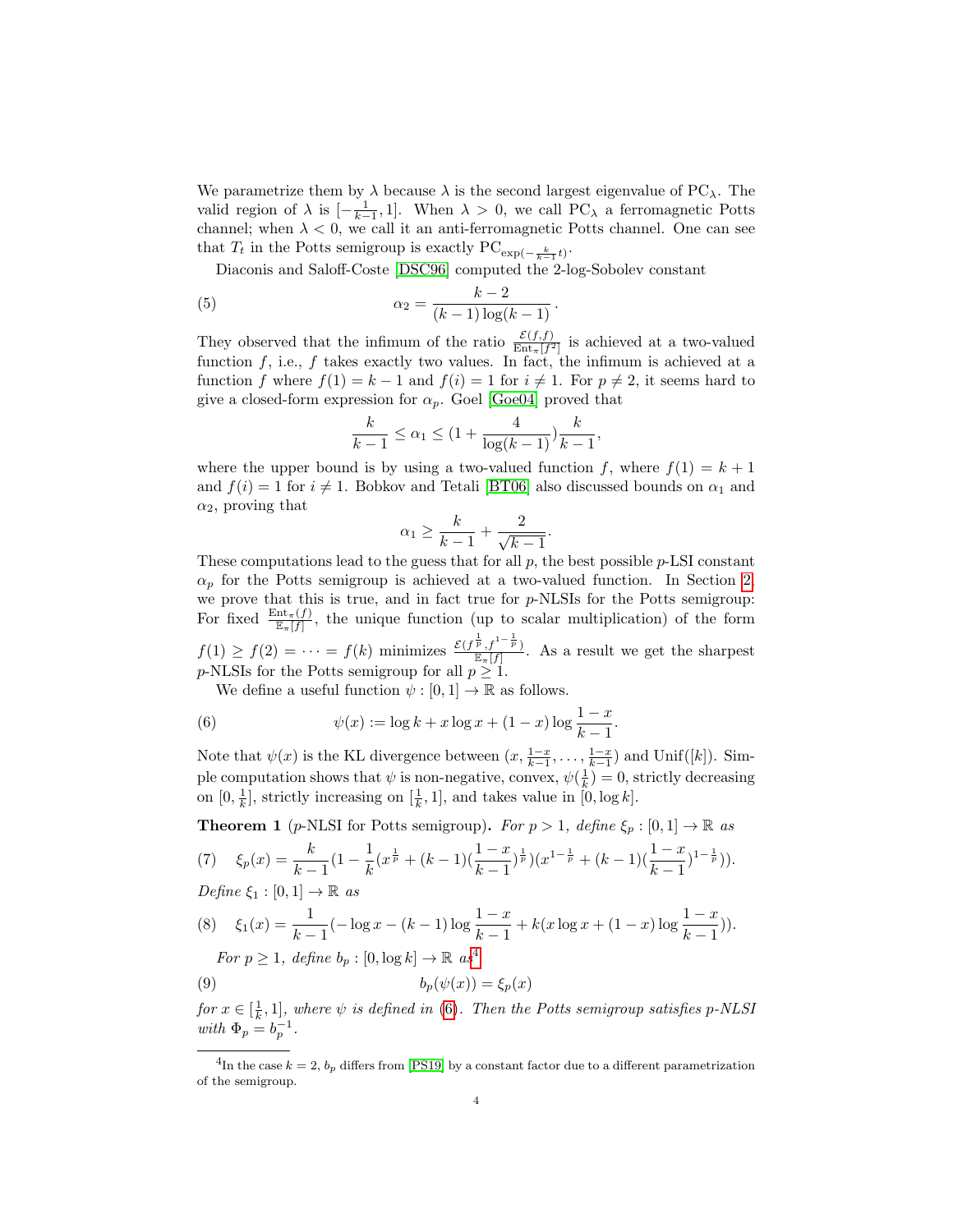In particular, we have

(10) 
$$
\alpha_p = \inf_{x \in (\frac{1}{k}, 1]} \frac{\xi_p(x)}{\psi(x)}.
$$

Furthermore, this is the best possible p-NLSI for the Potts semigroup, in the sense that for any  $y \in \text{dom } \Phi_p$ , there exists function  $f : [k] \to \mathbb{R}_{\geq 0}$  such that  $\mathbb{E}_{\pi} f = 1$ ,  $\mathcal{E}(f^{\frac{1}{p}}, f^{1-\frac{1}{p}}) = y$ , and  $\text{Ent}(f) = \Phi_p(y)$ .

As a corollary of our 1-NLSI, we derive the second order behavior of  $\alpha_1$  as k goes to  $\infty$ .

<span id="page-4-1"></span>**Proposition 2.** For  $k \geq 3$ , we have

(11) 
$$
\frac{k}{k-1}(1+\frac{1}{\log k}) \leq \alpha_1 \leq \frac{k}{k-1}(1+\frac{1+o(1)}{\log k}).
$$

**Strong data processing inequalities.** The data processing inequality<sup>[5](#page-4-0)</sup> states that  $I(U;Y) \leq I(U;X)$  for any Markov chain  $U \to X \to Y$ , i.e., we cannot gain information by going through a channel. It is natural to think that when the channel  $X \to Y$  is noisy, we should strictly lose information, i.e.,  $I(U;Y) < I(U;X)$ . In fact, we have  $I(U;Y) \leq \eta I(U;X)$ , where the constant  $\eta$  depends only on the channel  $P_{Y|X}$ , but not on the distribution of U and X. Such inequalities are called strong data processing inequalities (SDPIs). We distinguish between the inequalities that depend on the distribution  $P_X$  and that are independent of it. Namely, fix a stochastic matrix (conditional distribution)  $W$  and input distribution (row-vector)  $Q_0$  and define

$$
\eta_{\text{KL}}(W) = \sup_{P,Q:0 < D(P||Q) < \infty} \frac{D(PW||QW)}{D(P||Q)},
$$
\n
$$
\eta_{\text{KL}}(W,Q_0) = \sup_{P:0 < D(P||Q_0) < \infty} \frac{D(PW||Q_0W)}{D(P||Q_0)}
$$

It can be shown, e.g. [\[PW17\]](#page-46-4), that we also have alternative characterizations:

<span id="page-4-3"></span>
$$
\eta_{\text{KL}}(W) = \sup_{U \to X \to Y} \frac{I(U;Y)}{I(U;X)},
$$

$$
\eta_{\text{KL}}(W,Q_0) = \sup_{U \to X \to Y, X \sim Q_0} \frac{I(U;Y)}{I(U;X)},
$$

where  $\mathbb{P}[Y = y | X = x] = W_{x,y}$ . Even more generally, some channels can be shown to satisfy (for all Markov chains  $U \to X \to Y$  with  $P_{Y|X}$  as before, arbitrary U and fixed or arbitrary  $P_X$ )

$$
(12) \tI(U;Y) \leq s(I(U;X)),
$$

for some non-linear function s.

From [\(2\)](#page-2-2) and Proposition [2](#page-4-1) we obtain

<span id="page-4-2"></span>(13) 
$$
\eta_{\text{KL}}(\text{PC}_{\lambda}, \pi) \leq \lambda^{\frac{k-1}{k}\alpha_1} = \lambda^{1 + \frac{1 + o(1)}{\log k}}
$$

for  $\lambda \in [0,1]$  and  $o(1) \to 0$  as  $k \to \infty$ . It turns out that 1-NLSI can be seen as an infinitesimal version of the non-linear SDPIs (see [\[PS19,](#page-46-0) Theorem 2]). Thus, we can prove the best possible non-linear SDPI for Potts channels.

<span id="page-4-0"></span><sup>&</sup>lt;sup>5</sup>We recall that for a pair of random variables X, Y we define  $I(X; Y) = D(P_{X,Y} || P_X P_Y)$ .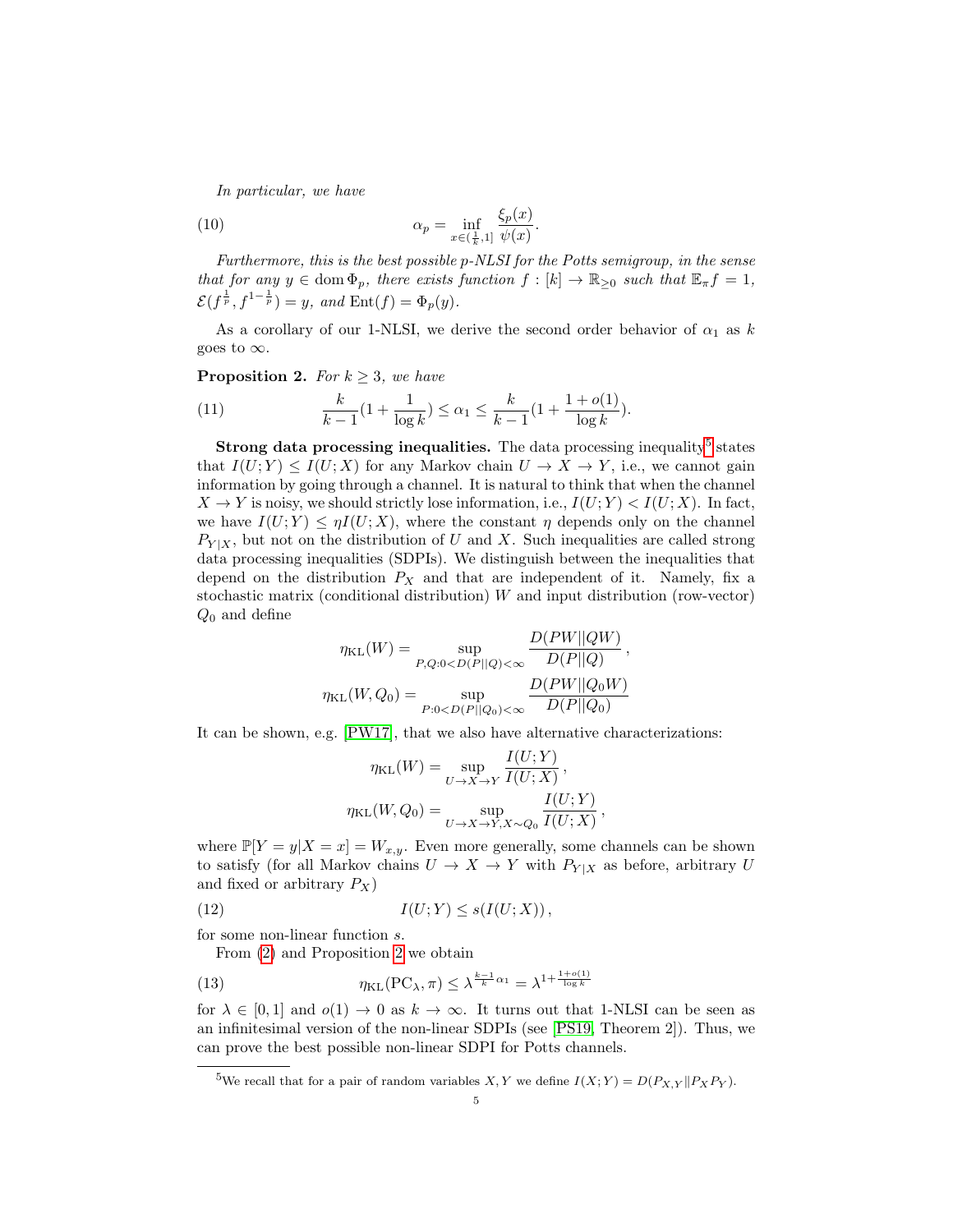<span id="page-5-1"></span>**Theorem 3** (Non-linear SDPI for Potts channel). Fix  $\lambda \in [-\frac{1}{k-1}, 1]$ . Define  $s_{\lambda}: [0, \log k] \to \mathbb{R}$  as

$$
s_{\lambda}(\psi(x)) = \psi(\lambda x + \frac{1-\lambda}{k}),
$$

for  $x \in [\frac{1}{k}, 1]$ , where  $\psi$  is defined in [\(6\)](#page-3-1). Let  $\hat{s}_{\lambda}$  be the concave envelope of  $s_{\lambda}$ . For any Markov chain  $U \to X \to Y$  where X has uniform distribution and  $X \to Y$  is the Potts channel  $PC_{\lambda}$ , we have

<span id="page-5-0"></span>
$$
I(U;Y) \le \hat{s}_{\lambda}(I(U;X)).
$$

In particular, we have

(14) 
$$
\eta_{\text{KL}}(\text{PC}_{\lambda}, \pi) = \sup_{x \in (\frac{1}{k}, 1]} \frac{\psi(\lambda x + \frac{1-\lambda}{k})}{\psi(x)}.
$$

Furthermore, this is the best possible non-linear SDPI for Potts channels, in the sense that for any  $c \in [0, \log k]$ , there exists a Markov chain  $U \to X \to Y$  where X has uniform distribution,  $X \to Y$  is the Potts channel  $PC_{\lambda}$ , and  $I(U; X) = c$ , such that  $I(U;Y) = \hat{s}_{\lambda}(c)$ .

To compare the input-restricted  $\eta_{KL}$  with input-unrestricted one, in [A](#page-34-0)ppendix A we compute the exact value of  $\eta_{KL}(PC_{\lambda})$ , and in Appendix [B](#page-38-0) we prove that

<span id="page-5-2"></span>(15) 
$$
\eta_{\text{KL}}(\text{PC}_{\lambda}, \pi) < \eta_{\text{KL}}(\text{PC}_{\lambda})
$$

for  $k \geq 3$  and  $\lambda \in \left[-\frac{1}{k-1}, 0\right) \cup (0, 1)$ . See Section [2.4](#page-17-0) for discussion on the tightness of the bound [\(13\)](#page-4-2).

**Remark 4** (Tensorization). In Section [3](#page-19-0) we extend  $p$ -NLSI and SDPIs to product spaces/channels. In these results, the functions  $b_p$  (convexification of  $b_p$ ) and  $\hat{s}_{\lambda}$ (concavification of  $s_{\lambda}$ ) appear naturally. When  $k = 2$ ,  $b_p$  is already convex, and  $s_{\lambda}$  is concave, leading to many good properties for the hypercube and for binary symmetric channels (e.g. Mrs. Gerber's Lemma [\[WZ73\]](#page-47-1)). However, as shown in Proposition [25,](#page-22-1) these properties do not hold anymore for  $k \geq 3$ , implying a different structure of extremal distributions that are the slowest to relax to equillibrium as  $t \to \infty$  in  $T_t^{\otimes} n$ , see Section 3.2.

#### Applications.

One of the implications of NLSIs are improved hypercontractivity inequalities for functions in  $[k]^n$  supported on subsets of cardinality  $k^{(1-\epsilon)n}$  – this was established generally (for any semigroup) in [\[PS19\]](#page-46-0). Here, we show how NLSIs can be used to close the gap (between functional-analytic proofs and explicit combinatorics of [\[Lin64\]](#page-46-5)) in the edge-isoperimetric inequality for the  $[k]^n$  – see Section [3.3.](#page-24-0)

Similarly, SDPIs have numerous applications. Originally introduced to study certain multi-user data-compression questions in information theory, they have been since adopted in many different scenarios. For example, Evans and Schulman [\[ES99\]](#page-46-6) use SDPIs to investigate fundamental limits of fault tolerant computing. Polyanskiy and Wu [\[PW17,](#page-46-4) [PW18\]](#page-46-7) further developed the idea and related the amount of information transmitted in a directed or undirected graphical model in terms of the percolation probability (existence of an open path) on the same network. Other notable applications include distributed estimation [\[XR15,](#page-47-2) [BGM](#page-45-5)<sup>+</sup>16] and communication complexity [\[HLPS19\]](#page-46-8).

More directly related to our paper is the work of [\[EKPS00\]](#page-46-9) which applies an SDPI (for a Potts channel with  $k = 2$ ) to bound the threshold on for reconstruction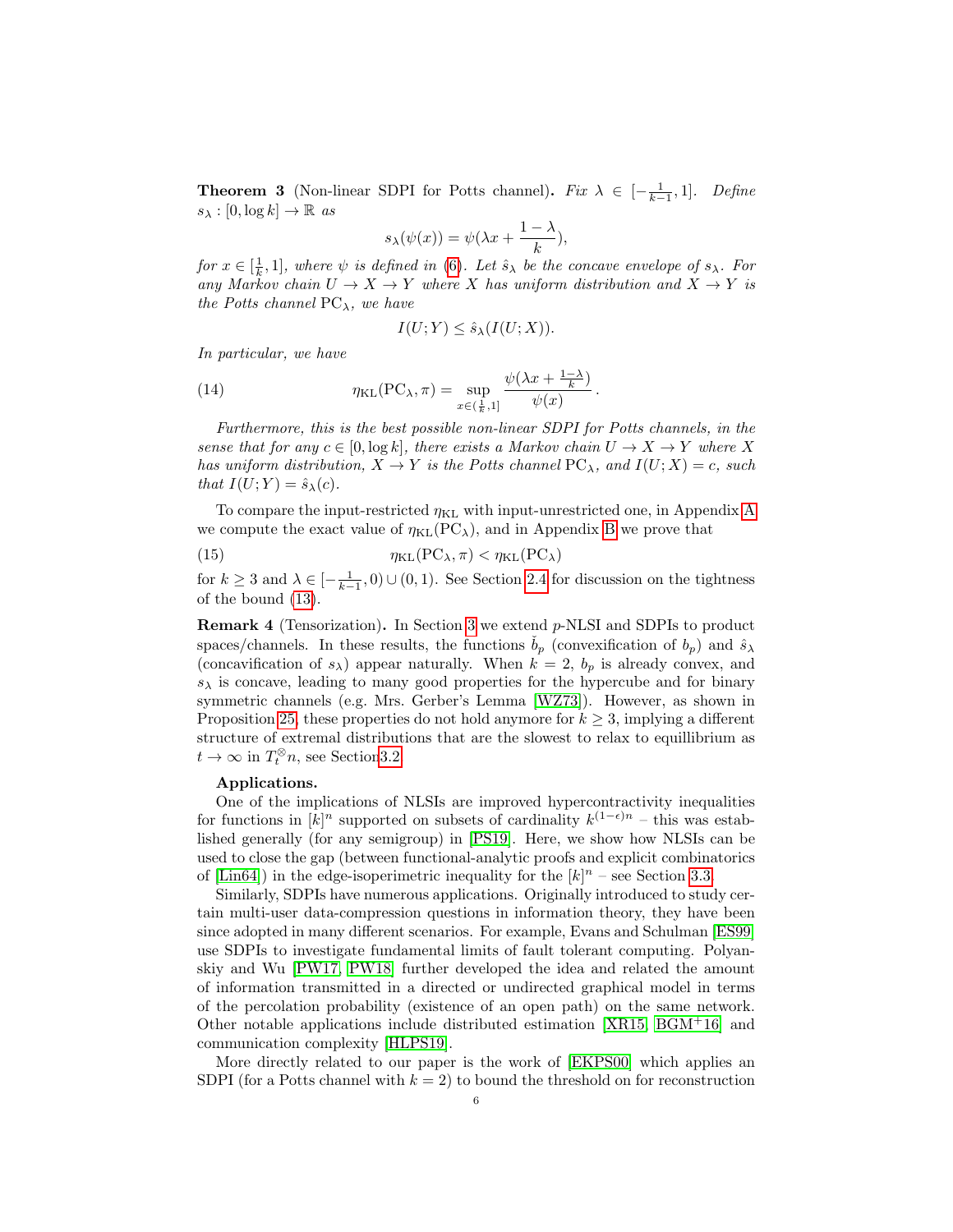problem for the Ising model on a tree. We describe a more general class of such questions.

Consider a tree with a marked root. Each vertex of the tree has a random spin in  $[k]$ , generated in the following way: the root spin is generated according to some known distribution, and for each vertex, its spin is generated from its parent's spin, through some channel M. We say the problem has reconstruction if given spins of all nodes far away enough from the root, we can guess the root spin better than guessing from the initial distribution. Equivalently, the problem has reconstruction if the mutual information between the root spin and the spins of all nodes distance d away from the root goes to a non-zero limit, as d goes to  $\infty$ . The problem has non-reconstruction otherwise.

Reconstruction problems trees have been studied for a long time. Kesten and Stigum [\[KS66\]](#page-46-10) proved the so-called Kesten-Stigum bound, a reconstruction result based on the second eigenvalue of the channel. Physicists study the problem from a spin glass theoretic perspective (e.g., Mézard and Montanari [\[MM06\]](#page-46-11)). Based on careful analysis of the evolution of magnetization, several authors have obtained very tight reconstruction thresholds for various models (e.g., Sly [\[Sly09a,](#page-47-3) [Sly09b\]](#page-47-0), Bhatnagar et al. [\[BST10\]](#page-45-6), Liu and Ning [\[LN19\]](#page-46-12)).

In this paper, we attack this problem using SDPIs. The method of [\[EKPS00\]](#page-46-9) showed that reconstruction is impossible if  $br(T)\eta_{KL}(M) < 1$ . Here we improve their result by considering the input-restricted  $\eta_{KL}$ . We note that the idea of using input-restricted (but not for  $\eta_{KL}$ ) has appeared in [\[FK09b\]](#page-46-13) – see Remark [34](#page-31-1) below.

<span id="page-6-0"></span>**Theorem 5.** Consider the broadcast model on a tree  $T$  with channel  $M$ . Let  $q^*$  be a stationary distribution, i.e.,  $q^*M = q^*$ . Let  $M^{\vee}$  denote the reverse channel, i.e., any channel that satisfies  $q_j^* M_{j,i}^{\vee} = q_i^* M_{i,j}$  for all  $i, j \in [k]$ . Then the model has non-reconstruction if

$$
\eta_{\text{KL}}(M^\vee, q^*)\,\text{br}(T) < 1,
$$

where  $\text{br}(T)$  is the branching number of T, whose definition is given in Definition [28.](#page-25-1)

Our method is very simple, is non-asymptotic, works for the branching number, and is often very tight. Previous results often impose additional restrictions on the tree (e.g., regular tree, or Galton-Watson with Poisson offspring distribution), and some only work as expected degree goes to infinity. We discuss in more detail in Section [4.](#page-25-0)

Applying Theorem [5](#page-6-0) to the Potts model, we achieve improved non-reconstruction results for Potts models on a tree.

<span id="page-6-1"></span>Theorem 6. Consider the Potts model on a tree T. We have non-reconstruction whenever

$$
\eta_{\text{KL}}(\text{PC}_{\lambda}, \pi) \,\text{br}(T) < 1,
$$

where  $\eta_{KL}(PC_{\lambda}, \pi)$  is given by [\(14\)](#page-5-0).

Theorem [6](#page-6-1) strictly improves over the explicit bound of Mossel and Peres [\[MP03\]](#page-46-14). In the special case where the channel is the coloring channel  $(\lambda = -\frac{1}{k-1})$ , Theorem [6](#page-6-1) recovers the reconstruction threshold up to the first order, which was previously obtained by Sly [\[Sly09b\]](#page-47-0) and Bhatnagar et al. [\[BVVW11\]](#page-45-1) using more complicated methods. (We note, however, that a major focus of those works was to obtain the lower-order terms.) More detailed analysis is done in Section [5.](#page-28-0)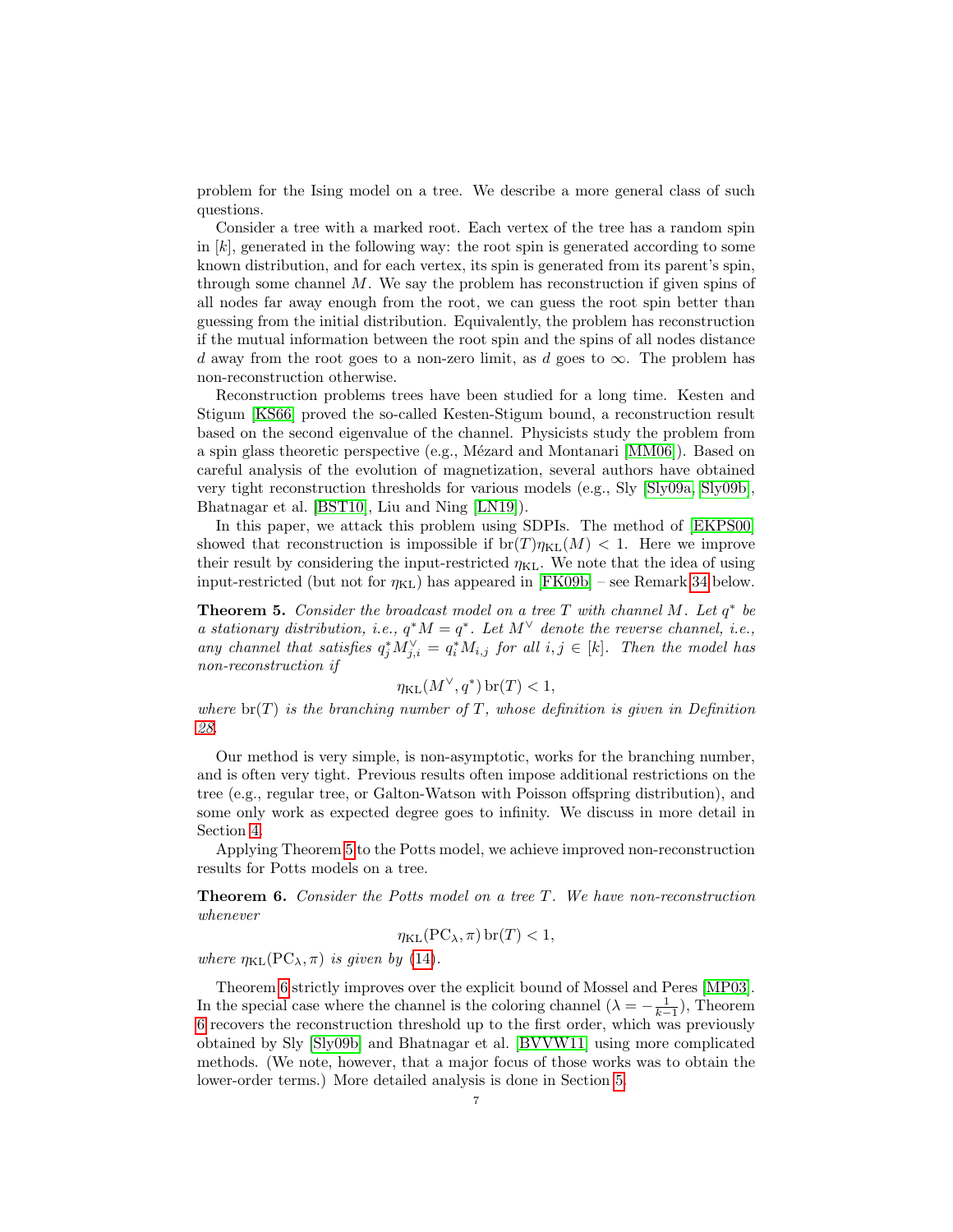Last but not least, we consider the problem of weak recovery for the stochastic block model with k communities (k-SBM). In k-SBM, n vertices each receive a random spin in  $[k]$ , and then a random graph is constructed, such that  $(1)$  for two vertices with the same spin, there exists an edge with probability  $\frac{a}{n}$ ; (2) for two vertices with different spins, there exists an edge with probability  $\frac{b}{n}$ . The model is said to have weak recovery, if given the random graph, we can partition the vertices into  $k$  parts, such that the partition is correct (up to relabeling the parts) for at least  $\epsilon n$  vertices, for some absolute constant  $\epsilon$ .

For  $k = 2$ , the weak recovery threshold is known: If  $(a - b)^2 > 2(a + b)$ , weak recovery is possible (Massoulié [\[Mas14\]](#page-46-15), Mossel et al. [\[MNS18\]](#page-46-16)); if  $(a - b)^2 < 2(a +$ b), weak recovery is impossible (Mossel et al. [\[MNS15\]](#page-46-17)). For  $k \geq 3$ , the weak recovery threshold is not completely determined. The stochastic block model is called assortative if  $a > b$ , and disassortative if  $a < b$ . The disassortative case was solved by Coja-Oghlan et al. [\[COKPZ18\]](#page-45-7). For the assortative case, the current best impossibility result for general  $k$  is by Banks et al. [\[BMNN16\]](#page-45-8), which says weak recovery does not hold whenever

(16) 
$$
\frac{(a-b)^2}{a+(k-1)b} < \frac{2k\log(k-1)}{k-1}.
$$

By a standard reduction from the Potts model, we achieve improved impossibility results for weak recovery for the k-stochastic models.

<span id="page-7-2"></span> $d\eta_{\text{KL}}(\text{PC}_{\lambda}, \pi) < 1$ ,

<span id="page-7-1"></span>Theorem 7. Weak recovery of the stochastic block model is impossible if

where 
$$
d = \frac{a + (k-1)b}{k}
$$
,  $\lambda = \frac{a-b}{a + (k-1)b}$ , and  $\eta_{KL}$  is given by (14).

We discuss in more detail, and show that this improves over previous results, in Section [6.](#page-31-0)

**Organization.** In Section [2](#page-7-0) we prove the sharpest  $p$ -LSIs for the Potts semigroup (Theorem [1\)](#page-3-2), and compute the input-restricted KL divergence contraction coefficients of all Potts channels (Theorem [3\)](#page-5-1).

In Section [3](#page-19-0) we discuss tensorization of  $p$ -NLSIs for the Potts semigroup, and non-linear SDPI for Potts channels.

In Section [4](#page-25-0) we prove a non-reconstruction result for a general class of broadcast models on trees, based on strong data processing inequalities (Theorem [5\)](#page-6-0).

In Section [5](#page-28-0) we apply Theorem [5](#page-6-0) to the Potts model on a tree (Theorem [6\)](#page-6-1). We show that this improves previous non-reconstruction results. For a special case, the random coloring model on a tree, we obtain non-reconstruction results for arbitrary trees, generalizing previous results which work only for restricted classes of trees.

In Section [6,](#page-31-0) by a standard reduction from the Potts model, we prove impossibility results for weak recovery of the stochastic block model (Theorem [7\)](#page-7-1). This results in improvements for the best known bounds for the k-SBM.

<span id="page-7-0"></span>2. Non-linear p-log-Sobolev inequalities for the Potts semigroup

In this section, we prove p-NLSIs for the Potts semigroup for  $p \geq 1$ . Because the form of the p-LSIs are slightly different for  $p \neq 1$  and  $p = 1$ , we prove them separately.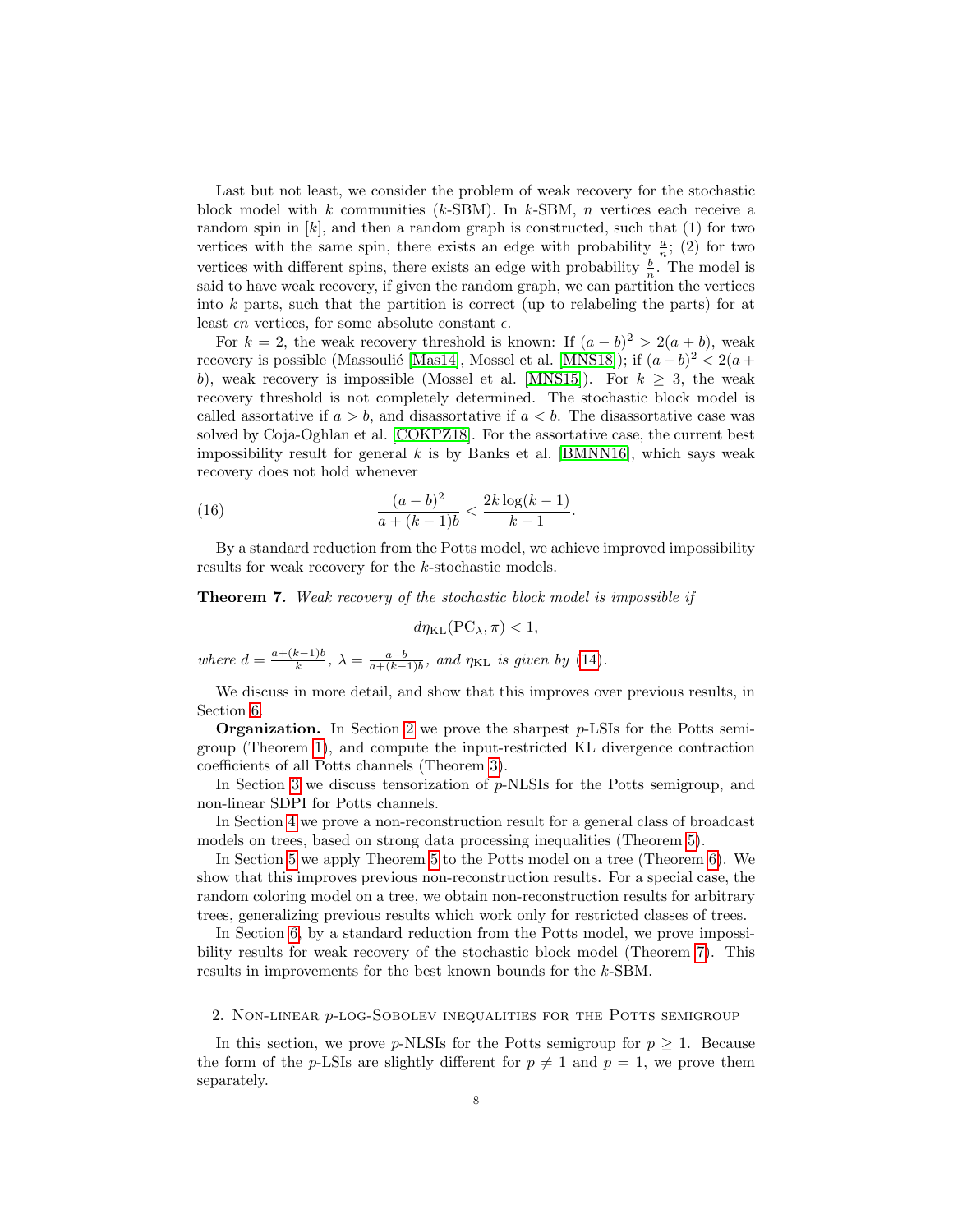Recall our setting. Alphabet  $\mathcal{X} = [k]$  for some positive integer  $k \geq 2$ . The Potts semigroup  $T_t = \exp(Lt)$  for generator  $L = \frac{1}{k-1} \mathbb{1}\{x \neq y\} - \mathbb{1}\{x = y\}$ . The stationary distribution is  $\pi = \text{Unif}([k])$ . The Dirichlet form is

$$
\mathcal{E}(f,g) = -\mathbb{E}_{\pi}[(Lf)g] = -\frac{1}{k(k-1)}(\sum_{x} f(x))(\sum_{y} g(y)) + \frac{1}{k-1}\sum_{x} f(x)g(x).
$$

Relative entropy is

$$
\mathrm{Ent}_{\pi}(f) = \mathbb{E}_{\pi}[f \log \frac{f}{\mathbb{E}_{\pi}[f]}].
$$

The non-linear p-log-Sobolev inequality says

$$
\frac{\text{Ent}_{\pi}(f)}{\mathbb{E}_{\pi}[f]} \leq \Phi_p(\frac{\mathcal{E}(f^{\frac{1}{p}}, f^{1-\frac{1}{p}})}{\mathbb{E}_{\pi}[f]})
$$

for some concave  $\Phi_p$ , where for  $p=1$ , RHS is replaced with  $\Phi_p(\frac{\mathcal{E}(f,\log f)}{\mathbb{E}_{\pi}[f]})$ . Because both sides of the inequality are fixed under scalar multiplication, we can wlog restrict  $f$  to be a distribution  $P$ . Then the relative entropy is

$$
Ent_{\pi}(P) = \frac{1}{k}D(P||\pi) = \frac{1}{k}(\log k - H(P)).
$$

<span id="page-8-0"></span>2.1. Non-linear p-log-Sobolev inequality for  $p > 1$  $p > 1$ . We prove Theorem 1 for  $p > 1$ . Before proving the theorem we show the following.

<span id="page-8-4"></span>**Proposition 8.** Fix  $r \in (0,1)$  and  $c \in [0, \log k]$ . Among all distributions  $P =$  $(p_1, \ldots, p_k)$  with  $H(P) = c$ , the distribution of form  $P = (x, \frac{1-x}{k-1}, \ldots, \frac{1-x}{k-1})$  with  $x \in [\frac{1}{k},1]$  achieves maximum  $\sum_i p_i^r$ . Furthermore, up to permutation of the alphabet this is the unique maximum-achieving distribution.

*Proof.* The result for  $c \in \{0, \log k\}$  is obvious. In the following, assume that  $c \in$  $(0, \log k)$ . Write  $F(P) := \sum_i p_i^r$ . The set  $\{P : H(P) = c\}$  is compact, so the maximum value of  $F(P)$  is achieved at some point  $P = (p_1, \ldots, p_k)$ .

Step 0.

<span id="page-8-3"></span>**Claim 9.** Fix  $a, b > 0$  and  $r \in (0, 1)$ . Among all solutions  $u, v, w \in [0, 1]$  with  $u + v + w = a$  and  $-u \log u - v \log v - w \log w = b$ , the maximum of  $u^r + v^r + w^r$ is not achieved at a point where  $0 = u < v < w$ .

*Proof.* Suppose the maximum is achieved at such a point  $(u_0, v_0, w_0)$  where  $0 =$  $u_0 < v_0 < w_0$ . Extend it to a curve  $(u, v = v(u), w = w(u))$  on  $u \in [0, \epsilon)$  for some  $\epsilon > 0$ , such that  $u < v < w$  for all u, satisfying

<span id="page-8-1"></span>(17)  $u + v + w = a$ ,

<span id="page-8-2"></span>(18) 
$$
-u\log u - v\log v - w\log w = b,
$$

and

$$
v(0) = v_0, w(0) = w_0.
$$

We prove that

$$
f(u) := u^r + v^r + w^r
$$

decreases as u approaches  $0^+$ , for small enough u.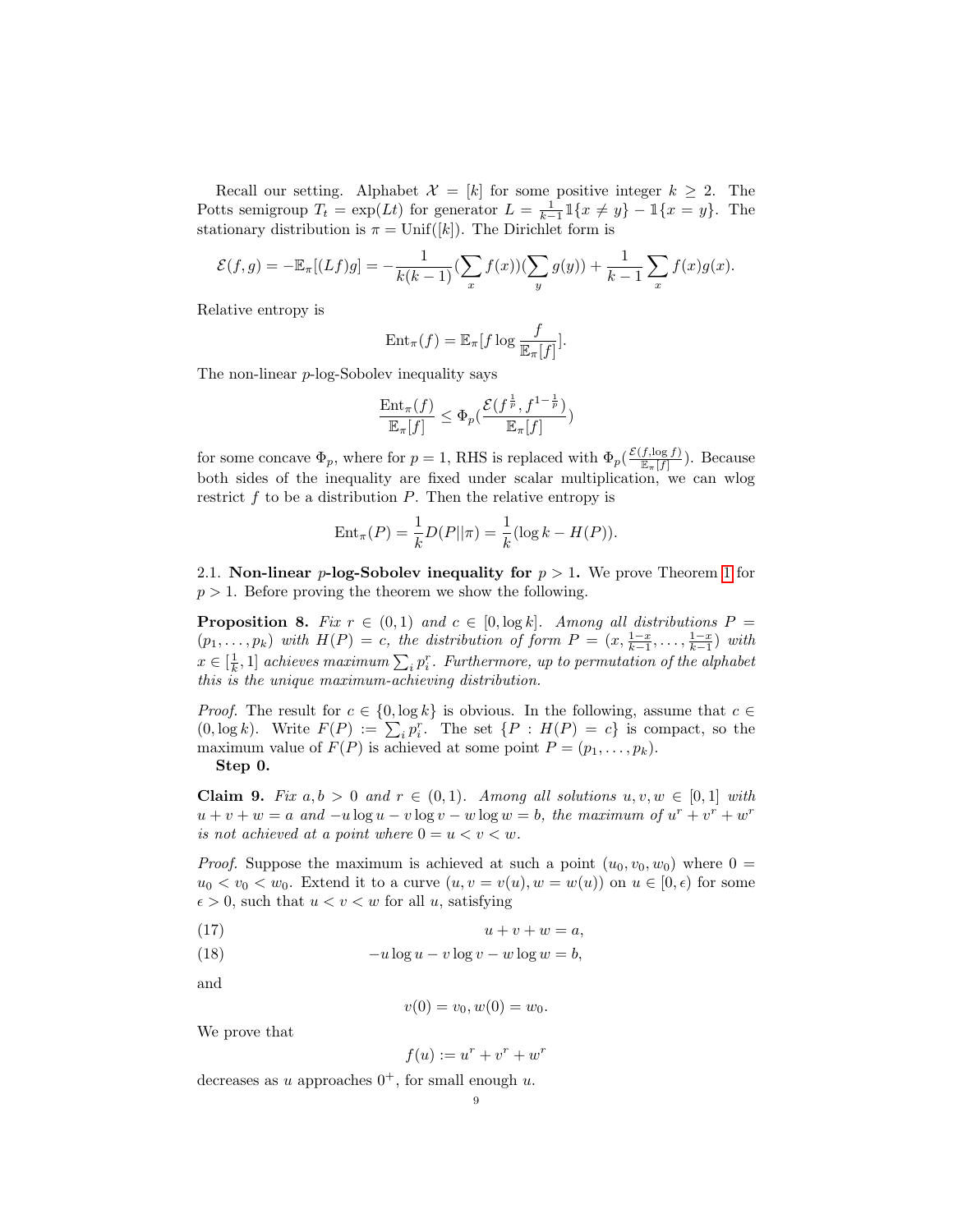By taking derivative of [\(17\)](#page-8-1) and [\(18\)](#page-8-2), one can compute that

$$
v'(u) = \frac{\log w - \log u}{\log v - \log w},
$$

$$
w'(u) = \frac{\log u - \log v}{\log v - \log w}.
$$

Therefore

$$
f'(u) = r(u^{r-1} + v^{r-1}v'(u) + w^{r-1}w'(u))
$$
  
=  $r(u^{r-1} + v^{r-1}\frac{\log w - \log u}{\log v - \log w} + w^{r-1}\frac{\log u - \log v}{\log v - \log w}).$ 

Because  $0 < v_0 < w_0$ , the term  $u^{r-1}$  dominates the sum, and  $f'(u) > 0$  for small enough  $u > 0$ . Therefore the maximum of f is not achieved at  $u = 0$ .

By Claim [9,](#page-8-3) if  $p_i = 0$  for some i, then there can be at most two different values of  $p_i$ 's.

Step 1.

<span id="page-9-0"></span>**Claim 10.** If  $u, v, w \in (0, 1)$  are all different, then

$$
\det\begin{pmatrix} 1 & \log u & u^{r-1} \\ 1 & \log v & v^{r-1} \\ 1 & \log w & w^{r-1} \end{pmatrix} \neq 0.
$$

*Proof of Claim.* Suppose det = 0. Then for some  $a, b \in \mathbb{R}$ , the equation  $x^{r-1}$  +  $a \log x = b$  has at least three distinct solutions  $x \in (0, 1)$ . However

$$
\frac{\partial}{\partial x}(x^{r-1} + a\log x) = (r-1)x^{r-2} + \frac{a}{x}
$$

is smooth on  $(0, 1)$ , and takes zero at most once. So  $x^{r-1} + a \log x$  takes each value at most once on  $(0, 1)$ . Contradiction.

By KKT conditions, the three vectors

$$
\nabla F(P) = (r p_i^{r-1})_{i \in [k]},
$$
  
\n
$$
\nabla H(P) = (-1 - \log p_i)_{i \in [k]},
$$
  
\n
$$
\nabla \sum_{i \in [k]} p_i = 1
$$

should be linear dependent. By Step 0 and Claim [10,](#page-9-0) there can be at most two different values of  $p_i$ 's.

So we can assume that  $p_1 = \cdots = p_m = x$ ,  $p_{m+1} = \cdots = p_k = \frac{1 - mx}{k - m}$  for some  $m \in [k-1], x \in (\frac{1}{k}, \frac{1}{m}].$ 

**Step 2.** For P of the above form, we have

$$
-H(P) = mx \log x + (1 - mx) \log \frac{1 - mx}{k - m},
$$

$$
F(P) = mx^{r} + (k - m) \left(\frac{1 - mx}{k - m}\right)^{r}.
$$

We smoothly continue both functions so that m can take any real value in  $[1, k-1]$ .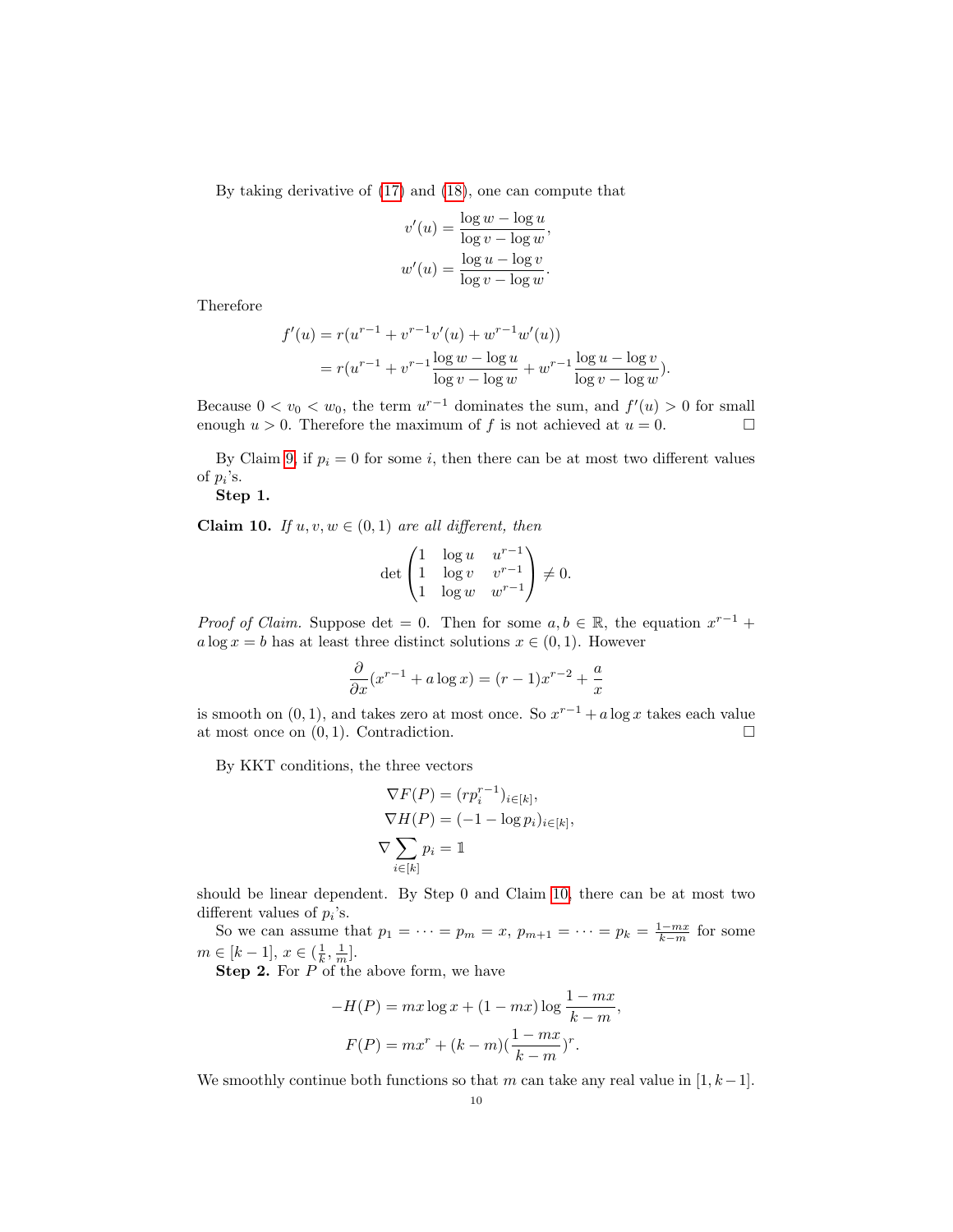<span id="page-10-1"></span>**Claim 11.** For  $m \in (1, k-1]$  and  $x \in (\frac{1}{k}, \frac{1}{m})$ , we have

$$
-\frac{\partial}{\partial x}H(P) > 0
$$

and

$$
\frac{\partial}{\partial x}H(P)\frac{\partial}{\partial m}F(P) - \frac{\partial}{\partial m}H(P)\frac{\partial}{\partial x}F(P) > 0.
$$

Proof. We have

$$
-\frac{\partial}{\partial x}H(P) = m(\log x - \log \frac{1 - mx}{k - m}) > 0,
$$
  

$$
-\frac{\partial}{\partial m}H(P) = \frac{1 - kx}{k - m} + x(\log x - \log \frac{1 - mx}{k - m}),
$$
  

$$
\frac{\partial}{\partial x}F(P) = rm(x^{r-1} - (\frac{1 - mx}{k - m})^{r-1}),
$$
  

$$
\frac{\partial}{\partial m}F(P) = x^r + (r\frac{1 - kx}{1 - mx} - 1)(\frac{1 - mx}{k - m})^r.
$$

Let  $a = \frac{kx-1}{1-mx}$ . Then

$$
G(P) := \frac{\partial}{\partial x} H(P) \frac{\partial}{\partial m} F(P) - \frac{\partial}{\partial m} H(P) \frac{\partial}{\partial x} F(P)
$$
  
=  $(r-1)m(x^r - (\frac{1 - mx}{k - m})^r)(\log x - \log \frac{1 - mx}{k - m})$   
 $-rm \frac{1 - kx}{k - m}(x^{r-1} - (\frac{1 - mx}{k - m})^{r-1})$   
=  $x^{-r}m((r-1)(1 - (a+1)^{-r})\log(a+1) - r\frac{a}{a+1}(1 - (a+1)^{1-r})).$ 

The result them follows from Claim [12.](#page-10-0)

<span id="page-10-0"></span>**Claim 12.** For all  $r \in (0,1)$  and  $a > 0$  we have

$$
(r-1)(1 - (a+1)^{-r}) \log(a+1) - r \frac{a}{a+1} (1 - (a+1)^{1-r}) > 0.
$$

Proof. Let

$$
f(a) := (r-1)(1 - (a+1)^{-r}) \log(a+1) - r \frac{a}{a+1} (1 - (a+1)^{1-r}).
$$

Because  $\lim_{a\to 0^+} f(a) = 0$ , it suffices to prove that  $f'(a) > 0$ .

$$
f'(a) = (a+1)^{-r-1}(1-r - (a(1-r)+1)((a+1)^{r-1} - r) - (1-r)r \log(a+1))
$$
  
=:  $(a+1)^{-r-1}g(a)$ .

Because  $\lim_{a\to 0^+} g(a) = 0$ , it suffices to prove that  $g'(a) > 0$ .

$$
g'(a) = \frac{ar(1-r)(1-(a+1)^{r-1})}{a+1} > 0.
$$

Now let us return to the proof of Proposition [8.](#page-8-4) The set of  $(m, x)$  where  $m \in$ [1, k – 1],  $x \in (\frac{1}{k}, \frac{1}{m}]$ , and  $H(P) = c$  can be parametrized as a curve  $(m, x = x(m))$ for  $m \in [1, m_c]$  for some constant  $m_c$ . Along the curve,  $F(P)$  is continuous, and by Claim [11,](#page-10-1) is decreasing in m. Therefore  $F(P)$  is maximized at  $m = 1$ . This finishes the proof.  $\Box$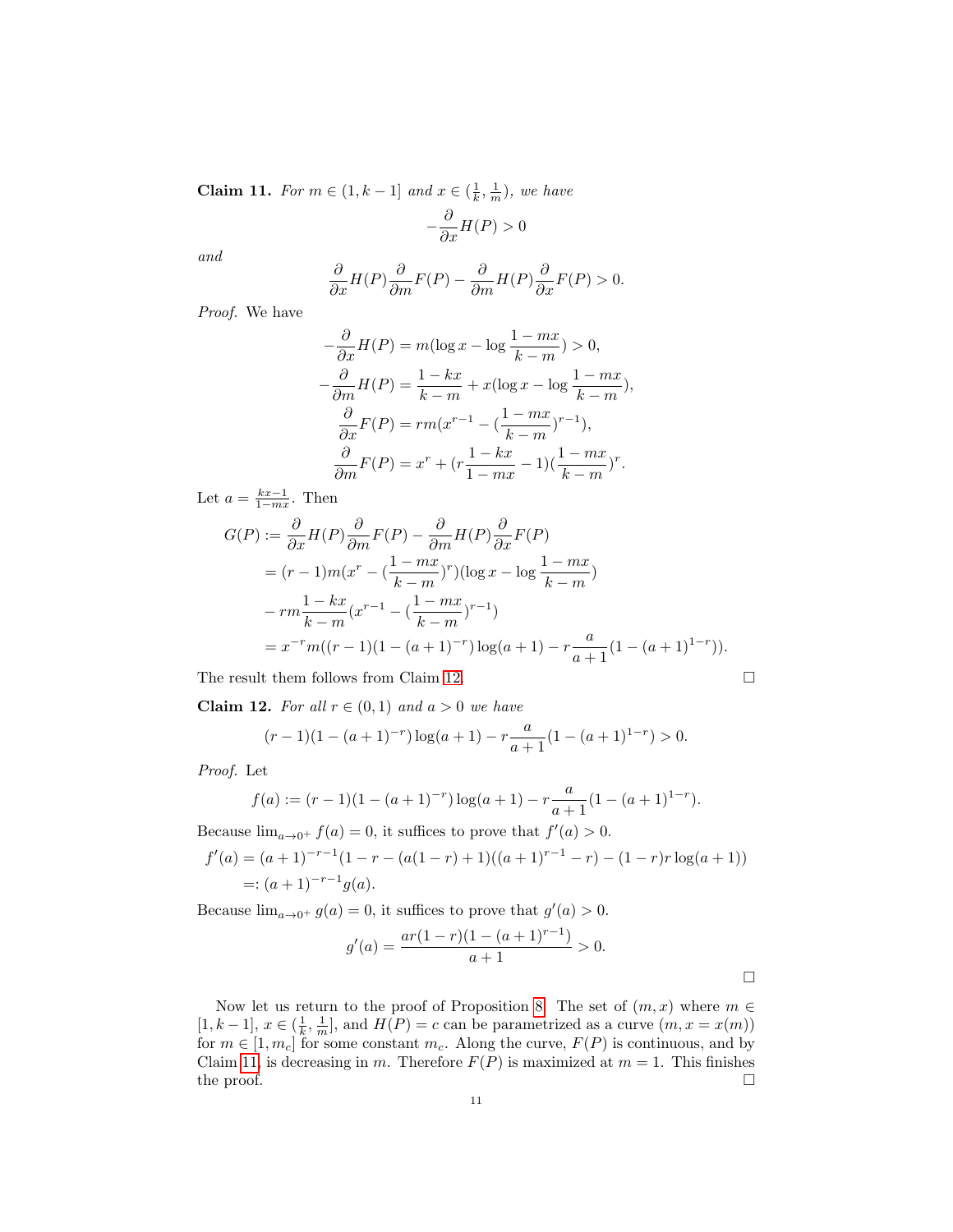*Proof of Theorem [1](#page-3-2) for p > 1.* For a distribution  $P = (p_1, \ldots, p_k)$ , we have

$$
\mathcal{E}(P^{\frac{1}{p}},P^{1-\frac{1}{p}})=\frac{1}{k-1}(1-\frac{1}{k}(\sum_{i}p_{i}^{\frac{1}{p}})(\sum_{i}p_{i}^{1-\frac{1}{p}})).
$$

By Proposition [8,](#page-8-4) for fixed value of  $Ent_{\pi}(P)$ , the unique distribution of the form  $(x, \frac{1-x}{k-1}, \ldots, \frac{1-x}{k-1})$  with  $x \in [\frac{1}{k}, 1]$  minimizes  $\mathcal{E}(P^{\frac{1}{p}}, P^{1-\frac{1}{p}})$ . Therefore for any nonzero non-negative  $f$ , we have

$$
b_p\left(\frac{\mathrm{Ent}_{\pi}(f)}{\mathbb{E}_{\pi}[f]}\right) \leq \frac{\mathcal{E}(f^{\frac{1}{p}}, f^{1-\frac{1}{p}})}{\mathbb{E}_{\pi}[f]}.
$$

So p-NLSI holds with  $\Phi_p = b_p^{-1}$ . The statement about sharpness is obvious.  $\square$ 

<span id="page-11-0"></span>2.2. Non-linear [1](#page-3-2)-log-Sobolev inequality. We prove Theorem 1 for  $p = 1$ . Before proving the theorem we show the following.

<span id="page-11-2"></span>**Proposition 13.** Fix  $0 \leq c \leq \log k$ . Among all distributions P with  $H(P) = c$ , the distribution of form  $P = (x, \frac{1-x}{k-1}, \ldots, \frac{1-x}{k-1})$  with  $x \in [\frac{1}{k}, 1]$  achieves maximum  $\sum_i \log p_i$ . Furthermore, up to permutation of the alphabet this is the unique minimum-achieving distribution.

*Proof.* The result for  $c \in \{0, \log k\}$  is obvious. In the following, assume that  $0 <$  $c < \log k$ . Write  $F(P) := \sum_i \log p_i$ . The set  $\{P : H(P) = c\}$  is compact, so the maximum value of  $F(P)$  is achieved at some point  $P = (p_1, \ldots, p_k)$ .

**Step 0.** If  $p_i = 0$  for some i, then  $F(P) = -\infty$ . So  $\min_{i \in [k]} p_i > 0$ . Step 1.

<span id="page-11-1"></span>Claim 14. If  $u, v, w \in (0, 1)$  are all different, then

$$
\det\begin{pmatrix}1&\log u&\frac{1}{u}\\1&\log v&\frac{v}{u}\\1&\log w&\frac{v}{w}\end{pmatrix}\neq 0.
$$

*Proof of Claim.* Suppose det = 0. Then for some  $a, b \in \mathbb{R}$ , the equation  $\frac{1}{x}$  +  $a \log x = b$  has at least three distinct solutions  $x \in (0, 1)$ . However,  $\frac{\partial}{\partial x}(\frac{1}{x} + a \log x) =$  $-\frac{1}{x^2} + \frac{a}{x}$  is smooth on  $(0, 1)$ , and takes zero at most once. So  $\frac{1}{x} + a \log x$  takes each value at most once on  $(0, 1)$ . Contradiction.

By KKT conditions, the three vectors

$$
\nabla F(P) = \left(\frac{1}{p_i}\right)_{i \in [k]},
$$
  
\n
$$
\nabla H(P) = (-1 - \log p_i)_{i \in [k]},
$$
  
\n
$$
\nabla \sum_{i \in [k]} p_i = 1
$$

should be linear dependent. By Claim [14,](#page-11-1) there can be at most two different values of  $p_i$ 's.

So we can assume that  $p_1 = \cdots = p_m = x$ ,  $p_{m+1} = \cdots = p_k = \frac{1 - mx}{k - m}$  for some  $m \in [k-1], x \in (\frac{1}{k}, \frac{1}{m}).$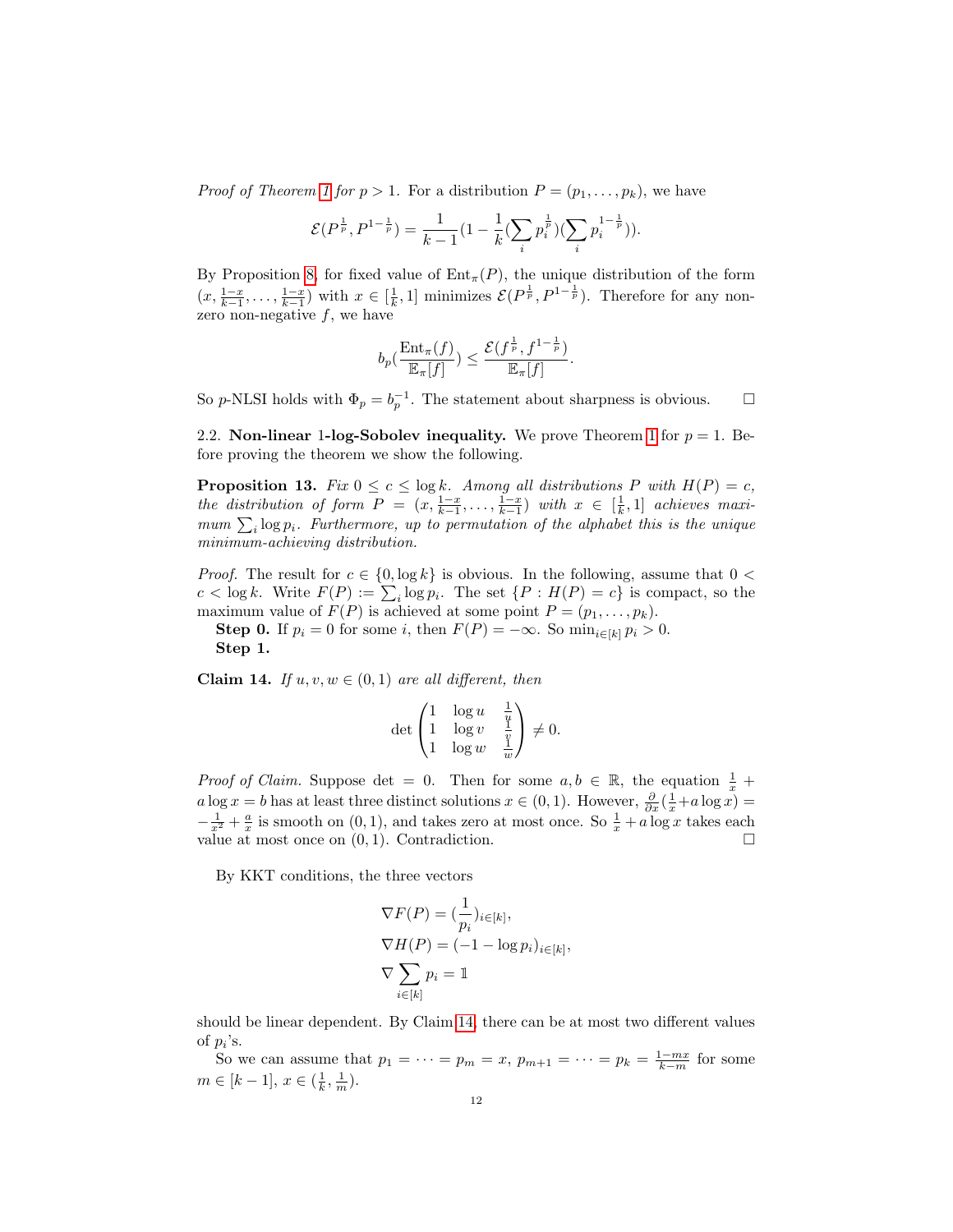Step 2. For P of the above form, we have

$$
-H(P) = mx \log x + (1 - mx) \log \frac{1 - mx}{k - m},
$$

$$
F(P) = m \log x + (k - m) \log \frac{1 - mx}{k - m}.
$$

We smoothly continue both functions so that m can take any real value in  $[1, k-1]$ .

<span id="page-12-1"></span>**Claim 15.** For  $m \in (1, k-1]$  and  $x \in (\frac{1}{k}, \frac{1}{m})$ , we have

$$
-\frac{\partial}{\partial x}H(P) > 0
$$

and

$$
\frac{\partial}{\partial x}H(P)\frac{\partial}{\partial m}F(P) - \frac{\partial}{\partial m}H(P)\frac{\partial}{\partial x}F(P) > 0.
$$

*Proof of Claim.* Let  $f(x) = \log x - \log \frac{1 - mx}{k - m}$ . Then we have

$$
-\frac{\partial}{\partial x}H(P) = mf(x) > 0,
$$
  

$$
-\frac{\partial}{\partial m}H(P) = \frac{1 - kx}{k - m} + xf(x),
$$
  

$$
\frac{\partial}{\partial x}F(P) = \frac{m(1 - kx)}{x(1 - mx)}
$$
  

$$
\frac{\partial}{\partial m}F(P) = \frac{1 - kx}{1 - mx} + f(x).
$$

So

$$
G(P) := \frac{\partial}{\partial x} H(P) \frac{\partial}{\partial m} F(P) - \frac{\partial}{\partial m} H(P) \frac{\partial}{\partial x} F(P)
$$
  
= 
$$
m \left( \frac{(1 - kx)^2}{x(k - m)(1 - mx)} - f(x)^2 \right).
$$

Let  $a = \frac{kx-1}{1-mx}$ . Then  $G(P) = m(\frac{a^2}{1+a} - \log^2(a+1))$ . Because  $a > 0$ , we have  $G(P) > 0$  by Lemma [16.](#page-12-0)

The set of  $(m, x)$  where  $m \in [1, k-1], x \in (\frac{1}{k}, \frac{1}{m}],$  and  $H(P) = c$  can be parametrized as a curve  $(m, x = x(m))$  for  $m \in [1, m_c]$  for some constant  $m_c$ . Along the curve,  $F(P)$  is continuous, and by Claim [15,](#page-12-1) is decreasing in m. Therefore  $F(P)$ is maximized at  $m = 1$ . This finishes the proof.

<span id="page-12-0"></span>**Lemma 16.** For  $a \in \mathbb{R}_{> -1}$ , we have  $\frac{a^2}{1+a} \ge \log^2(a+1)$ . Equality holds only when  $a=0.$ 

*Proof.* We start from the well-known fact that  $a \geq \log(a+1)$  for  $a \in \mathbb{R}_{>0}$  (and equality holds only when  $a = 0$ ). Let  $f(a) = a(a + 2) - (2a + 2) \log(a + 1)$ . We have  $f(0) = 0$  and  $f'(a) = 2(a - \log(a + 1)) \ge 0$  for  $a \in \mathbb{R}_{> -1}$  (and equality holds only when  $a = 0$ ). So f is negative on  $(-1, 1)$  and positive on  $(1, \infty)$ .

Let  $g(a) = \frac{a^2}{1+a} - \log^2(a+1)$ . Clearly  $g(0) = 0$ . Because  $g'(a) = \frac{f(a)}{(a+1)^2}$ , g is decreasing on  $(-1, 1]$  and increasing on  $[1, \infty)$ . So  $g(a) \geq 0$  for all  $a \in \mathbb{R}_{>-1}$ , and equality holds only when  $a = 0$ .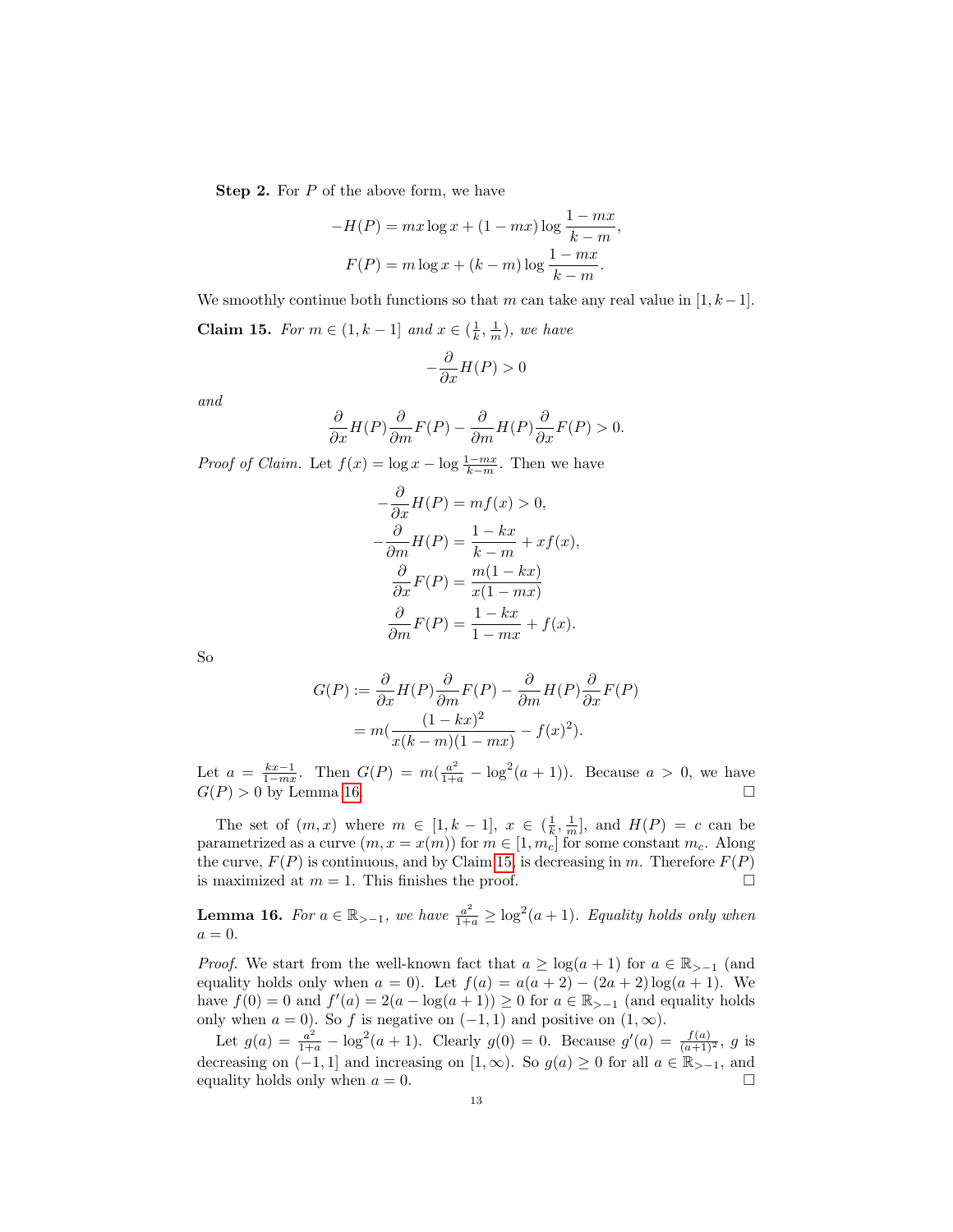*Proof of Theorem [1](#page-3-2) for p* = 1. For a distribution  $P = (p_1, \ldots, p_k)$ , we have

$$
\mathcal{E}(P, \log P) = \frac{1}{k-1} \sum_{i \in [k]} p_i \log p_i - \frac{1}{k(k-1)} \sum_{i \in [k]} \log p_i.
$$

By Proposition [13,](#page-11-2) for fixed value of  $Ent_{\pi}(P)$ , the unique distribution of the form  $(x, \frac{1-x}{k-1}, \ldots, \frac{1-x}{k-1})$  with  $x \in [\frac{1}{k}, 1]$  minimizes  $\mathcal{E}(P, \log P)$ . Therefore for any non-zero non-negative  $f$ , we have

$$
b_1(\frac{\operatorname{Ent}_{\pi}(f)}{\mathbb{E}_{\pi}[f]}) \leq \frac{\mathcal{E}(f,\log f)}{\mathbb{E}_{\pi}[f]}.
$$

So 1-NLSI holds for  $\Phi_1 = b_1^{-1}$ . The statement about sharpness is obvious.  $\square$ 

<span id="page-13-0"></span>2.3. Input-restricted non-linear SDPI for Potts channels. In this section, we prove Theorem [3.](#page-5-1)

The subset of Potts channels corresponding to  $\lambda \geq 0$  (i.e. ferromagnetic Potts channels) form a semigroup. For the semigroups, the optimal 1-NLSI is an "infinitesimal version" of the input-restricted non-linear SDPI. Consequently, by integrating the former we can get the latter (this is formalized in the first part of the proof below). Surprisingly, the result also extends beyond the semigroup to all of the Potts channels, namely we have the following.

<span id="page-13-4"></span>**Proposition 17.** Let  $\lambda \in [-\frac{1}{k-1}, 1]$ . Fix  $0 \le c \le \log k$ . Among all distributions P with  $H(P) = c$ , the distribution of form  $P = (x, \frac{1-x}{k-1}, \ldots, \frac{1-x}{k-1})$  with  $x \in [\frac{1}{k}, 1]$ achieves minimum  $H(PC_{\lambda} \circ P)$ . Furthermore, when  $\lambda \notin \{0,1\}$ , up to permutation of the alphabet this is the unique minimum-achieving distribution.

*Proof.* The result for  $\lambda \in \{0,1\}$  is obvious. In the following assume that  $\lambda \notin \{0,1\}$ . The result for  $c \in \{0, \log k\}$  is obvious. In the following assume that  $c \notin \{0, \log k\}.$ The set  $\{P : H(P) = c\}$  is compact, so the minimum value of  $H(PC_{\lambda} \circ P)$  is achieved at some point  $P = (p_1, \ldots, p_k)$ .

Step 0.

<span id="page-13-3"></span>Claim 18. Fix  $a, b, d > 0$  and  $c \in \mathbb{R}_{>-d} \setminus \{0\}$ . Among all solutions  $u, v, w \in [0, 1]$ with  $u + v + w = a$  and  $-u \log u - v \log v - w \log w = b$ , the maximum of

$$
(cu + d) \log (cu + d) + (cv + d) \log (cv + d) + (cw + d) \log (cw + d)
$$

is not achieved at a point where  $0 = u < v < w$ .

*Proof.* Suppose the maximum is acheived at such a point  $(u_0, v_0, w_0)$  where  $0 =$  $u_0 < v_0 < w_0$ . Extend it to a curve  $(u, v = v(u), w = w(u))$  on  $u \in [0, \epsilon)$  for some  $\epsilon > 0$ , such that  $u < v < w$  for all u, satisfying

<span id="page-13-1"></span>(19)  $u + v + w = a$ ,

<span id="page-13-2"></span>(20) 
$$
-u\log u - v\log v - w\log w = b,
$$

and  $v(0) = v_0, w(0) = w_0$ .

We prove that

$$
f(u) := (cu + d) \log (cu + d) + (cv + d) \log (cv + d) + (cw + d) \log (cw + d)
$$

decreases as u approaches  $0^+$  for small enough u.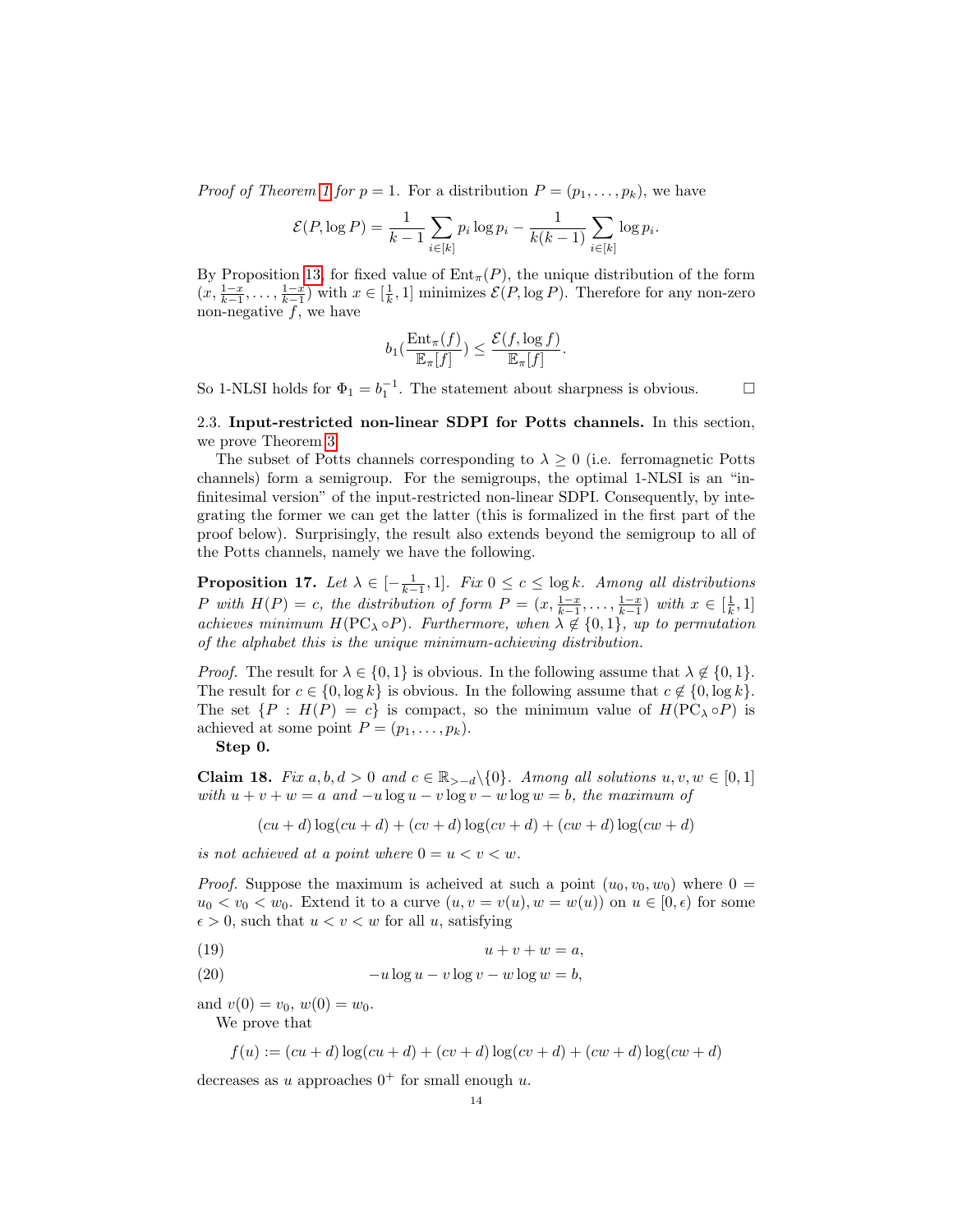By taking derivative of [\(19\)](#page-13-1) and [\(20\)](#page-13-2), one can compute that

$$
v'(u) = \frac{\log w - \log u}{\log v - \log w},
$$

$$
w'(u) = \frac{\log u - \log v}{\log v - \log w}.
$$

Therefore

$$
f'(u) = c(\log(cu + d) + \log(cv + d)v'(u) + \log(cw + d)w'(u))
$$
  
= 
$$
c(\log(cu + d) + \log(cv + d)\frac{\log w - \log u}{\log v - \log w} + \log(cw + d)\frac{\log u - \log v}{\log v - \log w}).
$$

Because  $0 < v_0 < w_0$ , terms involving  $\log u$  dominates the sum. The dominating term is

$$
-c \log u \frac{\log (cv+d) - \log (cw+d)}{\log v - \log w} > 0.
$$

Therefore the maximum of f is not achieved at  $u = 0$ .

By Claim [18,](#page-13-3) if  $p_i = 0$  for some i, then there can be at most two different values of  $p_i$ 's.

Step 1.

<span id="page-14-0"></span>Claim 19. If  $u, v, w \in (0, 1)$  are all different, then

$$
\det\begin{pmatrix} 1 & \log u & \log(\lambda u + \frac{1-\lambda}{k}) \\ 1 & \log v & \log(\lambda v + \frac{1-\lambda}{k}) \\ 1 & \log w & \log(\lambda w + \frac{1-\lambda}{k}) \end{pmatrix} \neq 0.
$$

*Proof of Claim.* Suppose det = 0. Then for some  $a, b \in \mathbb{R}$ , the equation

$$
\log(\lambda x + \frac{1-\lambda}{k}) + a\log x = b
$$

has at least three distinct solutions  $x \in (0,1)$ . However,

$$
\frac{\partial}{\partial x}(\log(\lambda x + \frac{1-\lambda}{k}) + a\log x) = \frac{\lambda}{\lambda x + \frac{1-\lambda}{k}} + \frac{a}{x}
$$

is smooth on  $(0, 1)$ , and takes zero at most once. So

$$
\log(\lambda x + \frac{1-\lambda}{k}) + a\log x
$$

takes each value at most twice on  $(0, 1)$ . Contradiction.

By KKT conditions, the three vectors

$$
\nabla H(\text{PC}_{\lambda} \circ P) = (-\lambda \log(\lambda p_i + \frac{1 - \lambda}{k}) - \lambda)_{i \in [k]},
$$
  
\n
$$
\nabla H(P) = (-1 - \log p_i)_{i \in [k]},
$$
  
\n
$$
\nabla \sum_{i \in [k]} p_i = 1
$$

should be linear dependent. By Claim [19,](#page-14-0) there can be at most two different values of  $p_i$ 's.

So we can assume that  $p_1 = \cdots = p_m = x$ ,  $p_{m+1} = \cdots = p_k = \frac{1 - mx}{k - m}$  for some  $m \in [k-1], x \in (\frac{1}{k}, \frac{1}{m}].$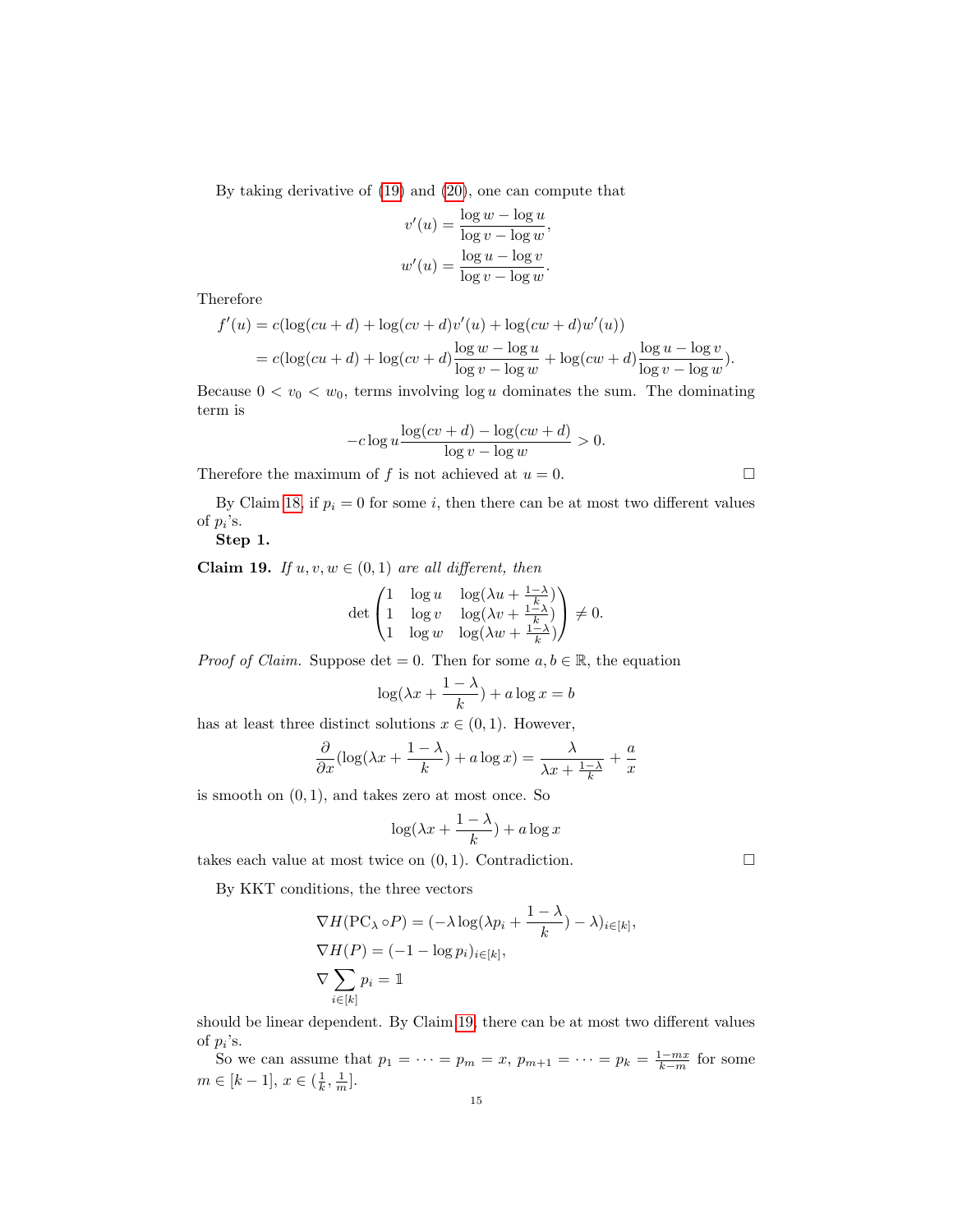Step 2. For P of the above form, we have

$$
-H(P) = mx \log x + (1 - mx) \log \frac{1 - mx}{k - m},
$$

$$
-H(\text{PC}_{\lambda} \circ P) = m(\lambda x + \frac{1 - \lambda}{k}) \log(\lambda x + \frac{1 - \lambda}{k})
$$

$$
+ (k - m)(\lambda \frac{1 - mx}{k - m} + \frac{1 - \lambda}{k}) \log(\lambda \frac{1 - mx}{k - m} + \frac{1 - \lambda}{k}).
$$

We smoothly continue both functions so that m can take any real value in  $[1, k-1]$ .

<span id="page-15-0"></span>**Claim 20.** For  $m \in (1, k-1]$  and  $x \in (\frac{1}{k}, \frac{1}{m})$ , we have

$$
-\frac{\partial}{\partial x}H(P) > 0
$$

and

$$
\frac{\partial}{\partial m}H(P)\frac{\partial}{\partial x}H(\mathbf{PC}_{\lambda}\circ P)-\frac{\partial}{\partial x}H(P)\frac{\partial}{\partial m}H(\mathbf{PC}_{\lambda}\circ P)>0.
$$

Proof of Claim. Let

$$
f(x) = \log x - \log \frac{1 - mx}{k - m}.
$$

Then

$$
-\frac{\partial}{\partial x}H(P) = mf(x) > 0,
$$
  

$$
-\frac{\partial}{\partial m}H(P) = \frac{1 - kx}{k - m} + xf(x),
$$
  

$$
-\frac{\partial}{\partial x}H(PC_{\lambda} \circ P) = \lambda mf(\lambda x + \frac{1 - \lambda}{k}),
$$
  

$$
-\frac{\partial}{\partial m}H(PC_{\lambda} \circ P) = \lambda \frac{1 - kx}{k - m} + (\lambda x + \frac{1 - \lambda}{k})f(\lambda x + \frac{1 - \lambda}{k}),
$$

and

$$
G(P) := \frac{\partial}{\partial m} H(P) \frac{\partial}{\partial x} H(P C_{\lambda} \circ P) - \frac{\partial}{\partial x} H(P) \frac{\partial}{\partial m} H(P C_{\lambda} \circ P)
$$
  
=  $\lambda m \frac{1 - kx}{k - m} (f(\lambda x + \frac{1 - \lambda}{k}) - f(x)) - m f(x) f(\lambda x + \frac{1 - \lambda}{k}) \frac{1 - \lambda}{k}.$ 

$$
\frac{\partial}{\partial \lambda} \frac{G(P)}{m\lambda f(x)f(\lambda x + \frac{1-\lambda}{k})} = \frac{1}{k\lambda^2} + \frac{1-kx}{k-m} \frac{\frac{\partial}{\partial \lambda} f(\lambda x + \frac{1-\lambda}{k})}{f(\lambda x + \frac{1-\lambda}{k})^2}.
$$

Note that

(1)

$$
\frac{G(P)}{m\lambda f(x)f(\lambda x + \frac{1-\lambda}{k})}
$$

is continuous for  $\lambda \in \left[-\frac{1}{k-1}, 1\right]$ , and takes value 0 at  $\lambda = 1$ ; (2)  $m\lambda f(x)f(\lambda x + \frac{1-\lambda}{k}) \ge 0$  for  $\lambda \in [-\frac{1}{k-1}, 1].$ 

So we only need to prove that

$$
\frac{\partial}{\partial \lambda} \frac{G(P)}{m\lambda f(x)f(\lambda x + \frac{1-\lambda}{k})} \le 0,
$$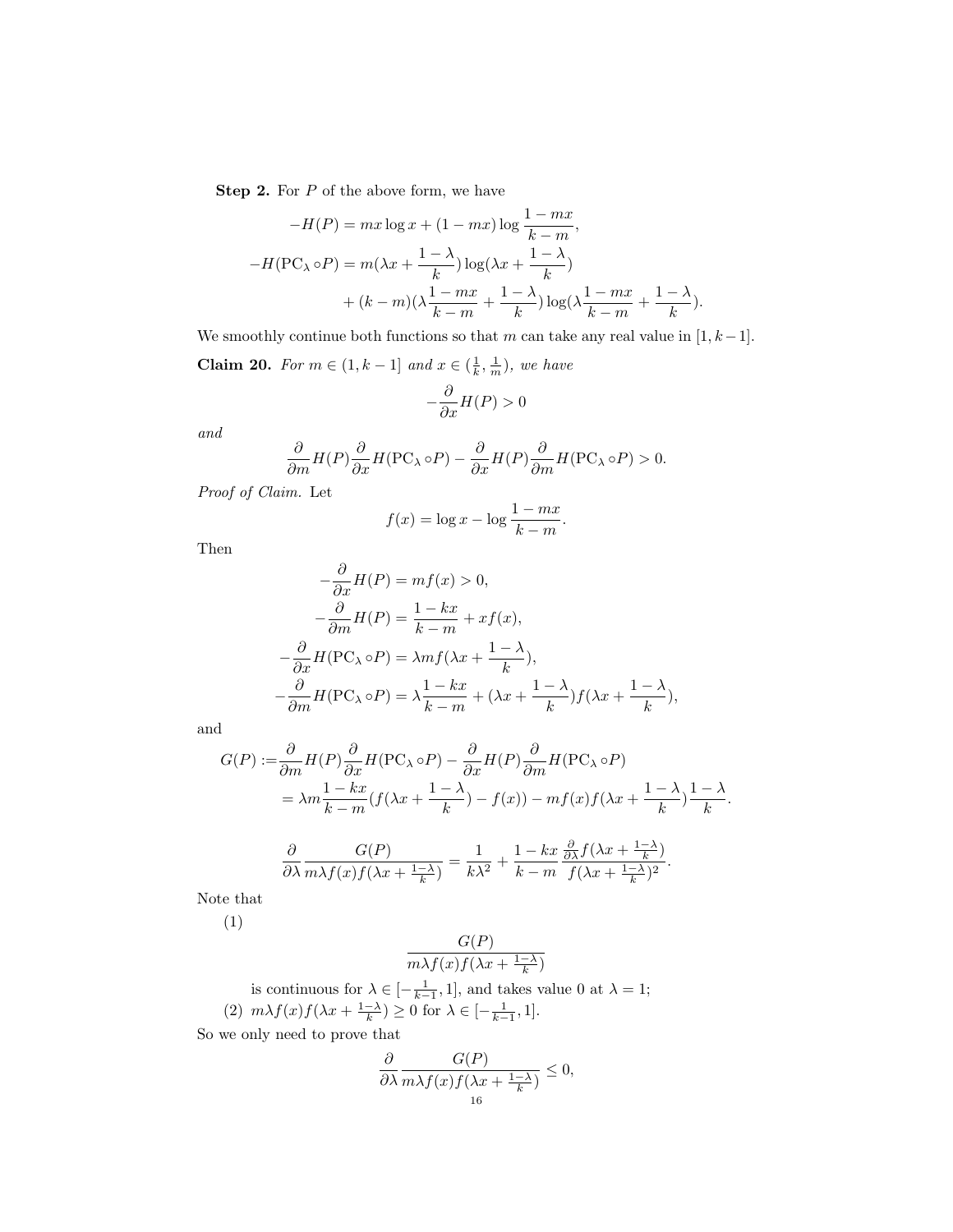i.e.,

$$
f(\lambda x + \frac{1-\lambda}{k})^2 \le \frac{k\lambda^2(kx-1)}{k-m} \frac{\partial}{\partial \lambda} f(\lambda x + \frac{1-\lambda}{k}).
$$

Let  $y = \lambda x + \frac{1-\lambda}{k}$ . Then the above inequality can be rewritten as

$$
f(y)^2 \le \frac{k\lambda^2(kx-1)}{k-m} \frac{\partial y}{\partial \lambda} \frac{\partial f(y)}{\partial y} = \frac{(ky-1)^2}{(k-m)y(1-my)}.
$$

This is true by Lemma [16,](#page-12-0) applied to  $a = \frac{ky-1}{1-my}$ . Equality holds only when  $y = \frac{1}{k}$ , which cannot happen for  $\lambda \neq 0$ .

The set of  $(m, x)$  where  $m \in [1, k-1]$ ,  $x \in \left(\frac{1}{k}, \frac{1}{m}\right]$ , and  $H(P) = c$  can be parametrized as a curve  $(m, x = x(m))$  for  $m \in [1, m_c]$  for some constant  $m_c$ . Along the curve,  $H(PC_{\lambda} \circ P)$  is continuous, and by Claim [20,](#page-15-0) is increasing in m. Therefore  $H(PC_{\lambda} \circ P)$  is minimized at  $m = 1$ . This finishes the proof.

*Proof of Theorem [3.](#page-5-1)* Consider a Markov chain  $U \to X \to Y$  where X has uniform distribution, and the channel  $X \to Y$  is PC<sub> $\lambda$ </sub>. Because  $P_X$  and  $P_Y$  are both uniform, for any  $u$ , we have

$$
D(P_{X|U=u}||P_X) = \log k - H(P_{X|U=u}),
$$
  
 
$$
D(P_{Y|U=u}||P_Y) = \log k - H(P_{Y|U=u}).
$$

So by Proposition [17](#page-13-4) we get

$$
D(P_{Y|U=u}||P_Y) \le s_{\lambda}(D(P_{X|U=u}||P_X)).
$$

Therefore

$$
I(U;Y) = D(P_{Y|U}||P_Y|P_U) \le \hat{s}_{\lambda}(D(P_{X|U}||P_X|P_U)) = \hat{s}_{\lambda}(I(U;X)).
$$

Now we prove sharpness. Let  $c \in [0, \log k]$ . Choose  $a, b \in [0, \log k]$  and  $u \in [0, 1]$ such that  $c = (1 - u)a + ub$  and  $\hat{s}_{\lambda}(c) = (1 - u)s_{\lambda}(a) + us_{\lambda}(b)$ . Choose  $\rho, \tau \in [0, 1]$ such that  $Cap(PC_{\rho}) = a$  and  $Cap(PC_{\tau}) = b$ , where Cap denotes channel capacity. Define random variable  $U = (V, Z)$  such that  $Z \sim \text{Ber}(u)$ , and conditioned on  $Z = 0, V \sim \text{PC}_{\rho}(X)$ , and conditioned on  $Z = 1, V \sim \text{PC}_{\tau}(X)$ . One can check that

$$
I(U;X) = (1-u)a + ub = c
$$

and

$$
I(U;Y) = (1-u)s_{\lambda}(a) + us_{\lambda}(b) = \hat{s}_{\lambda}(c).
$$

Let us discuss the relationship between Potts semigroup and ferromagnetic Potts channels. As discussed in the Introduction, ferromagnetic Potts channels are exactly the operators in the Potts semigroup, with  $T_t = \text{PC}_{\exp(-\frac{k}{k-1}t)}$ . Therefore 1-LSI for the Potts semigroup can be seen as infinitesimal SDPI for ferromagnetic Potts channels, and many results for the former can directly transfer to results for the latter.

We use Proposition [13](#page-11-2) to give an alternative proof for Proposition [17](#page-13-4) for ferromagnetic Potts channels.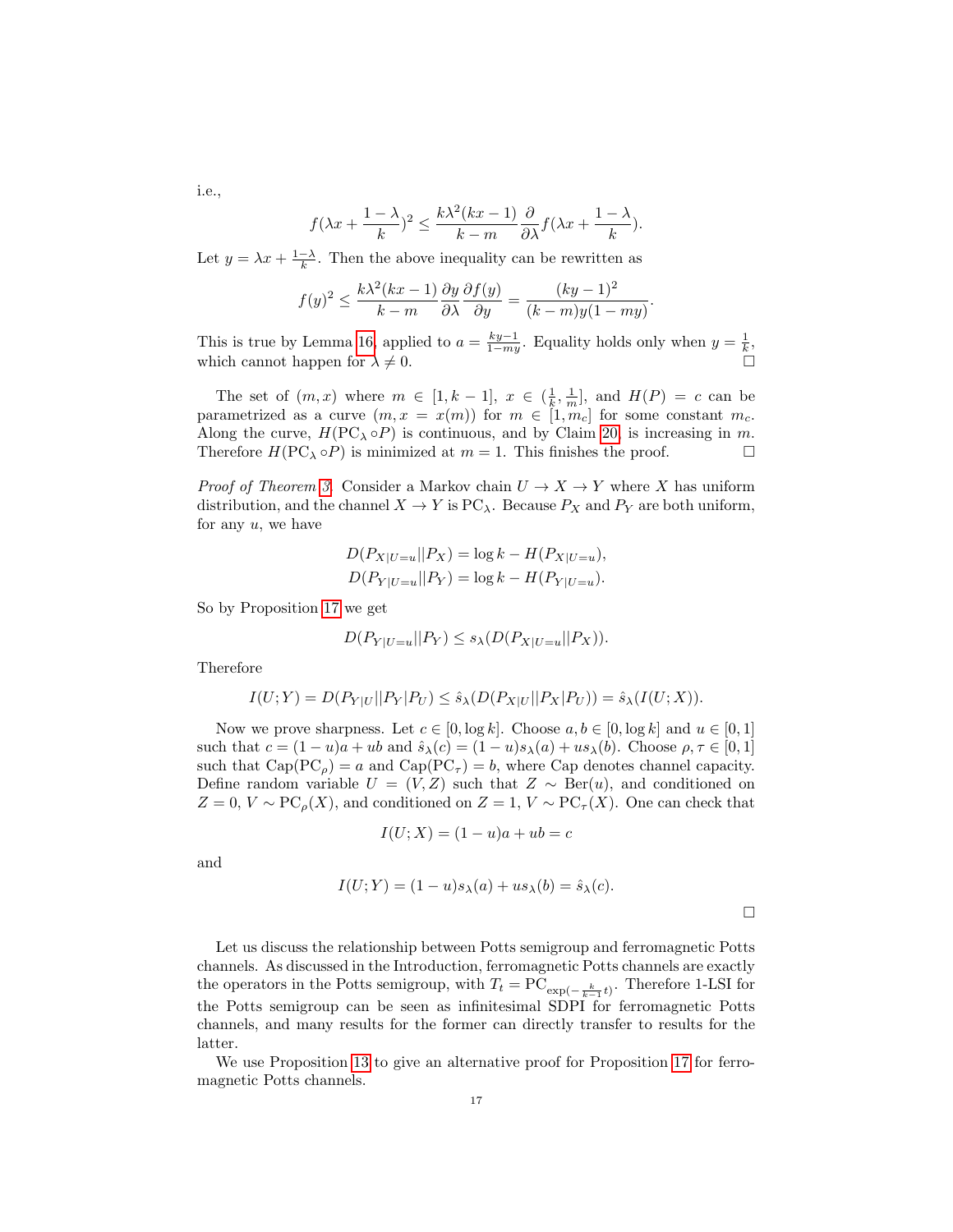Alternative proof of Proposition [17](#page-13-4) for ferromagnetic Potts channels. Let  $P$  and  $Q$ be two distributions with  $H(P) = H(Q) = c$ , where P is of form  $(x, \frac{1-x}{k-1}, \ldots, \frac{1-x}{k-1})$ for some  $x \in [\frac{1}{k}, 1]$ , and Q is not of this form (up to permuting the alphabet). Define  $P_t = T_t \circ P$  and  $Q_t = T_t \circ Q$ , where  $(T_t)_{t \geq 0}$  is the Potts semigroup.

We prove that  $H(P_t) < H(Q_t)$  for  $t \in (0, \infty)$ . Suppose this does not hold. Let  $u = \inf\{t > 0 : H(P_t) \geq H(Q_t)\}.$  Then we have  $H(Q_u) = H(P_u)$  by continuity of semigroup. By Proposition [13,](#page-11-2) we have

$$
\frac{\partial}{\partial t}|_{t=u}H(Q_t) = \mathcal{E}(Q_u, \log Q_u) > \mathcal{E}(P_u, \log P_u) = \frac{\partial}{\partial t}|_{t=u}H(P_t).
$$

If  $u = 0$ , then for some  $\epsilon > 0$ ,  $H(Q_t) > H(P_t)$  for  $t \in (0, \epsilon)$ . If  $u > 0$ , then for some  $\epsilon > 0$ ,  $H(Q_t) < H(P_t)$  for  $t \in (u - \epsilon, u)$ . Both cases lead to contradiction with definition of u. So  $H(P_t) < H(Q_t)$  for  $t \in (0,\infty)$ . This completes the proof of the result for  $\lambda > 0$ .

<span id="page-17-0"></span>2.4. **Behavior for**  $k \to \infty$ . When should one use p-NLSI instead of p-LSI? To get some insights, we consider the case of  $k \to \infty$ . First, we prove Proposition [2](#page-4-1) that  $\alpha_1 = 1 + \frac{1+o(1)}{\log k}.$ 

Proof of Proposition [2.](#page-4-1) Lower bound. By Theorem [1,](#page-3-2) we need to show that for all  $x \in (\frac{1}{k}, 1]$ , we have

$$
\frac{k}{k-1}(1+\frac{1}{\log k}) \le \frac{\xi_1(x)}{\psi(x)}.
$$

Noting that

$$
\xi_1(x) = \frac{k}{k-1} \left( \frac{1}{k} (-\log x - (k-1) \log \frac{1-x}{k-1}) - \log k + \psi(x) \right),\,
$$

it suffices to prove that

$$
f(x) := \frac{\log k}{k} (-\log x - (k-1)\log\frac{1-x}{k-1}) - \log^{2} k - \psi(x) \ge 0.
$$

We have  $f(\frac{1}{k}) = 0$ . So it suffices to prove that  $f'(x) \ge 0$  for  $x \in [\frac{1}{k}, 1]$ .

$$
f'(x) = \frac{\log k}{k} \left(-\frac{1}{x} + \frac{k-1}{1-x}\right) - (\log x - \log \frac{1-x}{k-1}).
$$

We smoothly continue this function to  $\{(k, x) \in \mathbb{R}^2 : k \geq 3, x \in [\frac{1}{k}, 1]\}$  and prove that it is non-negative in this region.

$$
\frac{\partial}{\partial k} f'(x) = \frac{1 - \log k}{k^2} \left(-\frac{1}{x} + \frac{k-1}{1-x}\right) + \frac{\log k}{k} \frac{1}{1-x} - \frac{1}{k-1}
$$

$$
= \frac{(k-1)\log k + k(kx^2 - x - 1) + 1}{k^2(k-1)x(1-x)}.
$$

The numerator is a quadratic function in  $x$ , and for fixed  $k$ , it is minimized at  $x = \frac{1}{k}$ , leading to

$$
\frac{\partial}{\partial k} f'(x) \ge \frac{(k-1)\log k - k + 1}{k^2(k-1)x(1-x)} = \frac{\log k - 1}{k^2 x(1-x)} \ge 0.
$$

So we only need to prove  $f'(x) \geq 0$  for minimum k, i.e.,  $k = \max\{3, \frac{1}{x}\}.$  When  $k = \frac{1}{x}$ , on can verify that  $f'(x) = 0$ . So the only remaining case is  $k = 3$ . For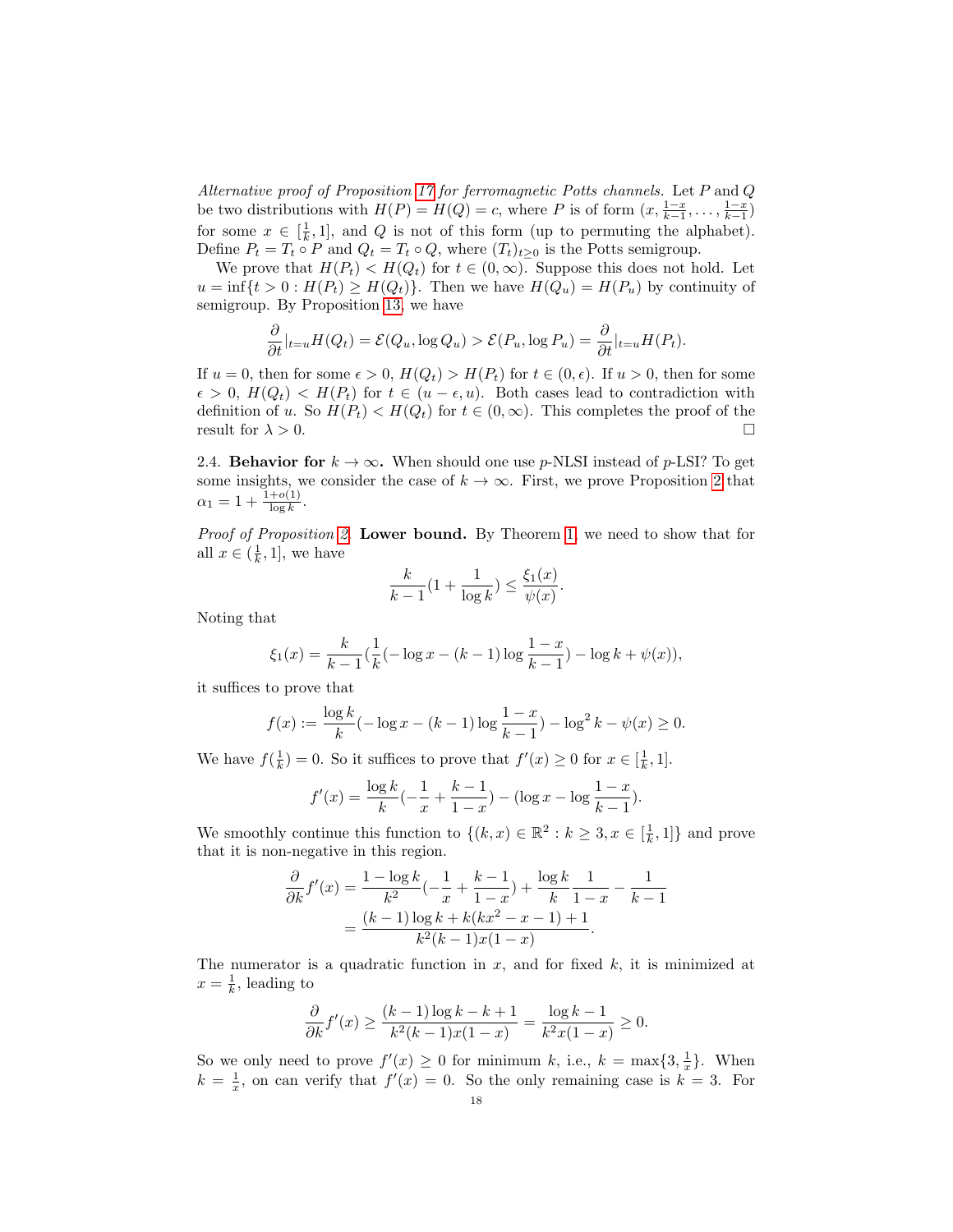$k = 3$ , we prove that f is convex in x, i.e.,  $f''(x) \geq 0$  for  $x \in [0, 1]$ .

$$
f''(x) = \frac{\log k}{k} \left(\frac{1}{x^2} + \frac{k-1}{(1-x)^2}\right) - \left(\frac{1}{x} + \frac{1}{1-x}\right)
$$
  
= 
$$
\frac{\log k((1-x)^2 + (k-1)x^2) - kx(1-x)}{kx^2(1-x)^2}
$$
  
= 
$$
\frac{(k \log k + k)x^2 - (k+2 \log k)x + \log k}{kx^2(1-x)^2}.
$$

The numerator is a quadratic function in  $x$ , and its discriminant is

$$
(k+2\log k)^2 - 4(k\log k + k)\log k = k^2 - 4(k-1)\log^2 k.
$$

When  $k = 3$ , the above value is  $\lt 0$ . So  $f''(x) \geq 0$  for  $k = 3$  and  $x \in [0, 1]$ . This finishes the proof of the lower bound.

**Upper bound.** For the upper bound, we need find  $x \in (\frac{1}{k}, 1]$  such that  $\frac{f(x)}{\psi(x)} =$  $o(1)$ . Because the upper bound to prove is asymptotic, we assume that k is large enough. Take  $x = \frac{2}{\log k}$ . Then we have

$$
\psi(x) = \log k + \frac{2}{\log k} \log \frac{2}{\log k} + (1 - \frac{2}{\log k}) \log \frac{1 - \frac{2}{\log k}}{k - 1}
$$

$$
= \log k - (1 - \frac{2}{\log k}) \log (k - 1) + o(1)
$$

$$
= 2 + o(1)
$$

and

$$
f(x) = \frac{\log k}{k} \left(-\log \frac{2}{\log k} - (k-1)\log \frac{1 - \frac{2}{\log k}}{k-1}\right) - \log^2 k - \psi(x)
$$
  
=  $\frac{\log k}{k} (k-1) (\log(k-1) - \log(1 - \frac{2}{\log k})) - \log^2 k - 2 + o(1)$   
=  $\log k \cdot (1 + O(\frac{1}{k})) \cdot (\log k + O(\frac{1}{k}) + \frac{2}{\log k} + O(\frac{1}{\log^2 k})) - \log^2 k - 2 + o(1)$   
=  $o(1)$ .  
So  $\frac{f(x)}{\psi(x)} = o(1)$ .

**Remark 21.** Numerical computation suggests  $\frac{f(x)}{\psi(x)}$  is minimized at a point  $x =$  $2+o(1)$  $\frac{1-\theta(1)}{\log k}$ . This guides our proof of the upper bound in Proposition [2,](#page-4-1) but we have not attempted to prove this fact.

To understand the case  $p > 1$ , let us denote convexification of  $b_p$  as  $\dot{b}_p$ . Then NLSI lower bound, assuming  $\mathbb{E}[f] = 1$ , gives

$$
\mathcal{E}(f^{\frac{1}{p}},f^{1-\frac{1}{p}}) \geq \check{b}_p(\text{Ent}(f)).
$$

We see that this improves upon  $\alpha_p \cdot \text{Ent}(f)$  the more the larger the entropy. In particular, the maximum improvement happens when  $Ent(f) = \log k$ . That is we have for  $p > 1$ 

$$
\alpha_p \le \frac{\check{b}_p(x)}{x} \le \frac{1}{\log k} \, .
$$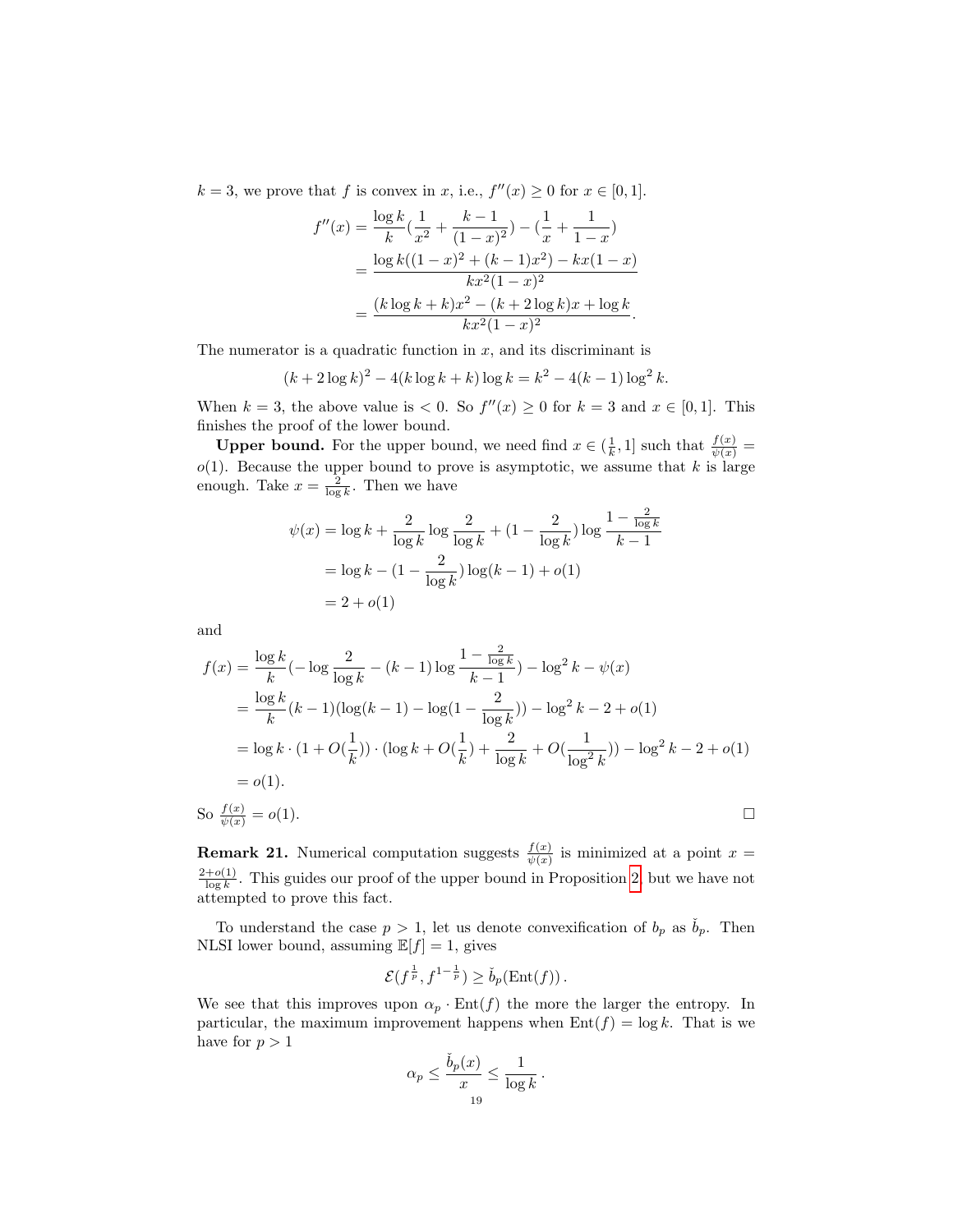Together with [\(4\)](#page-2-3) and [\(5\)](#page-3-3), we get  $\alpha_p = \Theta(\frac{1}{\log k})$  as  $k \to \infty$ . Numerical computation suggests that  $\alpha_p = \frac{1+o(1)}{\log k}$  $\frac{+o(1)}{\log k}$ .

At the same time, the improvement given by the 1-NLSI (over 1-LSI) is much stronger, since  $b_1(\log k) = \infty$ . To summarize, the p-NLSI should be preferred for  $p = 1$  or for cases where k is small and entropy is large (i.e. functions are highly spiky).

Next, we consider SDPIs and  $\eta_{\text{KL}}$ . First, we show that for a fixed  $\lambda \geq 0$  we have

$$
\eta_{\text{KL}}(\text{PC}_{\lambda}, \pi) = \lambda - \Theta\left(\frac{1}{\log k}\right).
$$

Indeed, the upper bound is given by [\(13\)](#page-4-2). For the lower bound we have

$$
\eta_{\text{KL}}(\text{PC}_{\lambda}, \pi)
$$
\n
$$
\geq \eta_{\text{min}} := \frac{\psi(\lambda + \frac{1-\lambda}{k})}{\psi(1)}
$$
\n
$$
= \frac{\log k + (\lambda + \frac{1-\lambda}{k})\log(\lambda + \frac{1-\lambda}{k}) + (1 - (\lambda + \frac{1-\lambda}{k}))\log \frac{1 - (\lambda + \frac{1-\lambda}{k})}{k-1}}{\log k}
$$
\n
$$
= \lambda + \frac{\lambda \log \lambda + (1-\lambda)\log(1-\lambda) + o(1)}{\log k}.
$$

On the other hand,

 $\lambda$ 

$$
\eta_{\text{KL}}(\text{PC}_{\lambda}, \pi) \leq \eta_{\text{KL}}(\text{PC}_{\lambda}) \leq \eta_{\text{TV}}(\text{PC}_{\lambda}) = \lambda,
$$

where  $\eta_{\text{TV}}$  is the contraction coefficient for the total variation distance (Dobrushin coefficient, see [\[CKZ98,](#page-45-9) [PW17\]](#page-46-4)).

Notice also that for  $\hat{s}_{\lambda}$  we have generally  $\eta_{\min} \leq \frac{\hat{s}_{\lambda}(x)}{x} \leq \eta_{\text{KL}}(\text{PC}_{\lambda}, \pi)$ . Therefore we have shown that

$$
\lim_{k \to \infty} \frac{\hat{s}_{\lambda}(x)}{x} = \lim_{k \to \infty} \eta_{\text{KL}}(\text{PC}_{\lambda}, \pi) = \lim_{k \to \infty} \eta_{\text{KL}}(\text{PC}_{\lambda}) = \eta_{\text{TV}}(\text{PC}_{\lambda}) = \lambda.
$$

The estimates of information quantities using the more sophisticated tools get improvement over simplistic coupling of at most multiplicative order  $(1 + \Theta(\frac{1}{\log k}))$ .

Note, however, if  $\lambda$  changes with  $k$  (e.g.  $\lambda = -\frac{1}{k-1}$ ), then the improvement over  $\eta_{\text{TV}}$  can be as large as a multiplicative factor of  $(1 + o(1)) \log k$ , as shown in Proposition [32.](#page-29-2)

## 3. PRODUCT SPACES

<span id="page-19-0"></span>In this section we study extensions of  $p$ -NLSIs and SDPIs to the product semigroup  $(T_t^{\otimes n})_{t\geq 0}$  on the product space  $[k]^n$  (and product channels  $PC_{\lambda}^{\otimes n}$ ). The general property of tensorization of  $p$ -NLSI was established in [\[PS19,](#page-46-0) Theorem 1], and thus we only need to concavify functions  $\Phi_p$  in [\(3\)](#page-2-4). Similarly, we can show that (non-linear) strong data processing inequalities tensorize if one concavifies function  $s(\cdot)$  in [\(12\)](#page-4-3).

After showing these extensions to product spaces, we proceed to discussing implications of  $p$ -NLSI on speed of convergence to equillibrium in terms of  $Ent(T_t^{\otimes n} \nu)$ and on edge-isoperimetric inequalities.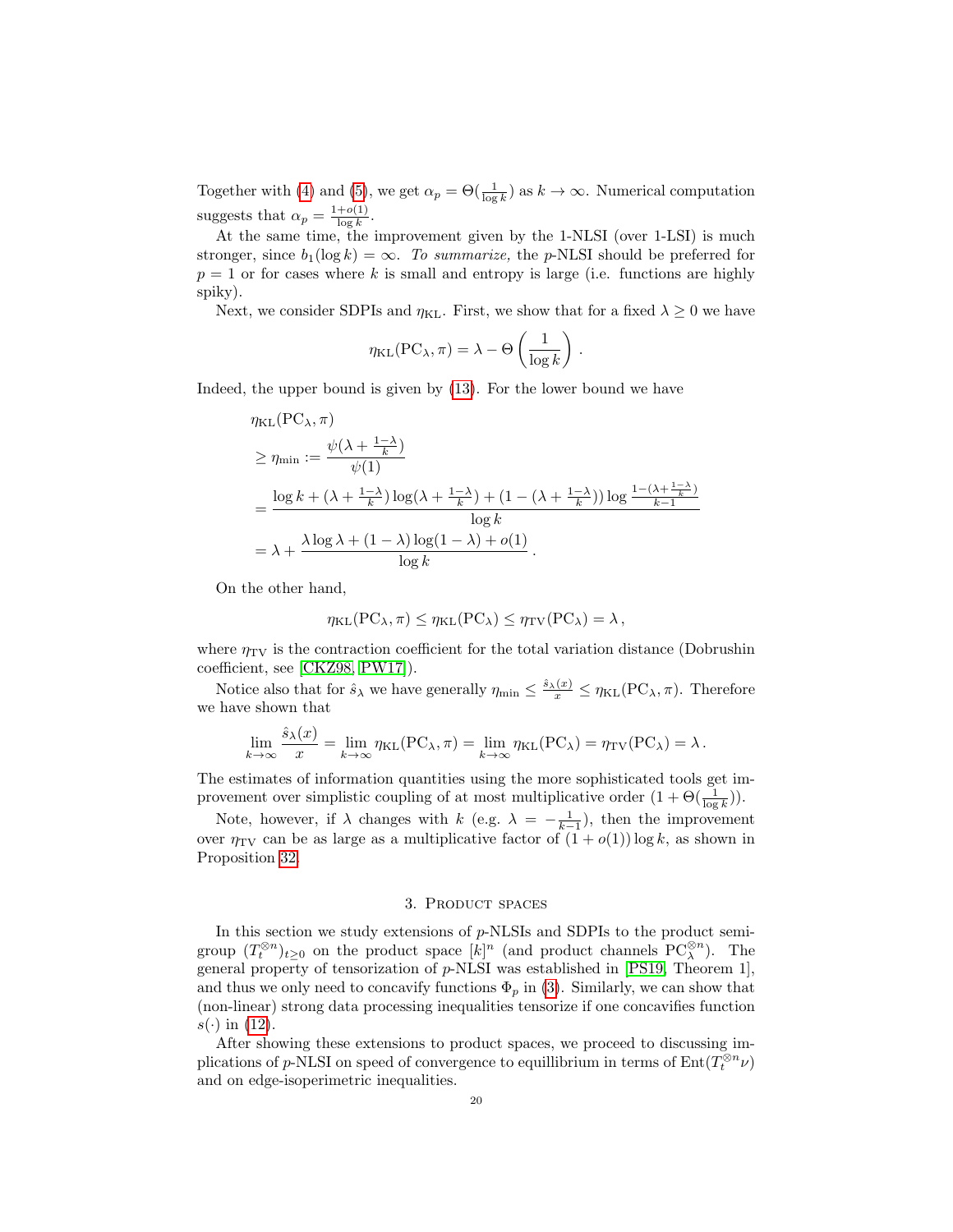#### <span id="page-20-0"></span>3.1. Tensorization.

<span id="page-20-4"></span>**Proposition 22.** Fix  $p \geq 1$ . Recall  $b_p$  defined in Theorem [1.](#page-3-2) Let  $b_p$  be the convex envelope of  $b_p$ . Then p-LSI holds for the product semigroup  $(T_t^{\otimes n})_{t\geq 0}$  with

$$
\Phi_{n,p}(x) = n\check{b}_p^{-1}(\frac{x}{n}).
$$

*Proof.* By Theorem [1](#page-3-2) and [\[PS19,](#page-46-0) Theorem 1]. □

As we show below  $\check{b}_p \neq b_p$  (Proposition [25\)](#page-22-1).

For non-linear SDPI, we first prove a general tensorization result.

<span id="page-20-3"></span>**Proposition 23.** Fix a probability kernel  $P_{Y|X}$  :  $\mathcal{X} \to \mathcal{Y}$  and a distribution  $P_X$  on  $\mathcal{X}.$ 

(1) Suppose for some non-decreasing function  $s : \mathbb{R}_{\geq 0} \to \mathbb{R}_{\geq 0}$  we have

$$
(21) \t\t D(Q_Y||P_Y) \le s(D(Q_X||P_X))
$$

<span id="page-20-1"></span>for all distribution  $Q_X$  on X with  $0 < D(Q_X || P_X) < \infty$ . Then for all distribution  $Q_{X^n}$  on  $\mathcal{X}^n$  with  $0 < D(Q_{X^n} || P_X^{\otimes n}) < \infty$ , we have

(22) 
$$
D(Q_{Y^n}||P_Y^{\otimes n}) \leq n\hat{s}(\frac{1}{n}D(Q_{X^n}||P_X^{\otimes n})),
$$

where  $\hat{s}$  is the concave envelope of s, and  $Q_{Y^n} = P_{Y|X}^{\otimes n} \circ Q_{X^n}$ .

(2) Suppose for some non-decreasing concave function  $\hat{s} : [0, \log |\mathcal{X}|] \to \mathbb{R}_{\geq 0}$  we have

$$
(23) \tI(U;Y) \le \hat{s}(I(U;X))
$$

for all Markov chains

<span id="page-20-2"></span>
$$
U\to X\to Y
$$

where the distribution of X is  $P_X$ . Then for all Markov chains

$$
U \to X^n \to Y^n
$$

where the distribution of X is  $P_X^{\otimes n}$ , we have

(24) 
$$
I(U;Y^n) \leq n\hat{s}(\frac{1}{n}I(U;X^n)).
$$

We have separate statements for non-linear SDPI defined via KL divergence and via mutual information, because they are not equivalent in general. It is not hard to show that if KL divergence type non-linear SDPI (Inequality [\(21\)](#page-20-1)) holds for some function s, then mutual information type non-linear SDPI (Inequality  $(23)$ ) holds for  $\hat{s}$ . However, it is not clear what is the best possible KL divergence type nonlinear SDPI one can get starting from mutual information type non-linear SDPI. (Note the domain of function s would become larger during the translation.)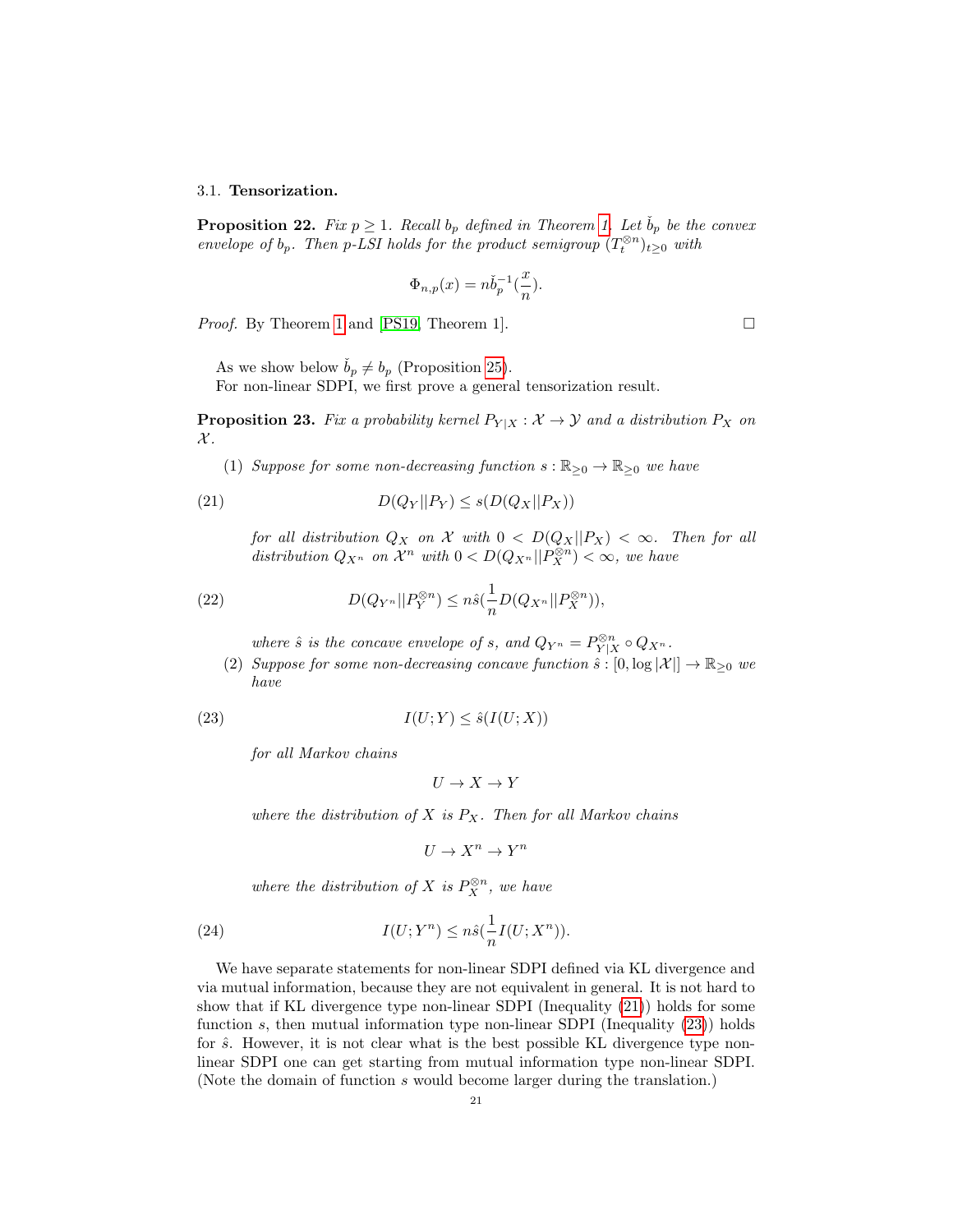*Proof of Proposition [23.](#page-20-3)* **Proof of (1).** Perform induction on n. The base case  $n = 1$  is trivial. Now consider  $n \geq 2$ . We have

$$
D(Q_{Y^n}||P_Y^{\otimes n})
$$
  
=  $D(Q_{Y^{n-1}}||P_Y^{\otimes (n-1)}) + D(Q_{Y_n|Y^{n-1}}||P_Y|Q_{Y^{n-1}})$   
 $\leq D(Q_{Y^{n-1}}||P_Y^{\otimes (n-1)}) + D(Q_{Y_n|X^{n-1}}||P_Y|Q_{X^{n-1}})$   
 $\leq (n-1)\hat{s}(\frac{1}{n-1}D(Q_{X^{n-1}}||P_X^{\otimes (n-1)})) + s(D(Q_{X_n|X^{n-1}}||P_X|Q_{X^{n-1}}))$   
 $\leq n\hat{s}(\frac{1}{n}D(Q_{X^{n-1}}||P_X^{\otimes (n-1)}) + \frac{1}{n}D(Q_{X_n|X^{n-1}}||P_X|Q_{X^{n-1}}))$   
 $= n\hat{s}(\frac{1}{n}D(Q_{X^n}||P_X^{\otimes n})).$ 

First step is by chain rule. Second step is because we have a Markov chain

$$
Y^{n-1} - X^{n-1} - Y_n,
$$

and conditioning on more information does not decrease conditioned divergence. Third step is by induction hypothesis. Fourth step is by concavity. Fifth step is by chain rule.

**Proof of (2).** Perform induction on n. The base case  $n = 1$  is trivial. Now consider  $n \geq 2$ . We have

$$
I(U;Y^{n}) = I(U;Y^{n-1}) + I(U;Y_{n}|Y^{n-1})
$$
  
\n
$$
= I(U;Y^{n-1}) + I(U,Y^{n-1};Y_{n})
$$
  
\n
$$
\leq I(U;Y^{n-1}) + I(U,X^{n-1};Y_{n})
$$
  
\n
$$
= I(U;Y^{n-1}) + I(U;Y_{n}|X^{n-1})
$$
  
\n
$$
\leq (n-1)\hat{s}(\frac{1}{n-1}I(U;X^{n-1})) + \hat{s}(I(U;X_{n}|X^{n-1}))
$$
  
\n
$$
\leq n\hat{s}(\frac{1}{n}I(U;X^{n-1}) + \frac{1}{n}I(U;X_{n}|X^{n-1}))
$$
  
\n
$$
= n\hat{s}(\frac{1}{n}I(U;X^{n})).
$$

First step is by chain rule. Second step is by chain rule, and that  $Y_n$  is independent with  $Y^{n-1}$ . Third step is by data processing inequality. Fourth step is by chain rule, and that  $Y_n$  is independent with  $X^{n-1}$ . Fifth step is by induction hypothesis. Sixth step is by concavity. Seventh step is by chain rule.  $\Box$ 

Corollary 24. Recall function  $s_{\lambda}$  defined in Theorem [3.](#page-5-1) Let  $Q_{X^n}$  be a distribution on  $[k]^n$  and  $Q_{Y^n} = \mathbb{PC}_{\lambda}^{\otimes n} \circ Q_{X^n}$ . Then we have

(25) 
$$
\frac{1}{n}H(Y^n) \ge \log k - \hat{s}_{\lambda} \left( \log k - \frac{1}{n} H(X^n) \right).
$$

Furthermore, for every  $c \in [0, \log k]$ , there exist distributions  $X^n$  with  $H(X^n) =$  $(c + o(1))n$  such that  $\frac{1}{n}H(Y^n) = \log k - \hat{s}_{\lambda}(\log k - c) + o(1)$ .

Proof. Inequality [\(25\)](#page-21-0) follows from Proposition [23](#page-20-3) and that

<span id="page-21-0"></span>
$$
D(Q_{X^n}||\pi^{\otimes n}) = n \log k - H(Q_{X^n}).
$$
  
<sub>22</sub>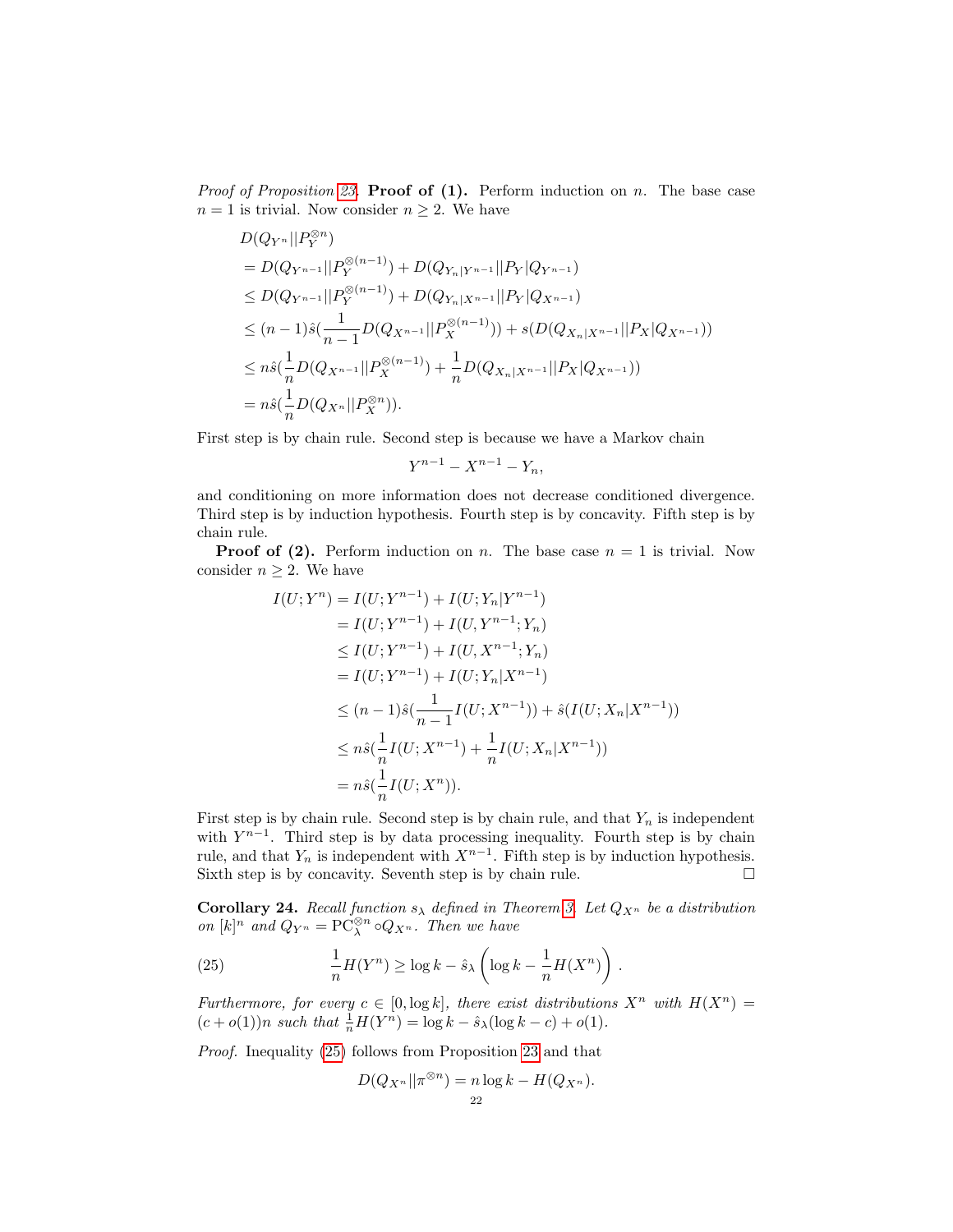For the second part, choose  $a, b \in [0, \log k]$  and  $u \in [0, 1]$  such that  $c = (1$  $u)a + ub$  and  $\hat{s}_{\lambda}(\log k - c) = (1 - u)s_{\lambda}(\log k - a) + us_{\lambda}(\log k - b)$ . Such a, b, u exist because  $\hat{s}_{\lambda}$  is the concave envelope of  $s_{\lambda}$ .

Let  $Q_A$  (resp.  $Q_B$ ) be the unique distribution on [k] of form  $(x, \frac{1-x}{k-1}, \ldots, \frac{1-x}{k-1})$ with  $x \in [\frac{1}{k}, 1]$  and entropy a (resp. entropy b). Now let  $Q_{X^n}$  be the distribution  $Q_A \times \cdots \times Q_A \times Q_B \times \cdots \times Q_B$ , where  $Q_A$  appears  $[(1 - u)n]$  times and  $Q_B$ appears  $\lceil un \rceil$  times. It is easy to see that this distribution satisfies the required properties.

<span id="page-22-0"></span>3.2. Linear piece. In Proposition [22](#page-20-4) and Theorem [3,](#page-5-1) we make use of convexification of  $b_p$  and concavification of  $s_\lambda$ . When  $k = 2$ , we have  $\dot{b}_p = b_p$  and  $\hat{s}_\lambda = s_\lambda$ (the latter fact is known as Mrs. Gerber's Lemma [\[WZ73\]](#page-47-1)). However, for  $k \geq 3$ , the situation is vastly different.

<span id="page-22-1"></span>**Proposition 25.** Recall function  $b_p : [0, \log k] \to \mathbb{R}$  defined in Theorem [1](#page-3-2) and  $s_{\lambda}: [0, \log k] \to \mathbb{R}$  defined in Theorem [3.](#page-5-1)

- (1) For all  $k \geq 3$  and  $p \geq 1$ ,  $b_p$  is not convex near 0.
- (2) For all  $k \geq 3$ ,  $\lambda \in \left[-\frac{1}{k-1}, 0\right) \cup (0, 1)$ ,  $s_{\lambda}$  not concave near 0.

The proof is deferred to Appendix [C.](#page-41-0) Proposition [25](#page-22-1) implies that there is a linear piece near origin in the graph of  $\check{b}_p$ ,  $\hat{\Phi}_p$  and  $\hat{s}_\lambda$ .

This implies a curious new property distinguishing Potts semigroup with  $k \geq$ 3 from its binary cousin and from the Ornstein-Uhlenbeck semigroup. Both of the latter have their p-NLSI and SDPI strictly non-linear, which translates into the following fact: among all initial densities  $\nu_0$  with a given entropy  $Ent(\nu_0)$ a simple product distributions simulateneously maximizes  $Ent(T_t^{\otimes n} \nu_0)$  for all t. Stated differently we have (this is known as Mrs. Gerber's Lemma) when  $k = 2$ :

<span id="page-22-2"></span>(26) 
$$
D(\text{PC}_{\lambda} \circ P_{X^n} || \pi^{\otimes n}) \leq D(\text{PC}_{\lambda} \circ \text{Ber}^{\otimes n}(p) || \pi^{\otimes n}),
$$

where  $\pi$  is the uniform distribution on  $[k]^n$ , and Ber<sup>⊗n</sup> $(p)$  is an iid distribution on  $[k]^n$  with  $p \in [0, 1/2]$  solving  $D(\text{Ber}(p)||\pi) = \frac{1}{n}D(PC_{\lambda} \circ P_{X^n}||\pi^{\otimes n})$ . That is, the slowest to relax to equillibrium is the product distribution. For the Ornstein-Uhlenbeck a similar statement holds with Ber(p) replaced by the  $\mathcal{N}(0, \sigma^2 I_n)$ .

This nice extremal property of product distributions is no longer true for  $k \geq 3$ Potts semigroups, because  $s_{\lambda}$  is not concave, and the value of  $\hat{s}_{\lambda}$  at a point may be a mixture of two values of  $s_{\lambda}$ . More precisely, instead of [\(26\)](#page-22-2), we have for every  $\lambda \in [-\frac{1}{k-1}, 1]$  and every  $c \in \mathbb{R}_{\geq 0}$ , there exist two iid distributions  $P_1, P_2$  on  $[k]^n$ and  $t \in [0, 1]$  satisfying

$$
(1-t)D(P_1||\pi^{\otimes n})+tD(P_2||\pi^{\otimes n})=c,
$$

such that for every distribution  $P_{X^n}$  on  $[k]^n$  with  $D(P_{X^n}||\pi^{\otimes n}) = c$ , we have

$$
D(\mathrm{PC}_{\lambda} \circ P_{X^n} || \pi^{\otimes n}) \le (1-t)D(\mathrm{PC}_{\lambda} \circ P_1 || \pi^{\otimes n}) + tD(\mathrm{PC}_{\lambda} \circ P_2 || \pi^{\otimes n}).
$$

Note here  $P_1$ ,  $P_2$  and t all depend on c and  $\lambda$ , and thus there is no universal distribution that is the slowest to converge to equillibrium.

Let us discuss some general implications of non-convexity of  $b_p$  and non-concavity of  $s_\lambda$  near 0.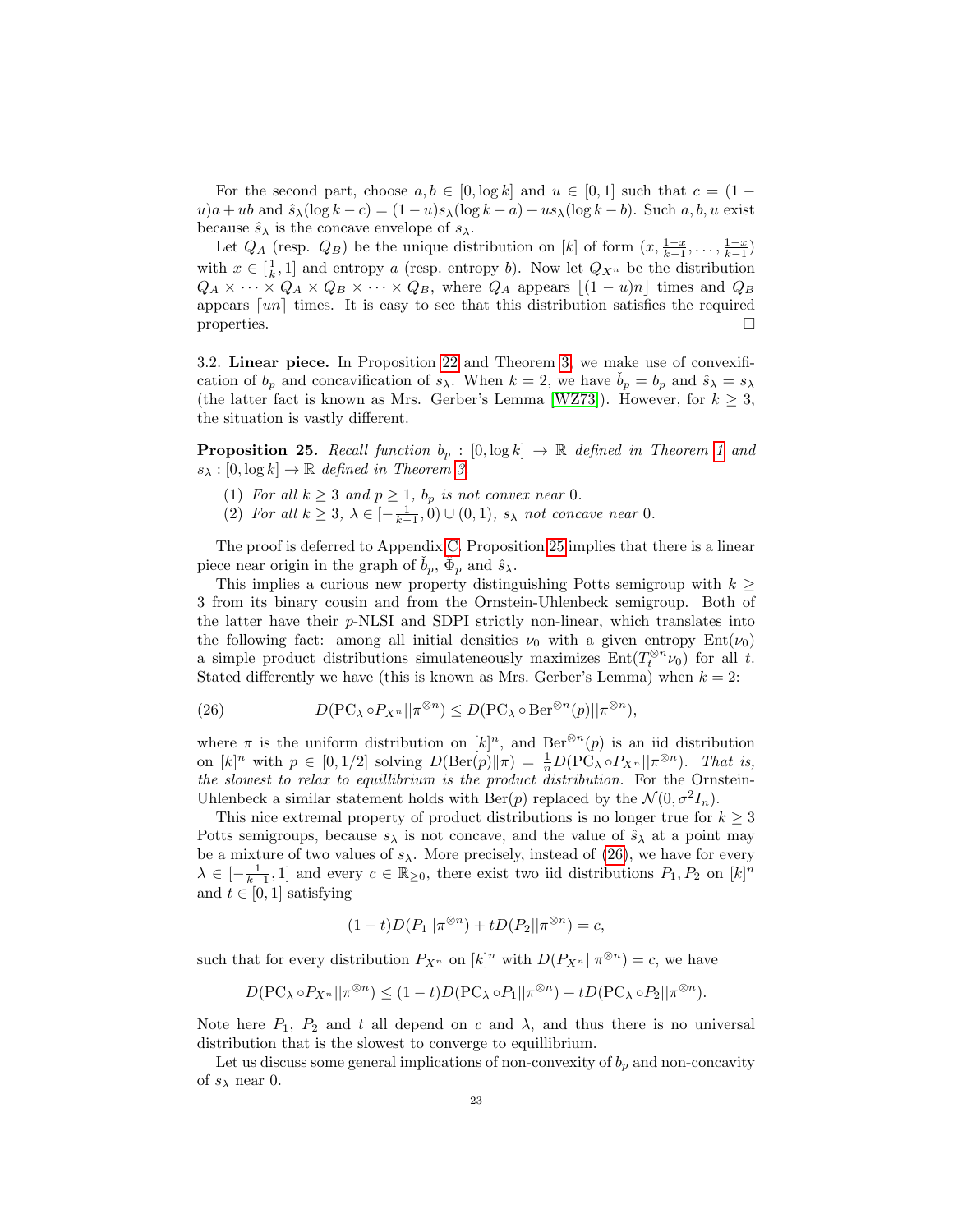Let K be a Markov kernel with stationary distribution  $\pi$ . Consider the tighest possible non-linear p-NLSI given by

$$
b_p(x) := \inf_{\substack{f: \mathcal{X} \to \mathbb{R}_{\geq 0}, \\ \mathbb{E}_{\pi} f = 1, \text{Ent}_{\pi}(f) = x}} \mathcal{E}(f^{\frac{1}{p}}, f^{1 - \frac{1}{p}}).
$$

The p-log-Sobolev constant is

$$
\alpha_p := \inf_{x>0} \frac{b_p(x)}{x} = \inf_{f: \mathcal{X} \to \mathbb{R}_{\geq 0}, \text{Ent}_{\pi}(f) > 0} \frac{\mathcal{E}(f^{\frac{1}{p}}, f^{1-\frac{1}{p}})}{\text{Ent}_{\pi}(f)}.
$$

We also define the spectral gap

$$
\lambda := \inf_{f: \mathcal{X} \to \mathbb{R}_{\geq 0}, \text{Var}(f) > 0} \frac{\mathcal{E}(f, f)}{\text{Var}(f)},
$$

where  $\text{Var}(f) = \mathbb{E}_{\pi}(f - \mathbb{E}_{\pi}f)^2$ . For any  $p > 1$ , we have

<span id="page-23-0"></span>(27) 
$$
\frac{p^2}{2(p-1)}\alpha_p \leq \lambda.
$$

The case  $p = 2$  is proved in Diaconis and Saloff-Coste [\[DSC96\]](#page-45-0), and the general case is proved in Mossel et al. [\[MOS13\]](#page-46-2). Their proof in fact implies a stronger inequality.

### Lemma 26.

$$
\limsup_{x \to 0^+} \frac{b_p(x)}{x} \le \frac{2(p-1)}{p^2} \lambda.
$$

In particular, when  $b_p$  is strictly concave near 0, we have

$$
\alpha_p < \limsup_{x \to 0^+} \frac{b_p(x)}{x} \le \frac{2(p-1)}{p^2} \lambda,
$$

and [\(27\)](#page-23-0) is strict.

*Proof.* Take any  $g: \mathcal{X} \to \mathbb{R}_{\geq 0}$  with  $\text{Var}(g) > 0$ . Define  $f_{\epsilon} = 1 + \epsilon g$ . As  $\epsilon \to 0$ , we have

$$
\mathcal{E}(f_{\epsilon}^{\frac{1}{p}}, f_{\epsilon}^{1-\frac{1}{p}}) = \epsilon^2 \frac{1}{p} (1 - \frac{1}{p}) \mathcal{E}(g, g) + o(\epsilon^2),
$$
  
Ent<sub>\pi</sub>(f<sub>\epsilon</sub>) =  $\frac{1}{2} \epsilon^2$  Var(g) + o(\epsilon^2).

Because  $Ent_{\pi}(f_{\epsilon}) \to 0$  continuously as  $\epsilon \to 0$ , we have

$$
\limsup_{x \to 0^+} \frac{b_p(x)}{x} \le \lim_{\epsilon \to 0} \frac{\mathcal{E}(f_\epsilon^{\frac{1}{p}}, f_\epsilon^{1-\frac{1}{p}})}{\mathrm{Ent}_{\pi}(f_\epsilon)} = \frac{2(p-1)}{p^2} \frac{\mathcal{E}(g,g)}{\mathrm{Var}(g)}.
$$

Lemma then follows because  $g$  is arbitrary.  $\Box$ 

Roughly speaking, existence of a "linear piece" near 0 in  $\dot{b}_p$  implies that [\(27\)](#page-23-0) is strict. For the Potts semigroup with  $k \geq 3$ ,  $b_p$  is strictly concave near 0 by proof of Proposition [25.](#page-22-1) So [\(27\)](#page-23-0) is strict for the Potts semigroup.

The story for non-linear SDPI is very similar. Let  $W$  be any channel and  $Q$  be any input distribution. Consider the tighest possible non-linear SDPI given by

$$
s(x) := \sup_{P:D(P||Q)=x} D(PW||QW).
$$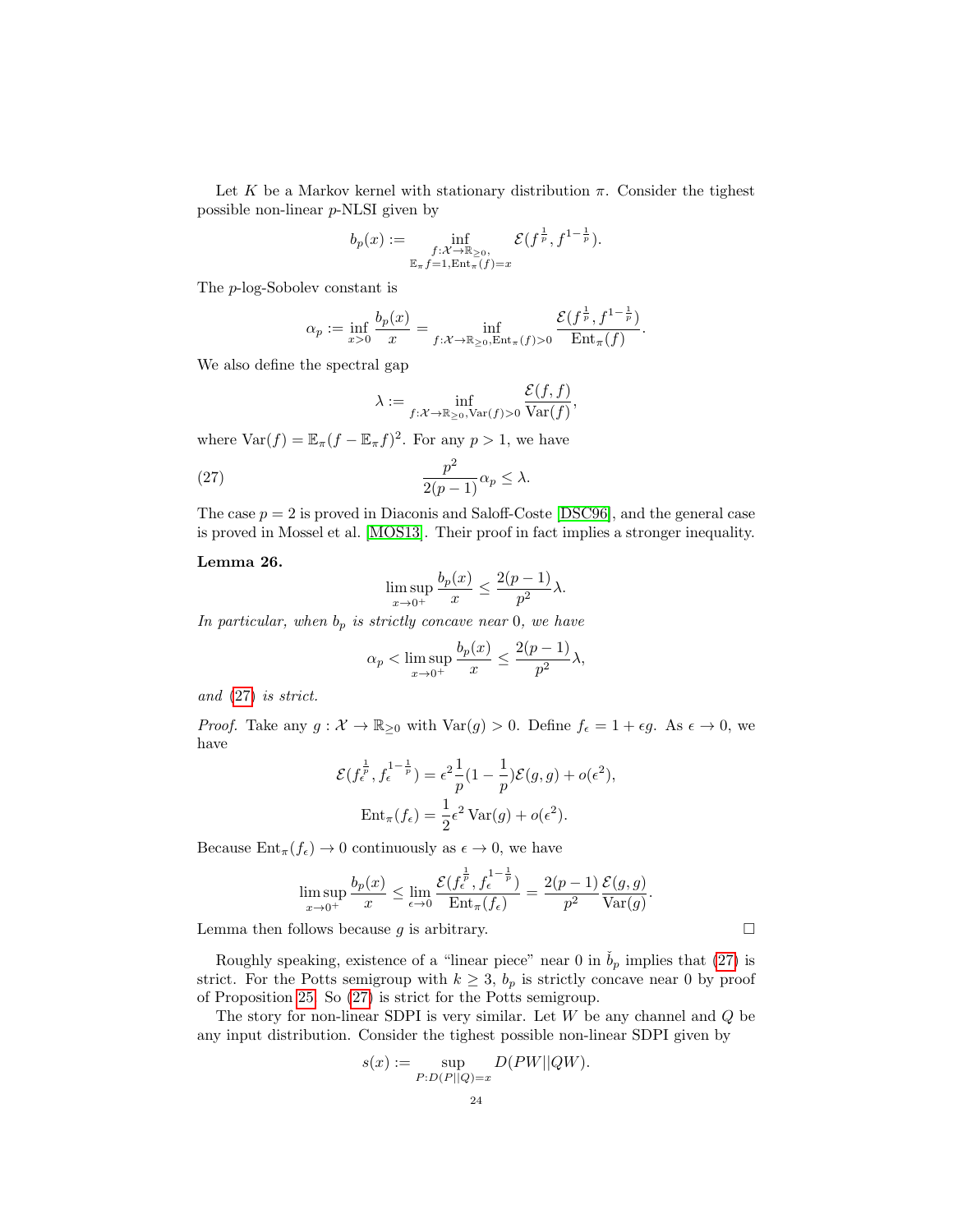The input-restricted KL divergence contraction coefficient is

$$
\eta_{\text{KL}}(W,Q) := \sup_{x>0} \frac{s(x)}{x} = \sup_{P:0 < D(P||Q) < \infty} \frac{D(PW||QW)}{D(P||Q)}.
$$

We also consider the input-restricted  $\chi^2$ -divergence contraction coefficient

$$
\eta_{\chi^2}(W,Q) := \sup_{P: 0 < \chi^2(P||Q) < \infty} \frac{\chi^2(PW||QW)}{\chi^2(P||Q)}.
$$

It is known (Ahlswede and G $ács$  [\[AG76\]](#page-45-10)) that

<span id="page-24-1"></span>(28)  $\eta_{KL}(W, Q) \ge \eta_{x^2}(W, Q).$ 

Similarly to the p-NLSI case, the proof of [\(28\)](#page-24-1) implies a stronger inequality.

Lemma 27.

$$
\liminf_{x \to 0^+} \frac{s(x)}{x} \ge \eta_{\chi^2}(W, Q).
$$

In particular, when s is strictly convex near 0, we have

$$
\eta_{\text{KL}}(W,Q) > \liminf_{x \to 0^+} \frac{s(x)}{x} \ge \eta_{\chi^2}(W,Q).
$$

and [\(28\)](#page-24-1) is strict.

*Proof.* Fix any distribution P with  $0 < \chi^2(P||Q) < \infty$ . Proof of [\[PW17,](#page-46-4) Theorem 2] constructs a sequence of distributions  $P_{\epsilon}$  satisfying

$$
D(P_{\epsilon}||Q) = \epsilon^2 \chi^2(P||Q) + o(\epsilon^2),
$$
  

$$
D(P_{\epsilon}W||QW) = \epsilon^2 \chi^2(PW||QW) + o(\epsilon^2),
$$

and  $D(P_{\epsilon}||Q) \to 0$  continuously as  $\epsilon \to 0$ . Therefore

$$
\liminf_{x \to 0^+} \frac{s(x)}{x} \ge \lim_{\epsilon \to 0} \frac{D(P_{\epsilon}W||QW)}{D(P_{\epsilon}||Q)} = \frac{\chi^2(PW||QW)}{\chi^2(P||Q)}.
$$

Lemma follows because  $P$  is arbitrary.

Roughly speaking, existence of a "linear piece" near  $0$  in  $\hat{s}$  implies that  $(28)$  is strict. For Potts channels PC<sub> $\lambda$ </sub> with  $\lambda \in [-\frac{1}{k-1}, 0) \cup (0, 1)$  and  $k \geq 3$ ,  $s_{\lambda}$  is strictly convex near 0 by proof of Proposition [25.](#page-22-1) So [\(28\)](#page-24-1) is strict for Potts channels.

<span id="page-24-0"></span>3.3. Edge isoperimetric inequalities. As a toy application of the NLSIs for the product spaces, we derive an edge isoperimetric inequality for  $K_k^n$ , the graph whose vertex set is  $[k]^n$ , and edges connect vertex pairs with Hamming distance one. Given a graph  $G = (V, E)$ , edge isoperimetric inequalities solve the following combinatorial optimization problem:

$$
\Psi_G(N) = \min\{|E(S, S^c)| : |S| = N\},\
$$

where  $|E(S, S^c)| = \#\{e \in E : |e \cap S| = 1\}$ . For  $K_k^n$ , the edge isoperimetric problem has been completely solved [\[Har64,](#page-46-18) [Lin64,](#page-46-5) [Ber67,](#page-45-11) [Har76\]](#page-46-19). Specifically, Lindsey [\[Lin64\]](#page-46-5) showed that the optimal S minimizing  $|E(S, S^c)|$  for a fixed |S| consists of largest elements in  $[k]^n$  under a lexicographical order. In particular, we have

$$
\Psi_{K^n_k}(k^m)=(n-m)(k-1)k^m\,.
$$

This was obtained by an explicit combinatorial argument (via a form of shifting/compression). What estimates obtained via LSIs and NLSIs?

$$
\Box
$$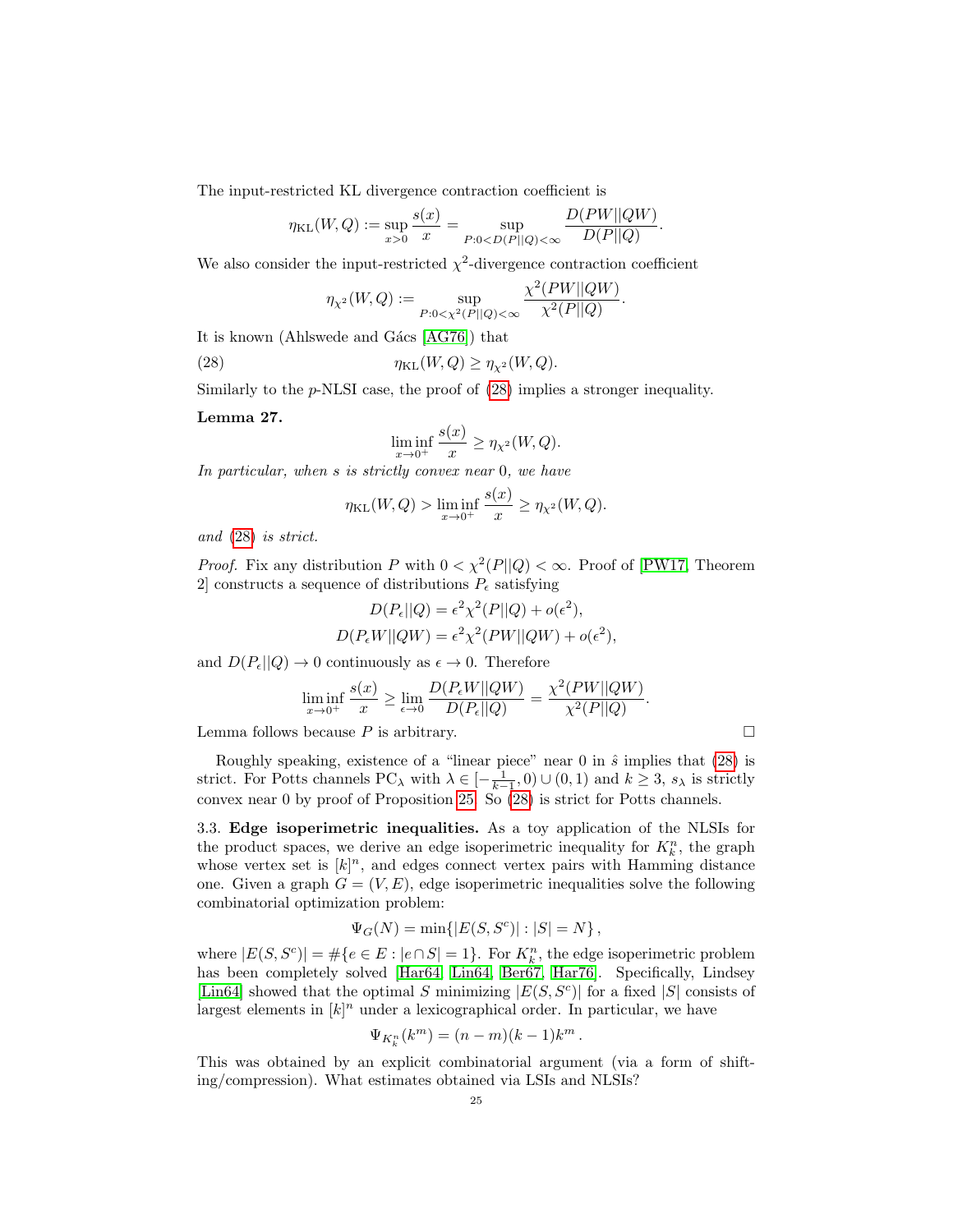Let  $f = 1_S$  be the indicator function of a set S. Then for any  $p > 1$  we have

$$
\frac{\mathcal{E}(f^p, f^{1-p})}{\mathbb{E}_\pi[f]} = \frac{1}{k-1} \frac{|E(S, S^c)|}{|S|} \quad \text{and} \quad \frac{\text{Ent}(f)}{\mathbb{E}_\pi[f]} = \log \frac{k^n}{|S|}.
$$

If we relate these two ratios via the 2-LSI (note that from [\(4\)](#page-2-3), of all  $p > 1$  the  $p = 2$  gives the best result here) and by using the known value of  $\alpha_2$  from [\(5\)](#page-3-3) we get

(29) 
$$
\Psi_{K_k^n}(k^m) \ge k^m (n-m)(k-2) \frac{\log k}{\log (k-1)}.
$$

Clearly the coefficient in front of  $(n - m)k^m$  here is not tight.

The p-NLSI allows us to perform a better comparison. First, again via [\(4\)](#page-2-3) we get the best inequality for  $p = 2$ , which results in

(30) 
$$
\Psi_{K_k^n}(k^m) \ge (k-1) k^m n \check{b}_2(\frac{n-m}{n} \log k).
$$

We know that the function  $\dot{b}_2$  is continuous with  $\dot{b}_2(\log k) = b_2(\log k) = 1$  (from [\(9\)](#page-3-4)). Thus, for any  $m = o(n)$  and  $n \to \infty$  we get that [\(30\)](#page-25-2) implies

<span id="page-25-2"></span>
$$
\Psi_{K_k^n}(k^m) \ge (k-1)k^m(n-m)(1+o(1)),
$$

which is tight in this regime. (However, from [\(9\)](#page-3-4) we can also find that  $\check{b}'_2(1)$  =  $\infty$  and thus, even when  $m = o(n)$  the right-hand side of the above inequality is  $(k-1)k^m(n-\omega(m))$ , implying the behavior in terms of m is not optimal.)

## 4. Non-reconstruction for broadcast models on trees

<span id="page-25-0"></span>In this section we prove non-reconstruction results for a general class of broadcast models on trees, using input-restricted KL divergence SDPI.

Fix a channel  $M : [k] \to [k]$  with an invariant distribution  $q^*$ , i.e.,  $q^*M = q^*$ . Let  $M^{\vee}$  denote the reverse channel, i.e., any channel that satisfies  $q_j^* M_{j,i}^{\vee} = q_i^* M_{i,j}$ for all  $i, j \in [k]$ . Consider a (possibly infinite) tree T with a marked root  $\rho$ . For each vertex  $v \in T$ , we generate a spin  $\sigma_v \in [k]$  according to the following rules:

(1) 
$$
\mathbb{P}(\sigma_{\rho} = i) = q_i^*.
$$

(2) If u is the parent of v, then  $\mathbb{P}(\sigma_v = j | \sigma_u = i) = M_{i,j}$ .

Let  $L_h$  denote the set of vertices of distance h to  $\rho$ . We say the model has nonreconstruction if and only if

$$
\lim_{h\to\infty} I(\sigma_\rho; \sigma_{L_h}) = 0.
$$

For any vertex u, let  $c(u)$  denote the set of children of u.

Finally, recall the definition of the branching number  $\text{br}(T)$  of a tree T by Lyons [\[Lyo90\]](#page-46-20).

<span id="page-25-1"></span>**Definition 28** (Branching number). Define a flow to be a function  $f: V(T) \to \mathbb{R}_{\geq 0}$ such that for every vertex  $u$ , we have

$$
f_u = \sum_{v \in c(u)} f_v.
$$

Define br(T) to be the sup of all numbers  $\lambda$  such that there exists a flow f with  $f_{\rho} > 0$ , and  $f_u \leq \lambda^{-d(u,\rho)}$  for all vertices u, where  $d(u,\rho)$  is the distance between u and  $\rho$ .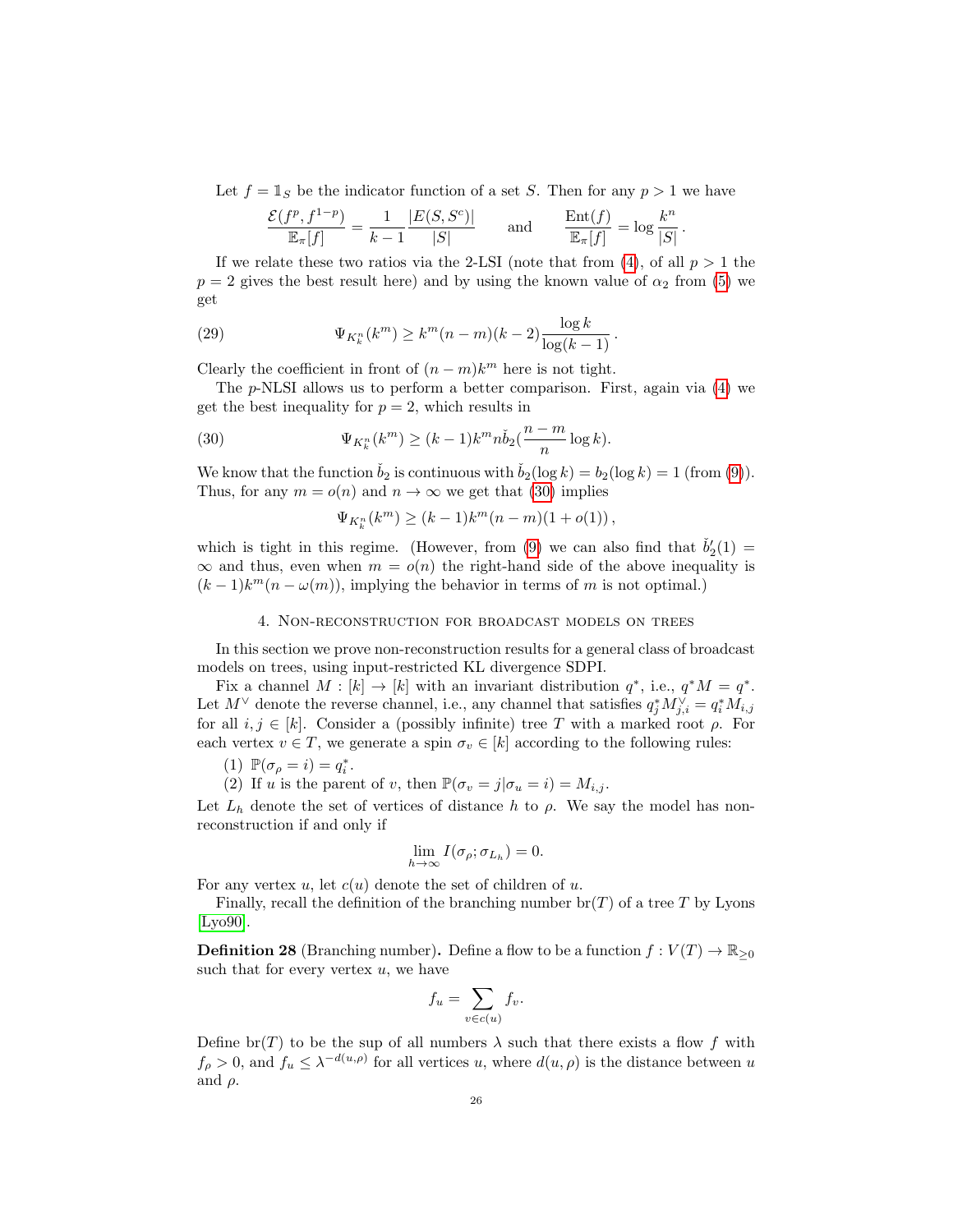Recall Theorem [5](#page-6-0) states that the model has non-reconstruction when

$$
\eta_{\text{KL}}(M^{\vee}, q^*)\,\text{br}(T) < 1.
$$

Now we prove the theorem.

*Proof of Theorem [5.](#page-6-0)* For any vertex u, define  $L_{u,h}$  to be the set of descendants of u that have distance h to  $\rho$ . Define

$$
a_u = H(q^*)^{-1} \eta_{\text{KL}}(M^\vee, q^*)^{d(u,\rho)} \lim_{h \to \infty} I(\sigma_u; \sigma_{L_{u,h}}).
$$

By data processing inequality,  $I(\sigma_u; \sigma_{L_{u,h}})$  is non-increasing for  $h \geq d(u, \rho)$ , so the limit exists.

For any  $v \in c(u)$ , consider the reverse Markov chain

$$
\sigma_{L_{v,h}} \to \sigma_v \to \sigma_u.
$$

Because  $q^*$  is an invariant distribution, the distributions of  $\sigma_v$  and  $\sigma_u$  are both  $q^*$ . By SDPI, we have

$$
I(\sigma_u;\sigma_{L_{v,h}}) \leq \eta_{\text{KL}}(M^\vee,q^*) I(\sigma_v;\sigma_{L_{v,h}}).
$$

Because  $(\sigma_{L_{v,h}})_{v \in c(u)}$  are independent conditioned on  $\sigma_u$ , we have

$$
I(\sigma_u; \sigma_{L_{u,h}}) \leq \sum_{v \in c(u)} I(\sigma_u; \sigma_{L_{v,h}}).
$$

Combine the two inequalities and let  $h \to \infty$ . We get that

$$
a_u \le \sum_{v \in c(u)} a_v.
$$

Clearly,

$$
a_u \le \eta_{\text{KL}}(M^\vee, q^*)^{d(u, \rho)}
$$

for all vertices  $u$ . However,  $a$  is not quite a flow yet. We define a flow  $b$  from  $a$ . For a vertex u, let  $u_0 = \rho, \ldots, u_d = u$  be the shortest path from  $\rho$  to u. Define

$$
b_u = a_u \prod_{0 \le j \le d-1} \frac{a_{u_j}}{\sum_{v \in c(a_{u_j})} a_v}.
$$

(If for some j, we have  $\sum_{v \in c(a_{u_j})} a_v = 0$ , then let  $b_u = 0$ .) It is not hard to check that

$$
b_u = \sum_{v \in c(u)} b_v,
$$

and that

$$
b_u \le a_u \le \eta_{\text{KL}}(M^\vee, q^*)^{d(u,\rho)}
$$

.

By definition of branching number, we must have  $b_{\rho} = 0$ . This means

$$
\lim_{h\to\infty} I(\sigma_\rho;\sigma_{L_h})=0,
$$

and non-reconstruction holds.

**Remark 29.** In the definition of the model, it is not necessary to require  $\sigma_{\rho}$  to have distribution  $q^*$ . If we let  $\sigma_{L_h}^i$  denote the leaf colors conditioned on  $\sigma_{\rho} = i$ , then Theorem [6](#page-6-1) implies that when  $\eta_{KL}(M^{\vee}, q^*)$  br $(T) < 1$ , we have

$$
\lim_{h \to \infty} \mathrm{TV}(\sigma^i_{L_h}, \sigma^j_{L_h}) = 0
$$

for  $i \neq j$  with  $q_i^*, q_j^* > 0$ .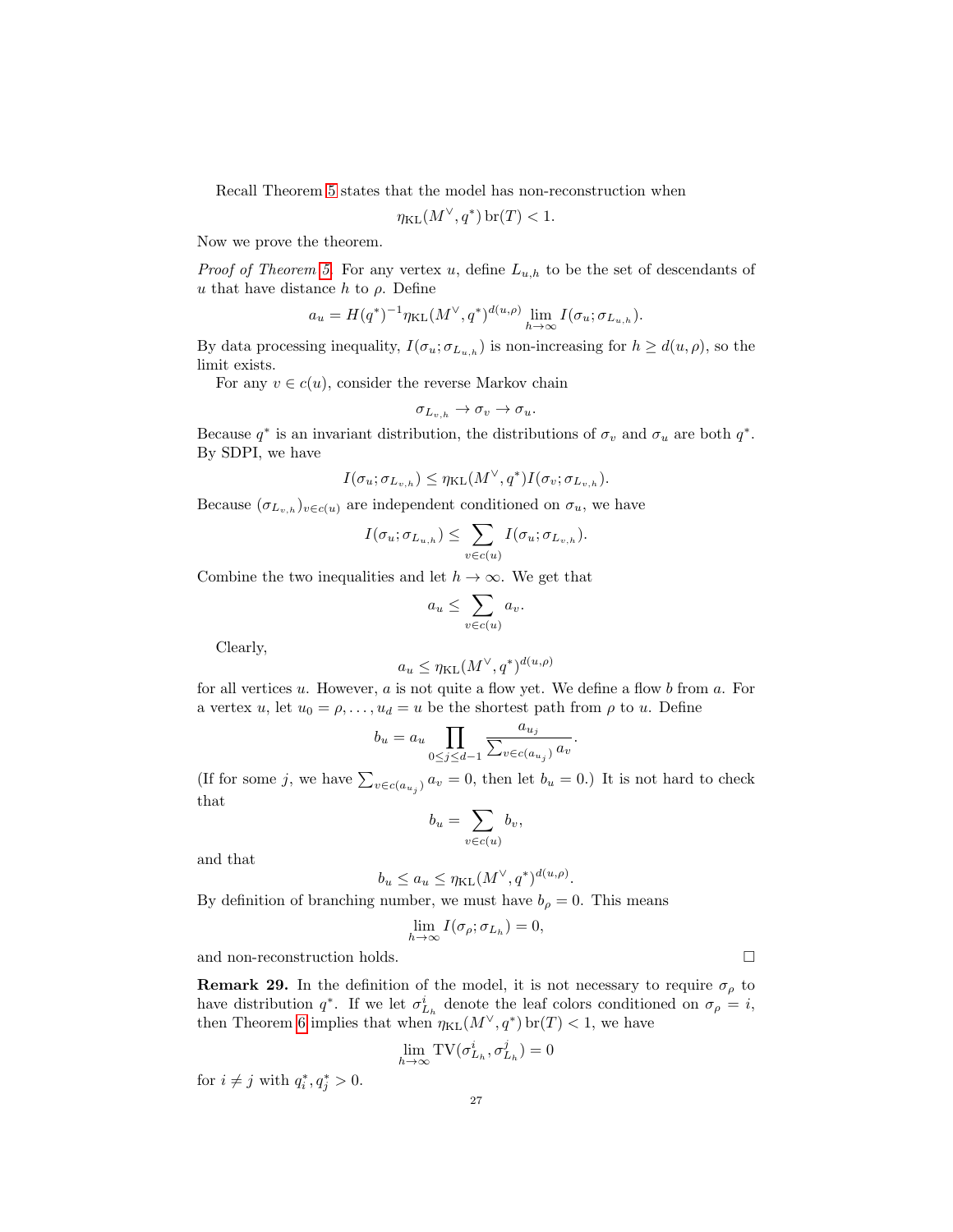Theorem [5](#page-6-0) directly implies non-reconstruction results for Galton-Watson trees.

**Corollary 30.** Let  $T$  be a Galton-Watson tree with expected offspring d. If

 $\eta_{\text{KL}}(M^{\vee}, q^*)d < 1,$ 

the model has non-reconstruction a.s.

Proof. If T extincts, then non-reconstruction obviously hold. Conditioned on nonextinction, we have  $br(T) = d$  a.s. by [\[Lyo90\]](#page-46-20), and then Theorem [5](#page-6-0) applies.  $\Box$ 

<span id="page-27-1"></span>Remark 31. As shown in Polyanskiy and Wu [\[PW17\]](#page-46-4) reconstruction problems on arbitrary directed acyclic graphs (in particular trees) can be shown to be nonreconstructible by reducing to a percolation problem on the same graph. For example for trees, this results in non-reconstruction as long as

(31) 
$$
\eta_{\text{KL}}(M) \operatorname{br}(T) < 1.
$$

For any channel  $M$ , we have

<span id="page-27-0"></span>
$$
\eta_{\text{KL}}(M, q^*) \le \eta_{\text{KL}}(M),
$$

and the inequality is often strict. So for reversible channels (i.e.,  $M = M^{\vee}$ ), Theorem [5](#page-6-0) implies result [\(31\)](#page-27-0). We do not know, however, how to extend Theorem [5](#page-6-0) to general (non-tree) DAGs using input-restricted contraction coefficients.

Formentin and Külske [\[FK09b\]](#page-46-13) proved a non-reconstruction result very similar to ours. They considered the symmetrized KL divergence

$$
D_{\rm SKL}(P||Q) = D(P||Q) + D(Q||P),
$$

which is f-divergence with  $f(x) = (x - 1) \log x$ . They proved non-reconstruction holds for a Galton-Watson tree with expected offspring d if

$$
\eta_{\text{SKL}}(M^{\vee}, q^*)d < 1.
$$

With the method of proof as in Theorem [5](#page-6-0) one can strengthen their result so that non-reconstruction holds for

$$
\eta_{\text{SKL}}(M^{\vee}, q^*)\,\text{br}(T) < 1.
$$

Proceeding to input-restricted contraction coefficients, we computed both numerically for several binary asymmetric channels and Potts channels. In Figure [1,](#page-28-1) we compare  $\eta_{\text{SKL}}(M, q^*)$  and  $\eta_{\text{KL}}(M, q^*)$  for the binary asymmetric channel

$$
M = \begin{pmatrix} 1 - a & a \\ b & 1 - b \end{pmatrix},
$$

for  $a = 0.3$  and  $b \in [0, 1]$ . Simple computation shows that  $q^* = \left(\frac{b}{a+b}, \frac{a}{a+b}\right)$  and  $M = M^{\vee}.$ 

In Figure [2,](#page-28-2) we compare the input-restricted SKL and KL contraction coefficients for Potts channels PC<sub> $\lambda$ </sub> for  $k = 5$  and  $\lambda \in [-\frac{1}{k-1}, 1]$ . Because a simplified expression for  $\eta_{SKL}(PC_{\lambda}, q^*)$  is not known, we use a lower bound  $\overline{\eta}_{SKL}(PC_{\lambda}, q^*)$ , which is defined as the sup of  $\frac{D_{SKL}(PC_{\lambda} \circ P||q^*)}{D_{SVL}(P||q^*)}$  $\frac{E[\text{E}(P \text{C}_{\lambda} \circ P || q_{\lambda}]}{D_{\text{SKL}}(P || q^*)}$  considering only distributions  $P = (p_1, \ldots, p_k)$ with  $p_2 = \cdots = p_k$ . Clearly  $\overline{\eta}_{SKL}(PC_{\lambda}, q^*) \leq \eta_{SKL}(PC_{\lambda}, q^*)$ . It is conjectured in Formentin and Külske [\[FK09a\]](#page-46-21) that  $\overline{\eta}_{SKL}(PC_{\lambda}, q^*) = \eta_{SKL}(PC_{\lambda}, q^*)$  always.

As shown in Figure [1](#page-28-1) and Figure [2,](#page-28-2) in all these cases, we observe

$$
\eta_{\text{KL}}(M^{\vee}, q^*) \leq \eta_{\text{SKL}}(M^{\vee}, q^*),
$$

which means Theorem [5](#page-6-0) yields a stronger non-reconstruction result for these cases.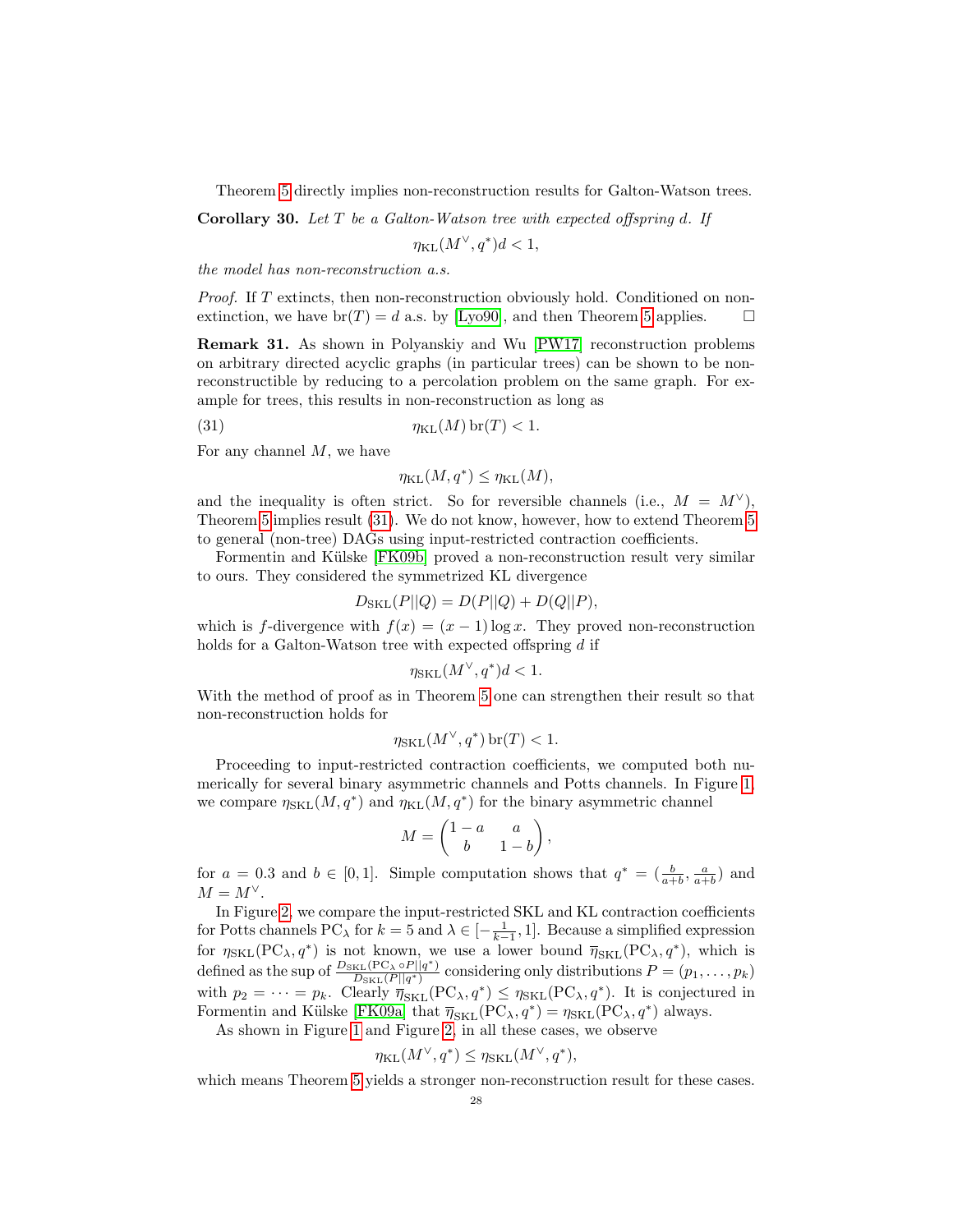<span id="page-28-1"></span>

<span id="page-28-2"></span>FIGURE 1. Contraction coefficient comparison for binary asymmetric channels with  $a = 0.3$  and varying  $b \in [0, 1]$ . The figure shows  $\eta_{SKL}(M, q^*) - \eta_{KL}(M, q^*)$  is always non-negative.



Figure 2. Contraction coefficient comparison for Potts channel with  $k = 5$  and varying  $\lambda \in [-\frac{1}{k-1}, 1].$ The figure shows  $\overline{\eta}_{SKL}(PC_{\lambda}, q^*) - \eta_{KL}(PC_{\lambda}, q^*)$  is always nonnegative.

We remark that the input-unrestricted KL and SKL contraction coefficients agree. Indeed, the function  $x \mapsto (x-1) \log x$  is operator convex (e.g., [\[Cha13,](#page-45-12) Example 3.6]), and thus by [\[CRS94,](#page-45-13) Theorem 1], we have

$$
\eta_{\text{KL}}(M) = \eta_{\text{SKL}}(M)
$$

for any channel M.

Suppose that for some function  $g$ , the  $g$ -mutual information satisfies the following subadditivity property: for any Markov chain  $Y - X - Z$ , we have

$$
I_g(X;Y,Z) \le I_g(X;Y) + I_g(X;Z).
$$

Then non-reconstruction holds for a tree  $T$  with

$$
\eta_g(M^\vee, q^*)\operatorname{br}(T) < 1,
$$

by the proof of Theorem [5.](#page-6-0) For mutual information the subadditivity is standard. For  $I_{SKL}$ , Formentin-Külske [\[FK09a\]](#page-46-21) proved that

$$
I_{\text{SKL}}(X;Y,Z) = I_{\text{SKL}}(X;Y) + I_{\text{SKL}}(X;Z).
$$

It is an interesting question what is the best possible contraction coefficient one can achieve by varying g.

#### 5. Potts model on a tree

<span id="page-28-0"></span>In this section, we apply Theorem [5](#page-6-0) to get non-reconstruction results for Potts models on a tree. In the Potts model, spins propagate through the Potts channel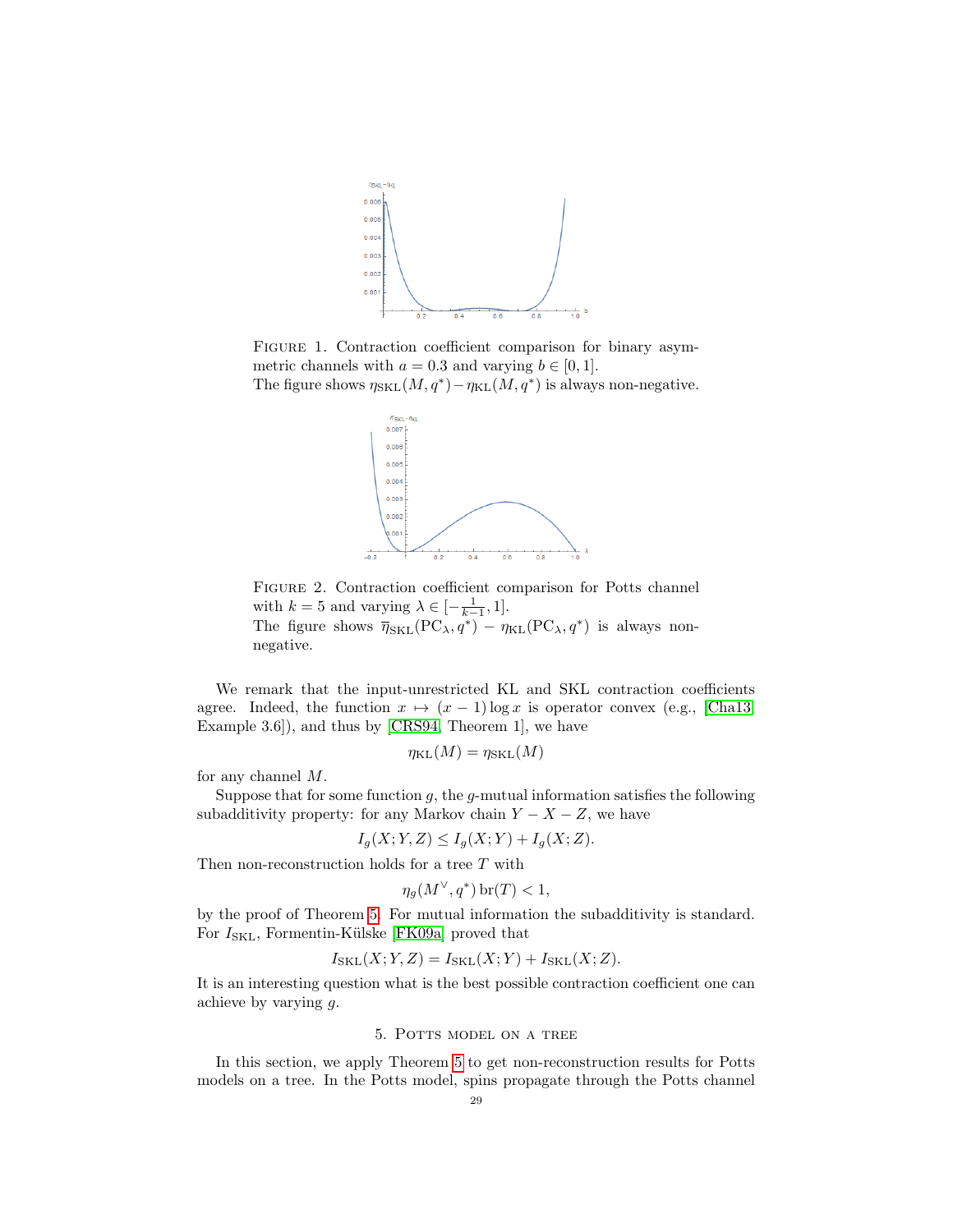PC<sub> $\lambda$ </sub>. Because Potts channels are reversible, PC<sup> $\vee$ </sup> = PC<sub> $\lambda$ </sub>. Because Potts channels are symmetric, the invariant distribution is  $\pi = \text{Unif}([k])$ . Thus Theorem [6](#page-6-1) directly follows from Theorem [5.](#page-6-0)

Let us briefly discuss previous non-reconstruction results for the Potts channel. Mossel and Peres [\[MP03\]](#page-46-14) proved non-reconstruction for

$$
\frac{k\lambda^2}{(k-2)\lambda+2}\,\text{br}(T) < 1.
$$

By Proposition [38](#page-34-1) we can see, thus, that this exactly corresponds to invoking a weaker (unrestricted-input) version of  $\eta_{KL}$ . Therefore, Theorem [6](#page-6-1) is strictly stronger than [\[MP03\]](#page-46-14) (see also discussion in Remark [31\)](#page-27-1). Martinelli et al. [\[MSW07\]](#page-46-22) proved non-reconstruction for regular trees for

$$
d(1-\epsilon)\frac{k\lambda^2}{(k-2)\lambda+2} < 1
$$

where  $\epsilon > 0$  is a function of  $k > 3$ , d,  $\lambda$  in some involved way. Sly [\[Sly09a\]](#page-47-3) obtained very sharp results for regular trees. In particular, he proved that Kesten-Stigum bound is tight for  $k = 3$  and large enough d. It looks hard to extract what general bounds one can achieve by Sly's method. Formentin and Külske [\[FK09a\]](#page-46-21) gave nonreconstruction results very similar to ours. As discussed in Remark [31,](#page-27-1) numerical computation suggests that Theorem [6](#page-6-1) is stronger than their results.

For certain parameters, we can compute the contraction coefficient  $\eta_{KL}(PC_{\lambda}, \pi)$ in closed form. In the following we show two examples.

<span id="page-29-0"></span>5.1. Binary symmetric channel. For  $k = 2$ , PC<sub> $\lambda$ </sub> is the binary symmetric channel BSC<sub>δ</sub> with  $\delta = \frac{1-\lambda}{2}$ , which is known (Ahlswede and Gács [\[AG76\]](#page-45-10)) to have SDPI coefficient  $\eta_{KL}(BSC_{\delta}) = (1 - 2\delta)^2 = \lambda^2$ . Theorem [6](#page-6-1) implies non-reconstruction for  $(1-2\delta)^2$  br $(T)$  < 1, which was shown in Bleher et al. [\[BRZ95\]](#page-45-14) (for regular trees) and Evans et al. [\[EKPS00\]](#page-46-9) (for general trees).

<span id="page-29-1"></span>5.2. Random coloring. The random coloring model with k-colors corresponds to the channel  $\text{Col}_k := \text{PC}_{-\frac{1}{k-1}}$ . This channel acts on input  $x \in [k]$  by outputting  $y \neq x$  uniformly among all  $k - 1$  alternatives.

## <span id="page-29-2"></span>Proposition 32.

$$
\eta_{\text{KL}}(\text{Col}_k, \pi) = \frac{\log k - \log(k - 1)}{\log k}.
$$

Proof. By [\(14\)](#page-5-0) we have

$$
\eta_{\text{KL}}(\text{Col}_k, \pi) = \sup_{x \in (\frac{1}{k}, 1]} \frac{\log k + \frac{1-x}{k-1} \log \frac{1-x}{k-1} + \frac{k+x-2}{k-1} \log \frac{k+x-2}{(k-1)^2}}{\log k + x \log x + (1-x) \log \frac{1-x}{k-1}}
$$

$$
= \sup_{x \in (\frac{1}{k}, 1]} \frac{\log k - \log(k-1) + \frac{1-x}{k-1} \log(1-x) + \frac{k+x-2}{k-1} \log \frac{k+x-2}{k-1}}{\log k + x \log x + (1-x) \log \frac{1-x}{k-1}}.
$$

Taking  $x = 1$ , we get

$$
\eta_{\text{KL}}(\text{Col}_k, \pi) \ge \frac{\log k - \log(k - 1)}{\log k}
$$

.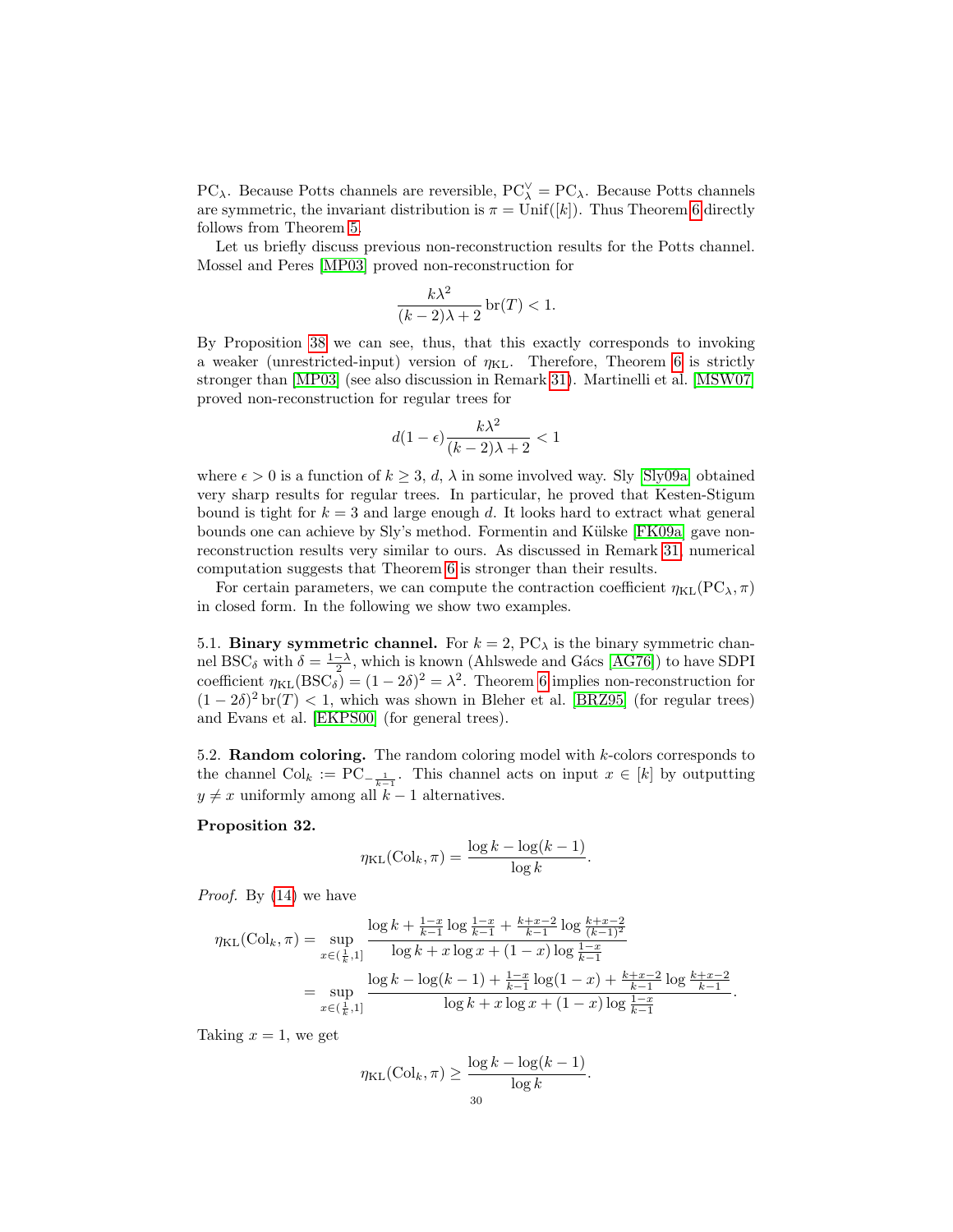To prove the proposition, we only need to prove that for  $x \in (\frac{1}{k}, 1]$ ,

<span id="page-30-0"></span>(32) 
$$
\frac{\frac{1-x}{k-1}\log(1-x)+\frac{k+x-2}{k-1}\log\frac{k+x-2}{k-1}}{x\log x+(1-x)\log\frac{1-x}{k-1}} \geq \frac{\log k - \log(k-1)}{\log k}.
$$

(Note that both numerator and denominator in LHS are non-positive.) Define

$$
g(x) = (\log k - \log(k - 1))x \log x - \frac{\log k}{k - 1}(1 - x) \log(1 - x),
$$
  

$$
h(x) = g(x) + (k - 1)g(\frac{1 - x}{k - 1}).
$$

Rearranging [\(32\)](#page-30-0), we only need to prove that  $h(x) \geq 0$  for  $x \in (\frac{1}{k}, 1]$ . We compute that

$$
g'(x) = (\log k - \log(k - 1))(1 + \log x) + \frac{\log k}{k - 1}(1 + \log(1 - x)),
$$
  
\n
$$
g''(x) = (\log k - \log(k - 1))\frac{1}{x} - \frac{\log k}{k - 1}\frac{1}{1 - x},
$$
  
\n
$$
g'''(x) = -(\log k - \log(k - 1))\frac{1}{x^2} - \frac{\log k}{k - 1}\frac{1}{(1 - x)^2} < 0.
$$

<span id="page-30-1"></span>Claim 33.  $h'''(x) < 0$  on  $(0,1)$ .

Proof.

$$
h'''(x) = g'''(x) - \frac{1}{(k-1)^2} g'''(\frac{1-x}{k-1})
$$
  
=  $-(\log k - \log(k-1)) \frac{1}{x^2} - \frac{\log k}{k-1} \frac{1}{(1-x)^2}$   
 $+ \frac{1}{(k-1)^2} ((\log k - \log(k-1)) \frac{1}{(\frac{1-x}{k-1})^2} + \frac{\log k}{k-1} \frac{1}{(1-\frac{1-x}{k-1})^2})$   
=  $(\log \frac{k}{k-1}) (\frac{1}{(1-x)^2} - \frac{1}{x^2}) + \frac{\log k}{k-1} (\frac{1}{(k-2+x)^2} - \frac{1}{(1-x)^2})$   
=  $\frac{1}{(1-x)^2} ((\log \frac{k}{k-1})(1 - \frac{(1-x)^2}{x^2}) + \frac{\log k}{k-1} (\frac{(1-x)^2}{(k-2+x)^2} - 1))$   
=:  $\frac{1}{(1-x)^2} (s(x) + t(x)).$ 

We have

(1)  $s(x) < 0$  for  $x < \frac{1}{2}$ ,  $s(x) > 0$  for  $x > \frac{1}{2}$ ;

- (2)  $t(x) < 0$  for  $x \in (0,1);$
- (3)  $s(x)$  is increasing for  $x \in (0,1)$ ;
- (4)  $t(x)$  is decreasing for  $x \in (0,1)$ .

So  $h'''(x) < 0$  for  $x \le \frac{1}{2}$ . For  $x \ge \frac{1}{2}$ , we have

$$
s(x) + t(x) < s(1) + t\left(\frac{1}{2}\right) = \log\frac{k}{k-1} + \frac{\log k}{k-1}\left(\frac{1}{(2k-3)^2} - 1\right).
$$

It is not hard to verify that the last term is  $\lt 0$  for  $k \geq 3$ .

By Claim [33,](#page-30-1)  $h'(x)$  is strictly concave. Because  $h'(\frac{1}{k}) = 0$ ,  $h(\frac{1}{k}) = h(1) = 0$ , we get that  $h(x) > 0$  for  $x \in (1/k, 1)$ . This finishes the proof.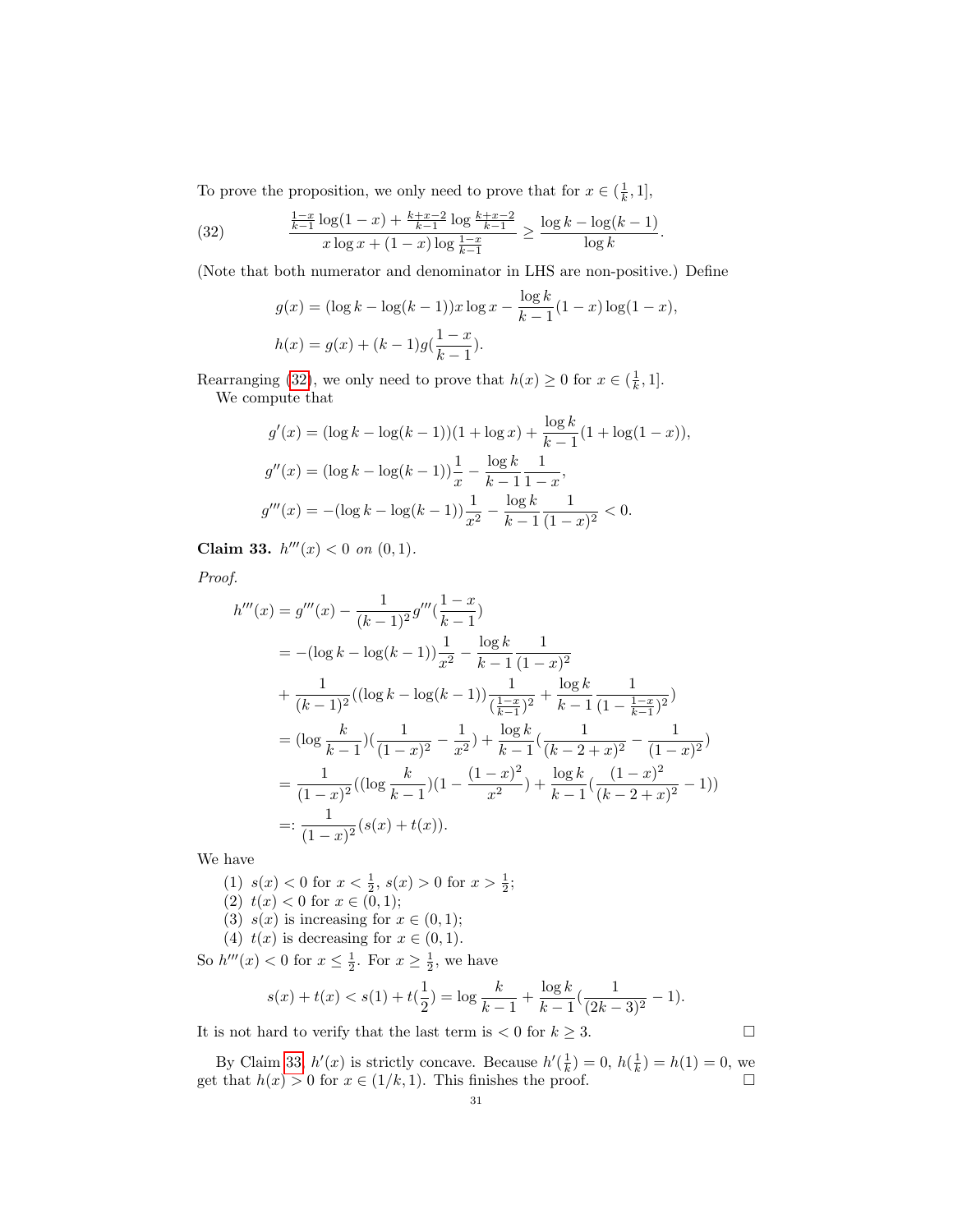Theorem [6](#page-6-1) and Proposition [32](#page-29-2) together imply non-reconstruction for

$$
\text{br}(T) < \frac{\log k}{\log k - \log(k-1)} = (1 - o(1))k \log k.
$$

This result was proved for regular trees by Sly [\[Sly09b\]](#page-47-0) and by Bhatnagar et al. [\[BVVW11\]](#page-45-1). Sly had more accurate lower order terms, and his proof works for Galton-Watson trees with Poisson offspring distribution. Efthymiou [\[Eft15\]](#page-45-15) generalized the result to general Galton-Watson trees with weak assumptions on the offspring distribution. Our result does not assume any conditions on the degree distribution other than the expected offspring.

<span id="page-31-1"></span>Remark 34. We show that previous methods based on information contraction do not give the threshold  $(1 - o(1))k \log k$ . The Evans-Schulman method is based on  $\eta_{KL}(Col_k)$ . For  $P_{\epsilon} = (\frac{1}{2} - \epsilon, \frac{1}{2} + \epsilon, 0, \ldots, 0)$  and  $Q_{\epsilon} = (\frac{1}{2} + \epsilon, \frac{1}{2} - \epsilon, 0, \ldots, 0)$ , we can compute that

$$
\eta_{\text{KL}}(\text{Col}_k) \ge \lim_{\epsilon \to 0} \frac{D(\text{Col}_k \circ P_{\epsilon} || \text{Col}_k \circ Q_{\epsilon})}{D(P_{\epsilon} || Q_{\epsilon})} = \frac{1}{k-1}.
$$

On the other hand, by comparing with TV contraction coefficient, we have

$$
\eta_{\text{KL}}(\text{Col}_k) \leq \eta_{\text{TV}}(\text{Col}_k) = \frac{1}{k-1}.
$$

Therefore  $\eta_{\text{KL}}(\text{Col}_k) = \frac{1}{k-1}$ . The Evans-Schulman method gives non-reconstruction for  $d < k - 1$ .

The Formentin-Külske method is based on  $\eta_{SKL}(Col_k, \pi)$ . If we let  $P_{\epsilon} = (1 \epsilon, \frac{\epsilon}{k-1}, \ldots, \frac{\epsilon}{k-1}$ , then

$$
\eta_{\text{SKL}}(\text{Col}_k, \pi) \ge \lim_{\epsilon \to 0} \frac{D_{\text{SKL}}(\text{Col}_k \circ P_{\epsilon} || \pi)}{D_{\text{SKL}}(P_{\epsilon} || \pi)} = \frac{1}{k-1}.
$$

Therefore the Formentin-Külske method cannot give non-reconstruction results better than for  $d < k - 1$ .

## 6. Stochastic block model

<span id="page-31-0"></span>In this section we study the problem of weak recovery of the stochastic block model. In this model, there are  $n$  vertices, each independently and uniformly randomly assigned one of k spins. Say vertex  $v \in [n]$  has spin  $\sigma_v \in [k]$ . Generate a random graph, where two vertices  $u$  and  $v$  have an edge between them with probability

$$
\begin{cases} \frac{a}{n} & \text{if } \sigma_u = \sigma_v, \\ \frac{b}{n} & \text{if } \sigma_u \neq \sigma_v, \end{cases}
$$

for some absolute constants  $a$  and  $b$ . We say the model has weak recovery, if given the graph (without knowing the spins  $\sigma$ ), we can construct an assignment  $\hat{\sigma}$  of spins of the vertices, such that

$$
\limsup_{n \to \infty} \mathbb{E}[d(\sigma, \hat{\sigma})] < 1 - \frac{1}{k},
$$

where

$$
d(\sigma, \hat{\sigma}) = \frac{1}{n} \min_{\tau \in S_k} \sum_{\substack{i \in [n] \\ 32}} \mathbb{1}_{\{\sigma_i \neq \hat{\sigma}_{\tau(i)}\}}.
$$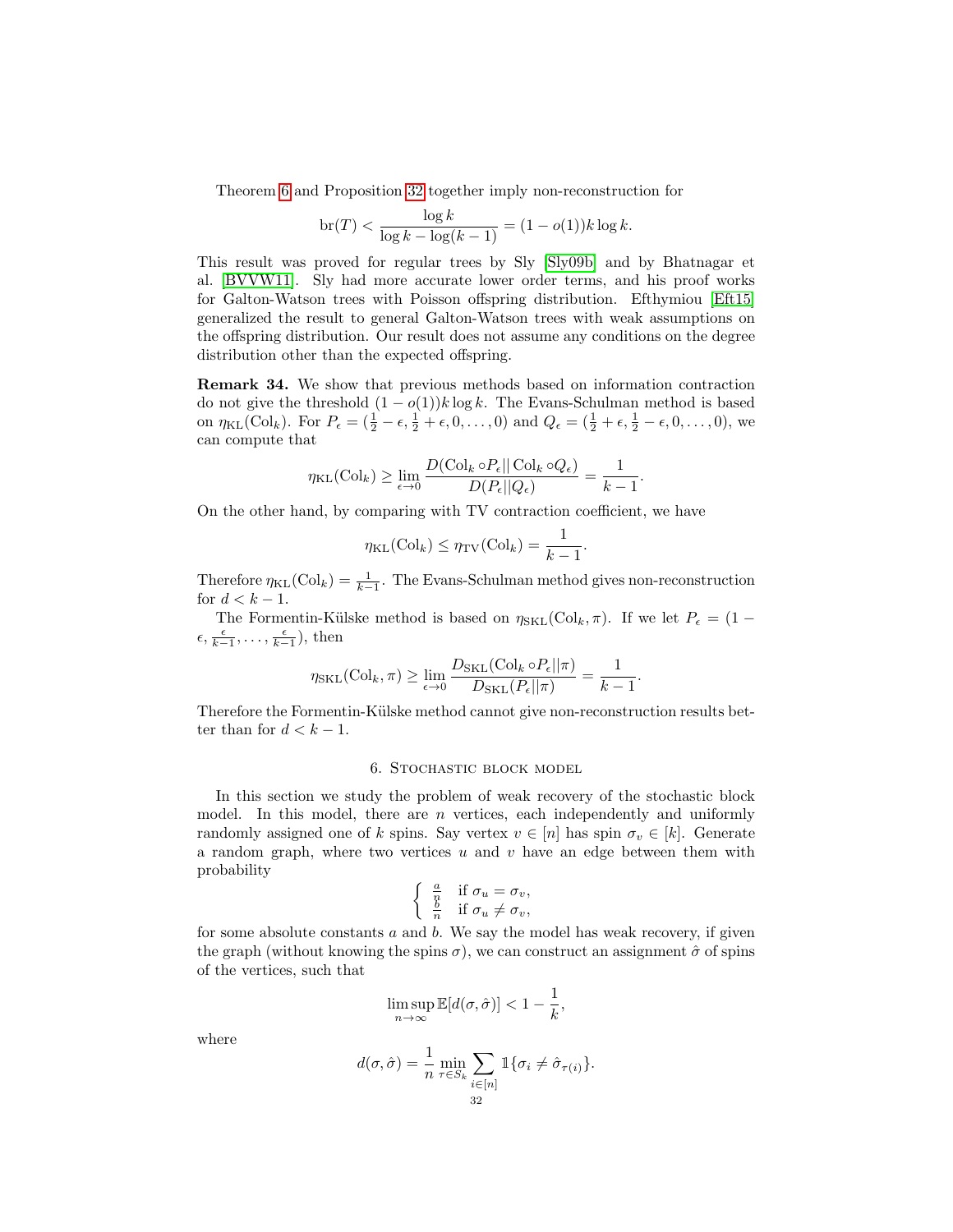This definition of distance d is meaningful because  $\hat{\sigma}$  is in fact defined only up to a permutation of the spins. If  $\hat{\sigma}$  is uniformly random, then the limit of  $d(\sigma, \hat{\sigma})$  is  $1 - \frac{1}{k}$ . So the notion of weak recovery indicates whether we can recover the spin groups better than purely random guessing.

In the following, we show that SDPI-based non-reconstruction results for the Potts model lead to improved impossibility results for the stochastic block model.

<span id="page-32-0"></span>6.1. Impossibility of weak recovery via information percolation. We first give an impossibility result via the information percolation method of Polyanskiy and Wu [\[PW18\]](#page-46-7). In op. cit., they proved the following statement.

<span id="page-32-1"></span>Proposition 35 ([\[PW18,](#page-46-7) Proposition 8]). Weak recovery for the stochastic block model is impossible, if the following tree model has non-reconstruction:

Consider a Galton-Watson tree with offspring distribution Poisson with mean Consulate a Galiton-walson tree with offspring also toution 1 of the mean  $d = (\sqrt{a} - \sqrt{b})^2$ . For each vertex, we independently and uniformly randomly choose a spin. Say vertex v has spin  $\sigma_v$ . We observe  $Y_{u,v} = \mathbb{1}\{\sigma_u = \sigma_v\}$  for each edge  $(u, v)$ .

Let  $\rho$  denote the root and  $L_h$  denote the set of vertices of distance h to  $\rho$ . Let Y denote the set of all observations. We say the model has reconstruction, if

$$
\lim_{h \to \infty} \mathbb{E} I(\sigma_{\rho}; \sigma_{L_h} | Y) = 0.
$$

In op. cit., it was proven that the tree model has non-reconstruction when  $d < \frac{k}{2}$ , using a coupling argument. Here we improve it to

$$
d < \frac{1}{\frac{\log k - \log(k-1)}{\log k} \frac{k-1}{k} + \frac{1}{k}} = k - (1 + o(1))k / \log k.
$$

Proposition 36. The tree model in Proposition [35](#page-32-1) has non-reconstruction if

$$
d < \frac{1}{\frac{\log k - \log(k-1)}{\log k} \frac{k-1}{k} + \frac{1}{k}}.
$$

Proof. The tree model is equivalent to the following top-down process:

- (1) Choose  $\sigma_{\rho}$  uniformly randomly over [k].
- (2) For an edge  $(u, v)$  where u is the parent of v, we randomly choose the transition matrix M, which is the identity  $I_k$  with probability  $\frac{1}{k}$ , and  $\text{Col}_k$ with probability  $1 - \frac{1}{k}$ . Then generate the spin of v according to  $\mathbb{P}(\sigma_v =$  $j|\sigma_u = i) = M_{i,j}.$

For any vertex  $u$ , define  $L_{u,h}$  to be the set of descendants of u that have distance h to  $\rho$ . Let v be a child of v.

Note that  $q^* = \text{Unif}([k])$  is an invariant distribution for both  $I_k$  and  $\text{Col}_k$ . We have  $\eta_{KL}(I_k^{\vee}, q^*) = 1$ , and by Proposition [32,](#page-29-2)  $\eta_{KL}(\text{Col}_k^{\vee}, q^*) = \frac{\log k - \log(k-1)}{\log k}$ . So if  $Y_{u,v} = 1$ , we have

$$
I(\sigma_u; \sigma_{L_{v,h}} | Y) \leq \eta_{\text{KL}}(I_k^{\vee}, q^*) I(\sigma_v; \sigma_{L_{v,h}} | Y) = I(\sigma_v; \sigma_{L_{v,h}} | Y)
$$

and if  $Y_{u,v} = 0$ , we have

$$
I(\sigma_u; \sigma_{L_{v,h}}|Y) \leq \eta_{\text{KL}}(\text{Col}_k^{\vee}, q^*) I(\sigma_v; \sigma_{L_{v,h}}|Y)
$$
  
= 
$$
\frac{\log k - \log(k-1)}{\log k} I(\sigma_v; \sigma_{L_{v,h}}|Y).
$$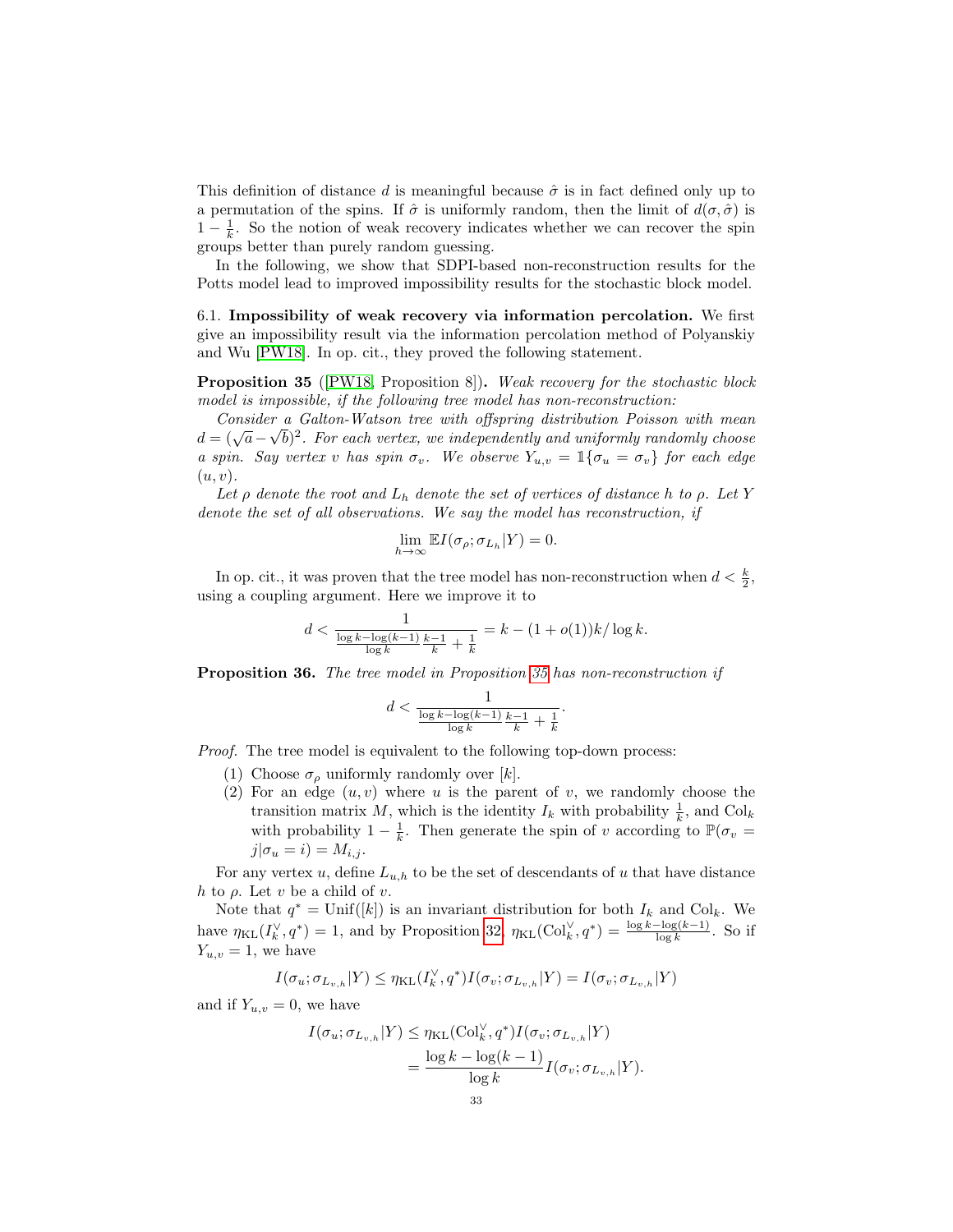Taking expectation, we get

<span id="page-33-1"></span>
$$
\mathbb{E}I(\sigma_u; \sigma_{L_{v,h}}|Y) \leq (\frac{\log k - \log(k-1)}{\log k} \frac{k-1}{k} + \frac{1}{k}) \mathbb{E}I(\sigma_v; \sigma_{L_{v,h}}|Y).
$$

Rest of the proof is the same as Theorem [5.](#page-6-0)

The last two propositions together show that the stochastic block model does not have weak recovery when

(33) 
$$
(\sqrt{a} - \sqrt{b})^2 < \frac{1}{\frac{\log k - \log(k-1)}{\log k} \frac{k-1}{k} + \frac{1}{k}}.
$$

As shown in Figure [3,](#page-34-2) for certain parameters, [\(33\)](#page-33-1) leads to slight improvement over [\[BMNN16\]](#page-45-8).

<span id="page-33-0"></span>6.2. Impossibility of weak recovery via Potts channel. In the last section we have seen that the information percolation method together with our tree recursion gives a simple yet strong impossibility result for weak recovery of the stochastic block model. The information percolation method can be understood as comparison with the erasure channel. However, the stochastic block model is more closely related to the Potts channel. In this section we show an even better impossibility result via the Potts model on a tree.

Let  $d = \frac{a + (k-1)b}{k}$  $\frac{(k-1)b}{k}$  and  $\lambda = \frac{a-b}{a+(k-1)b}$ . We compare the stochastic block model to the Potts model (with Potts channel parameter  $\lambda$ ) on a Galton-Watson tree with offspring distribution  $Po(d)$ .

<span id="page-33-2"></span>**Theorem 37** (Mossel et al. [\[MNS15\]](#page-46-17)). If the Potts model with parameter  $\lambda$  on a Galton-Watson tree with offspring distribution  $Po(d)$  has non-reconstruction, the corresponding stochastic block model does not have weak recovery.

Mossel et al. [\[MNS15\]](#page-46-17) proved Theorem [37](#page-33-2) for  $k = 2$ , and the proof works for general k with little change. Below we give a sketch of the proof.

Proof Sketch. The proof is in two parts. In the first part, we show that for some absolute constant  $c > 0$ , there exists a coupling between the clog *n*-neighborhood of a vertex in the SBM, and the  $c \log n$ -neighborhood of the root in the Potts model on a Galton-Watson tree with offspring distribution  $Po(d)$ , such that the total variation distance between the two neighborhood (containing spins) is  $o(1)$ . Proof of this part is by observing that the  $c \log n$ -neighborhood in SBM has no cycle with high probability, and can be constructed using a sequence of binomial random variables; on the other hand, the Potts model can be constructed using a sequence of Poisson variables. Then we compare the two sequences of random variables and find that they have very small total variation distance.

In the second part, we show that in the SBM, conditioned on the spins on the boundary of the  $c \log n$ -neighborhood, the spins inside and the spins outside are approximately independent. More specifically, if  $A, B, C$  is a partition of V such that  $\#(A \cup B) = o(n)$  and B separates A and C, then

$$
\mathbb{P}(\sigma_A|\sigma_{B\cup C}, G) = (1+o(1))\mathbb{P}(\sigma_A|\sigma_B, G)
$$

for G and  $\sigma$  with probability 1 –  $o(1)$ . The proof is by writing out the partition function and removing exponents on  $1 - \frac{a}{n}$  and  $1 - \frac{b}{n}$  that have negligible effect.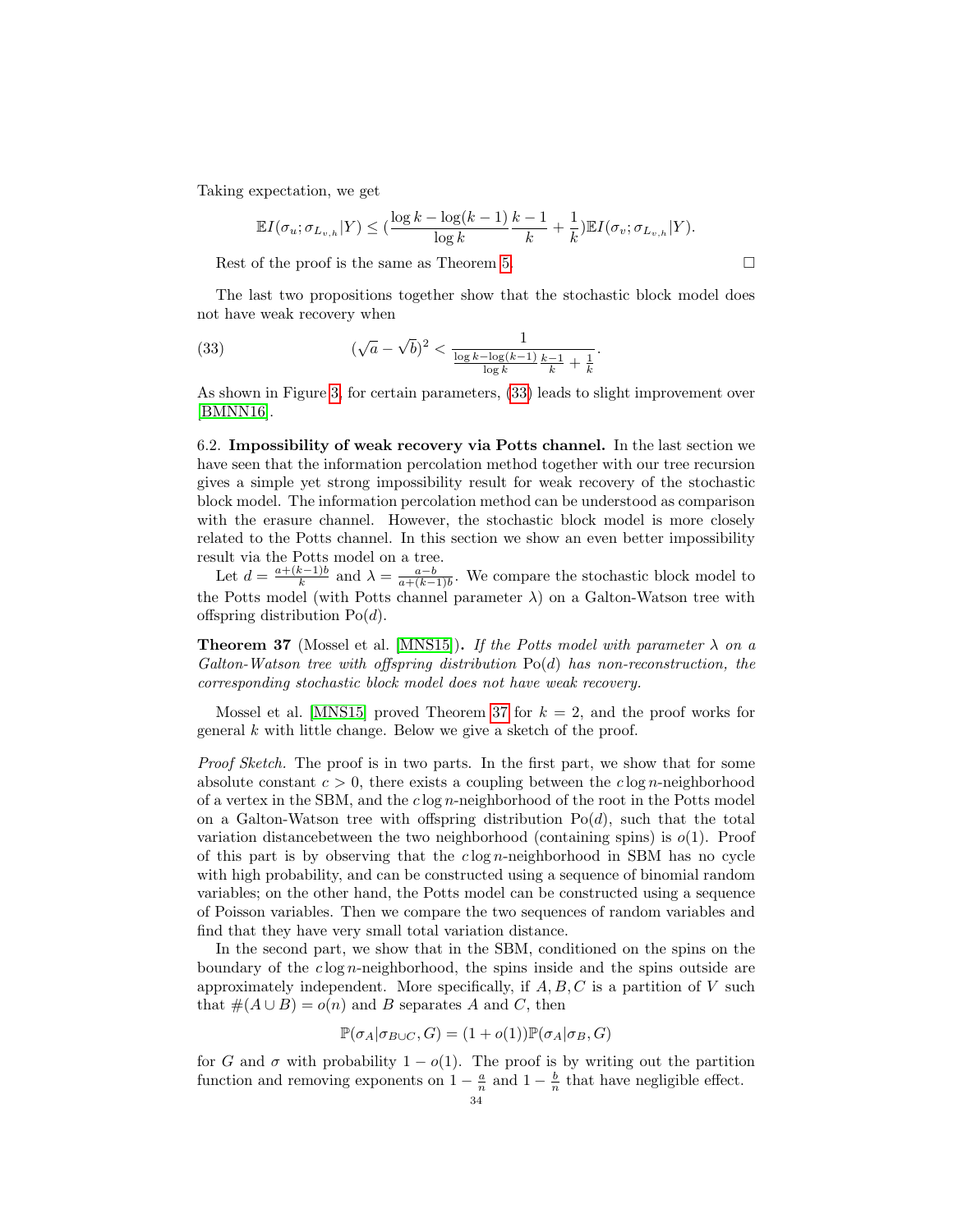Combining the two parts, one can prove that for any constant  $m$  and any vertices  $v_0, \ldots, v_m,$ 

$$
I(\sigma_{v_0}; \sigma_{v_1}, \ldots, \sigma_{v_m}|G) = o(1).
$$

This implies impossibility of weak recovery.  $\Box$ 

<span id="page-34-2"></span>Theorem [37](#page-33-2) and Theorem [6](#page-6-1) imply Theorem [7](#page-7-1) immediately. Figure [3](#page-34-2) shows a comparison between the impossibility results for  $k = 5$ .



Figure 3. Impossibility of weak recovery results for SBM for  $k = 5$ . Horizontal axis is a, and vertical axis is b. In the assortative regime, [\(33\)](#page-33-1) gives better results than [\[BMNN16\]](#page-45-8) for certain parameters, and Theorem [7](#page-7-1) gives the best results among the three.

Note that [\(16\)](#page-7-2) is equivalent to  $d \frac{\lambda^2(k-1)}{2 \log(k-1)} < 1$ . In Appendix [B,](#page-38-0) we prove that

<span id="page-34-3"></span>(34) 
$$
\eta_{\text{KL}}(\text{PC}_{\lambda}, \pi) < \frac{\lambda^2(k-1)}{2\log(k-1)}
$$

holds for all  $k \geq 3$  and  $\lambda \in (0, 1]$ . Therefore Theorem [7](#page-7-1) strictly improves over [\(16\)](#page-7-2) in the assortative regime.

# <span id="page-34-0"></span>Appendix A. Input-unrestricted contraction coefficient for Potts **CHANNELS**

Computation of (input-restricted or input-unrestricted) contraction coefficients is often a daunting task. Previously, Makur and Polyanskiy [\[MP18\]](#page-46-23) obtained lower and upper bounds of input-unrestricted KL divergence contraction coefficients for Potts channels. In this appendix we compute the exact value of these contraction coefficients.

## <span id="page-34-1"></span>Proposition 38.

$$
\eta_{\text{KL}}(\text{PC}_{\lambda}) = \frac{k\lambda^2}{(k-2)\lambda + 2}.
$$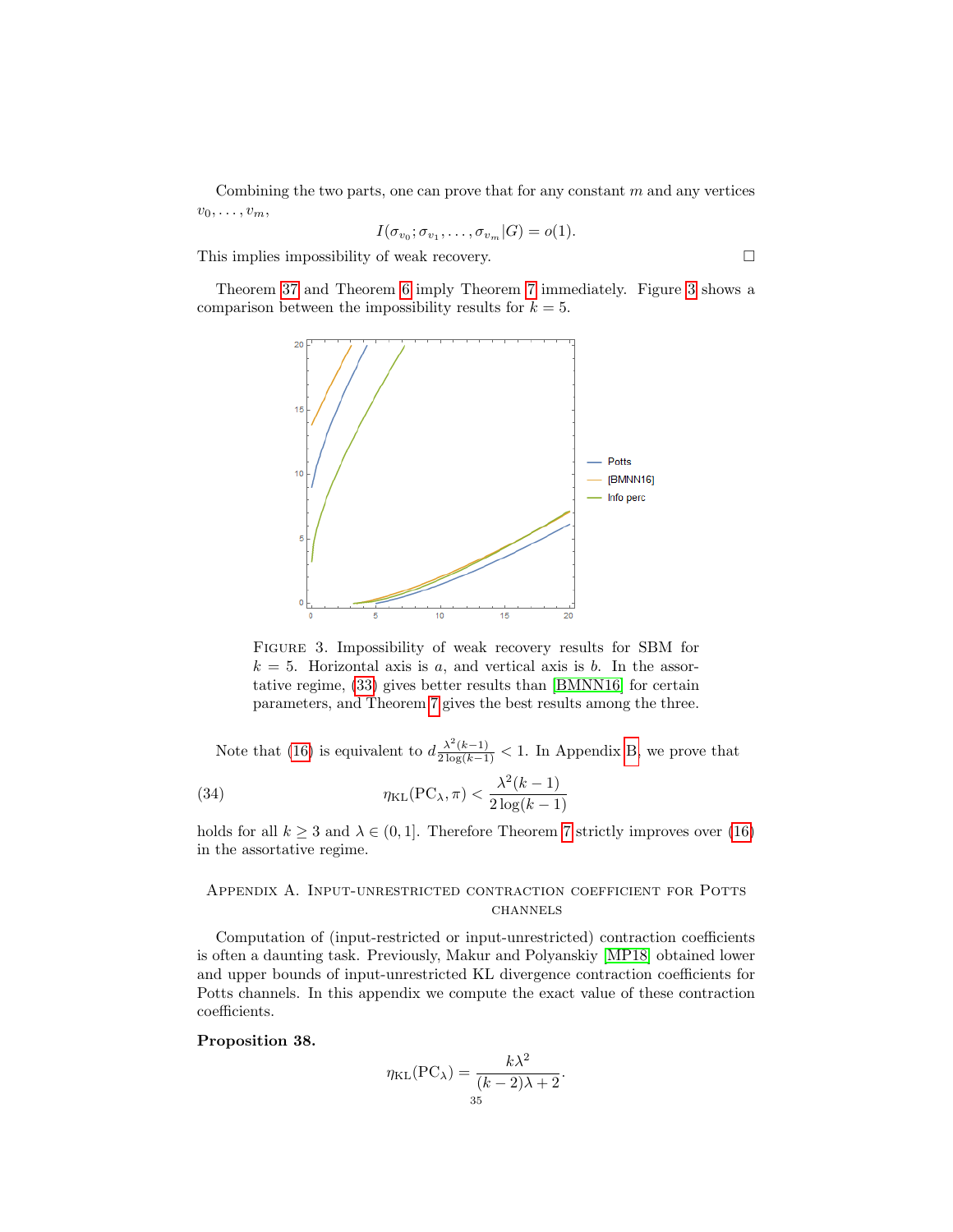*Proof.* The result is obvious for  $\lambda \in \{0, 1\}$ . In the following, assume that  $\lambda \notin \{0, 1\}$ .

We use the following characterization of contraction coefficient using Rényi cor-relation [Rén59] (see e.g. Sarmanov [\[Sar58\]](#page-47-4)). For any channel  $M$ , we have

<span id="page-35-4"></span>(35) 
$$
\eta_{\text{KL}}(M) = (\sup_{P} \sup_{f,g} \mathbb{E}[f(X)g(Y)])^2
$$

where P is a distribution on [k],  $X \sim P$ ,  $Y \sim M \circ P$ ,  $f : \mathcal{X} \to \mathbb{R}$  satisfies  $\mathbb{E}_X[f] = 0$ and  $\mathbb{E}_X[f^2] = 1$ , and  $g: \mathcal{Y} \to \mathbb{R}$  satisfies  $\mathbb{E}_Y[g] = 0$  and  $\mathbb{E}_Y[g^2] = 1$ .

Specialize to  $M = PC_\lambda$ . Write  $P = (p_1, \ldots, p_k)$ ,  $f = (f_1, \ldots, f_k)$  and  $g =$  $(g_1, \ldots, g_k)$ . Then

<span id="page-35-5"></span>(36) 
$$
\mathbb{E}[f(X)g(Y)] = \sum_{i,j} f_i p_i g_j \mathbb{P}[Y=j|X=i] = \lambda \sum f_i p_i g_i.
$$

When  $\lambda > 0$ , we need to maximize  $\sum f_i g_i p_i$ . When  $\lambda < 0$ , we make the transform  $f_i \leftarrow -f_i$ , and still maximize  $\sum f_i g_i p_i$ . So we get the following optimization problem.

$$
\max \sum f_i g_i p_i
$$
\n(37) s.t. 
$$
\sum f_i p_i = 0,
$$

<span id="page-35-3"></span><span id="page-35-2"></span>(38) 
$$
\sum f_i p_i = 0,
$$

$$
\sum f_i^2 p_i = 1,
$$

<span id="page-35-0"></span>(39) 
$$
\sum g_i(\lambda p_i + \frac{1-\lambda}{k}) = 0,
$$

<span id="page-35-1"></span>(40) 
$$
\sum g_i^2(\lambda p_i + \frac{1-\lambda}{k}) = 1,
$$

(41) 
$$
p_i \geq 0, \sum p_i = 1.
$$

Lower bound. Take

$$
P = (\frac{1}{2}, \frac{1}{2}, 0, \dots, 0),
$$
  
\n
$$
f = (1, -1, 0, \dots, 0),
$$
  
\n
$$
g = (u, -u, 0, \dots, 0)
$$

where

$$
u = \sqrt{\frac{k}{(k-2)\lambda + 2}}.
$$

Then

So

$$
\sum f_i g_i p_i = u.
$$

 $\eta_{\text{KL}}(\text{PC}_{\lambda}) \geq (\lambda u)^2 = \frac{k\lambda^2}{(k-2)!}$  $\frac{k\lambda}{(k-2)\lambda+2}$ 

**Upper bound.** Let us fix  $P$  and maximize over  $f$  and  $g$ . Assume for the sake of contrary that  $\sum f_i g_i p_i > u$ . The set of possible g is bounded; some coordinates of f may be unbounded, but their values do not affect the objective function. So the maximum value of  $\sum f_i g_i p_i$  is achieved at some point f and g. Let us compute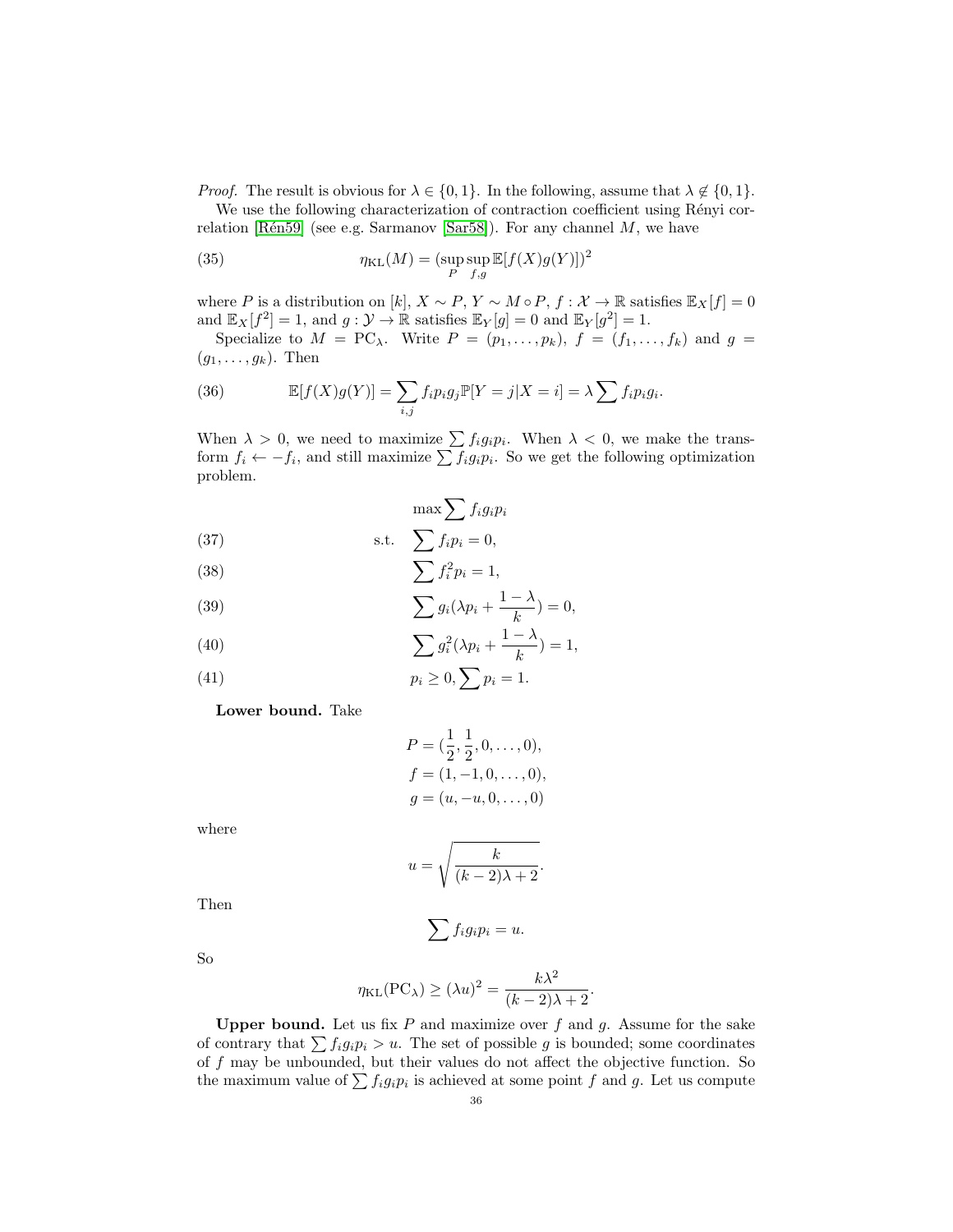the derivatives.

$$
\nabla_f \sum f_i g_i p_i = (g_i p_i)_{i \in [k]},
$$
  

$$
\nabla_f \sum f_i p_i = (p_i)_{i \in [k]},
$$
  

$$
\nabla_f \sum f_i^2 p_i = (2f_i p_i)_{i \in [k]},
$$
  

$$
\nabla_g \sum f_i g_i p_i = (f_i p_i)_{i \in [k]},
$$
  

$$
\nabla_g \sum g_i (\lambda p_i + \frac{1 - \lambda}{k}) = (\lambda p_i + \frac{1 - \lambda}{k})_{i \in [k]},
$$
  

$$
\nabla_g \sum g_i^2 (\lambda p_i + \frac{1 - \lambda}{k}) = (2g_i(\lambda p_i + \frac{1 - \lambda}{k}))_{i \in [k]}.
$$

By maximality in  $f$ , there exists some constants  $A$  and  $B$  such that

<span id="page-36-0"></span>
$$
(42) \t\t\t g_i p_i = Ap_i + Bf_i p_i
$$

for all  $i$ . By maximality in  $g$ , there exists some constants  $C$  and  $D$  such that

<span id="page-36-1"></span>(43) 
$$
f_i p_i = C(\lambda p_i + \frac{1-\lambda}{k}) + Dg_i(\lambda p_i + \frac{1-\lambda}{k})
$$

for all  $i.$ 

By [\(42\)](#page-36-0),

(44) 
$$
\sum f_i g_i p_i = \sum f_i (A p_i + B f_i p_i) = B.
$$

By [\(43\)](#page-36-1),

(45) 
$$
\sum f_i g_i p_i = \sum g_i (C(\lambda p_i + \frac{1-\lambda}{k}) + Dg_i (\lambda p_i + \frac{1-\lambda}{k})) = D.
$$

So  $B = D > u > 0$ .

For  $p_i \neq 0$ , we have  $g_i = A + Bf_i$  by [\(42\)](#page-36-0). If for some  $i, p_i = 0$ , then

$$
\frac{1-\lambda}{k}(C+Dg_i)=0.
$$

This means

$$
\#\{g_i : p_i = 0\} = 1.
$$

So we can choose  $f_i$  for such i such that

$$
(46) \t\t\t g_i = A + Bf_i
$$

for all  $i$ .

From [\(39\)](#page-35-0), we get

$$
0 = \sum g_i(\lambda p_i + \frac{1-\lambda}{k})
$$
  
=  $\sum (A + Bf_i)(\lambda p_i + \frac{1-\lambda}{k})$   
=  $A + B \frac{1-\lambda}{k} \sum f_i$ .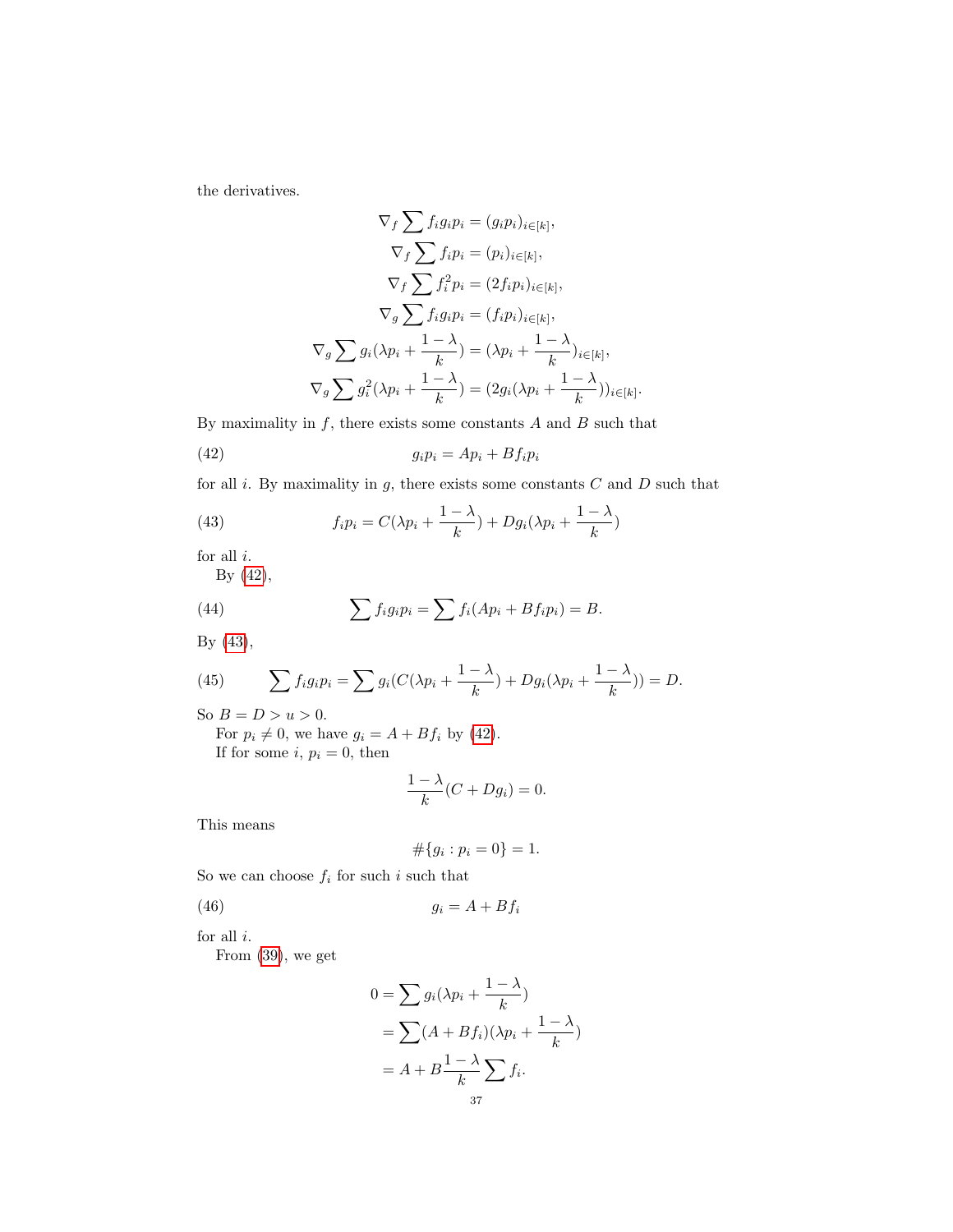From [\(40\)](#page-35-1), we get

$$
1 = \sum g_i^2 (\lambda p_i + \frac{1 - \lambda}{k})
$$
  
=  $\sum (A^2 + 2ABf_i + B^2f_i^2)(\lambda p_i + \frac{1 - \lambda}{k})$   
=  $A^2 + 2AB\frac{1 - \lambda}{k} \sum f_i + B^2\lambda + B^2\frac{1 - \lambda}{k} \sum f_i^2$   
=  $B^2(\lambda + \frac{1 - \lambda}{k} \sum f_i^2 - (\frac{1 - \lambda}{k} \sum f_i)^2).$ 

The result then follows from Claim [39](#page-37-0) because we have

$$
B = \frac{1}{\sqrt{\lambda + \frac{1-\lambda}{k} (\sum f_i^2 - \frac{1-\lambda}{k} (\sum f_i)^2)}}\n\leq \frac{1}{\sqrt{\lambda + \frac{1-\lambda}{k} (\sum f_i^2 - \frac{1}{k-1} (\sum f_i)^2)}}\n\leq \frac{1}{\sqrt{\lambda + \frac{1-\lambda}{k} \cdot 2}} = u.
$$

<span id="page-37-0"></span>Claim 39. For any distribution  $P$  and any  $f$  satisfying  $(37)$  and  $(38)$ , we have

$$
\sum f_i^2 - \frac{1}{k-1} (\sum f_i)^2 \ge 2.
$$

*Proof.* Let us first prove the result for  $f$  with support size two. WLOG assume that  $f_1 > 0$ ,  $f_2 < 0$ ,  $f_3 = \cdots = f_k = 0$ . One can compute that

$$
f_1 = \sqrt{\frac{p_2}{p_1(p_1 + p_2)}}, \quad f_2 = -\sqrt{\frac{p_1}{p_1(p_1 + p_2)}}.
$$

Then

$$
f_1^2 + f_2^2 - \frac{1}{k-1}(f_1 + f_2)^2
$$
  
\n
$$
\geq f_1^2 + f_2^2 - (f_1 + f_2)^2
$$
  
\n
$$
= \frac{1}{p_1 + p_2} \left(\frac{p_2}{p_1} + \frac{p_1}{p_2} - \left(\sqrt{\frac{p_2}{p_1}} - \sqrt{\frac{p_1}{p_2}}\right)^2\right)
$$
  
\n
$$
= \frac{2}{p_1 + p_2} \geq 2.
$$

Let us define

$$
S(P) := \{ f : \sum f_i p_i = 0, \sum f_i^2 p_i = 1 \}
$$
  

$$
U(f) := \sum f_i^2 - \frac{1}{k-1} (\sum f_i)^2.
$$

Now suppose that for some P and  $f \in S(P)$  we have  $U(f) < 2$ . The set  $S(P)/\{\pm\}$  is continuous, and there exists  $f \in S(P)$  with  $U(f) \geq 2$  (e.g., f with support size two), so for sufficiently small  $\epsilon > 0$  there exists  $f \in S(P)$  such that  $U(f) \in (2 - \epsilon, 2).$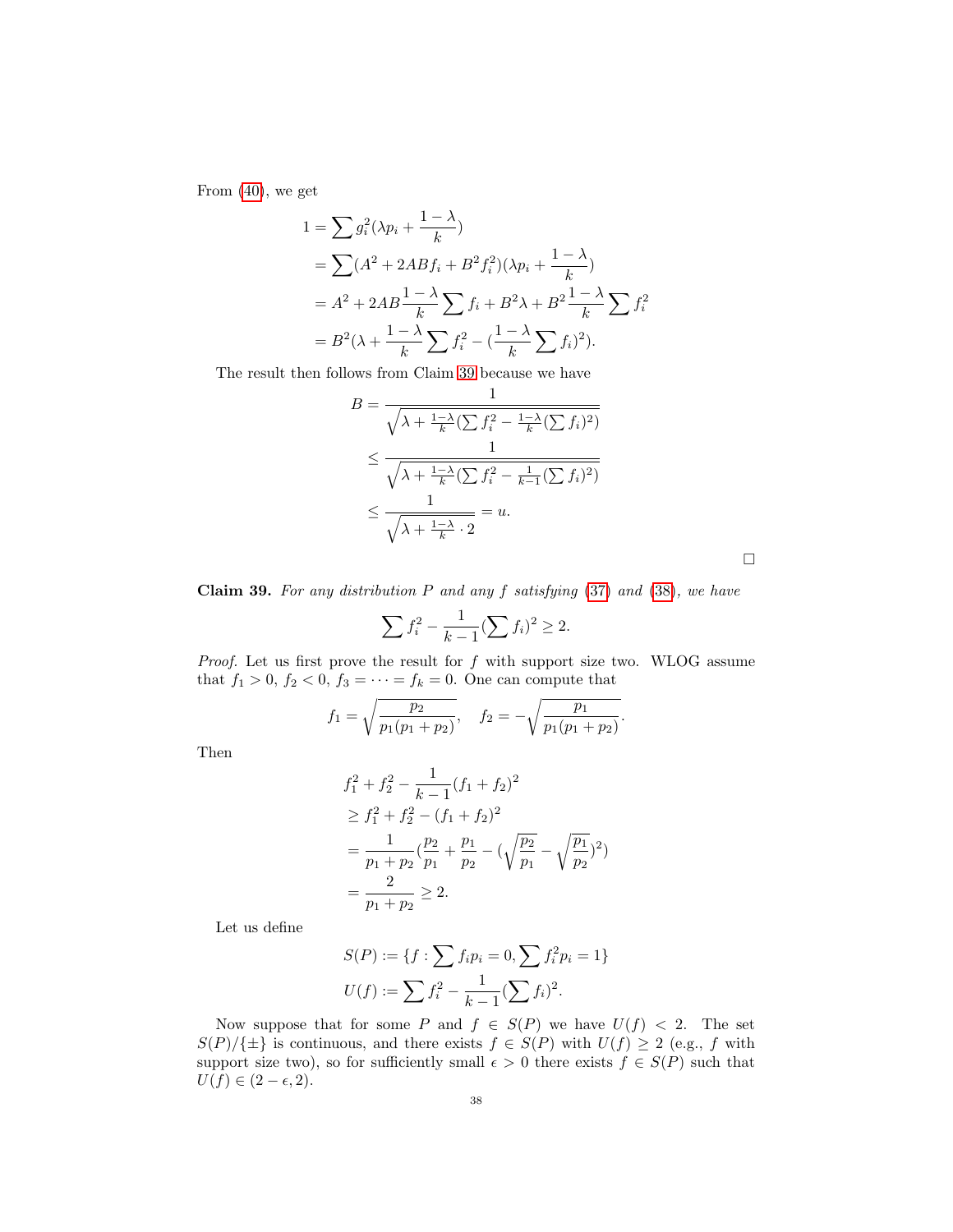Let  $\lambda = -\frac{1}{k-1}$ . Take  $\epsilon$  small enough so that  $\lambda + \frac{1-\lambda}{k}(2-\epsilon) > 0$  and choose  $f \in S(P)$  with  $U(f) \in (2 - \epsilon, 2)$ . Define

$$
B = \frac{1}{\sqrt{\lambda + \frac{1-\lambda}{k}U(f)}} > u,
$$
  

$$
A = -B\frac{1-\lambda}{k}\sum_{i} f_i,
$$
  

$$
g_i = A + Bf_i \forall i.
$$

One can check that  $g$  satisfies  $(39)$  and  $(40)$ , and

$$
\sum f_i g_i p_i = B > u.
$$

By [\(35\)](#page-35-4) and [\(36\)](#page-35-5), this implies

$$
\eta_{\text{KL}}(\text{PC}_{-\frac{1}{k-1}}) > \frac{1}{k-1}.
$$

However, we have

$$
\eta_{\text{KL}}(\text{PC}_{-\frac{1}{k-1}}) \leq \eta_{\text{TV}}(\text{PC}_{-\frac{1}{k-1}}) = \frac{1}{k-1}.
$$

<span id="page-38-0"></span>Contradiction.

Appendix B. An upper bound for input-restricted contraction coefficient for Potts channels

In this appendix we prove an upper bound for the input-restricted KL divergence contraction coefficient for ferromagnetic Potts channels.

<span id="page-38-1"></span>**Proposition 40.** Fix  $k \geq 3$ . For all  $\lambda \in [0, 1]$ , we have

<span id="page-38-3"></span>(47) 
$$
\eta_{\text{KL}}(\text{PC}_{\lambda}, \pi) \leq \frac{\lambda^2}{(1-\lambda)^{\frac{2(k-1)\log(k-1)}{k(k-2)}} + \lambda}.
$$

For all  $\lambda \in [-\frac{1}{k-1},0]$ , we have

<span id="page-38-4"></span>(48) 
$$
\eta_{\text{KL}}(\text{PC}_{\lambda}, \pi) \leq \frac{\lambda^2}{(1 + (k-1)\lambda)^{\frac{2(k-1)\log(k-1)}{k(k-2)}} - \lambda \frac{\log k}{(k-1)(\log k - \log(k-1))}}.
$$

We first prove a lemma.

<span id="page-38-2"></span>**Lemma 41.** 
$$
\frac{(kx-1)^2}{\psi(x)}
$$
 is concave in  $x \in [0,1].$ \n*Proof.* Let  $f(x) = \frac{(kx-1)^2}{\psi(x)}$ .\n\n
$$
f'(x) = \frac{2k(kx-1)}{\psi(x)} - \frac{(kx-1)^2\psi'(x)}{\psi^2(x)}
$$
\n
$$
f''(x) = \frac{2k^2}{\psi(x)} - \frac{4k(kx-1)\psi'(x)}{\psi^2(x)} - \frac{(kx-1)^2\psi''(x)}{\psi^2(x)} + \frac{2(kx-1)^2\psi''(x)}{\psi^3(x)}
$$
\n
$$
= \frac{2}{\psi^3(x)}(k\psi(x) - (kx-1)\psi'(x))^2 - \frac{(kx-1)^2\psi''(x)}{\psi^2(x)}.
$$

Therefore it suffices to prove that

$$
g(x) := \psi^{3}(x)f''(x) = 2(k\psi(x) - (kx - 1)\psi'(x))^{2} - (kx - 1)^{2}\psi(x)\psi''(x)
$$
  
39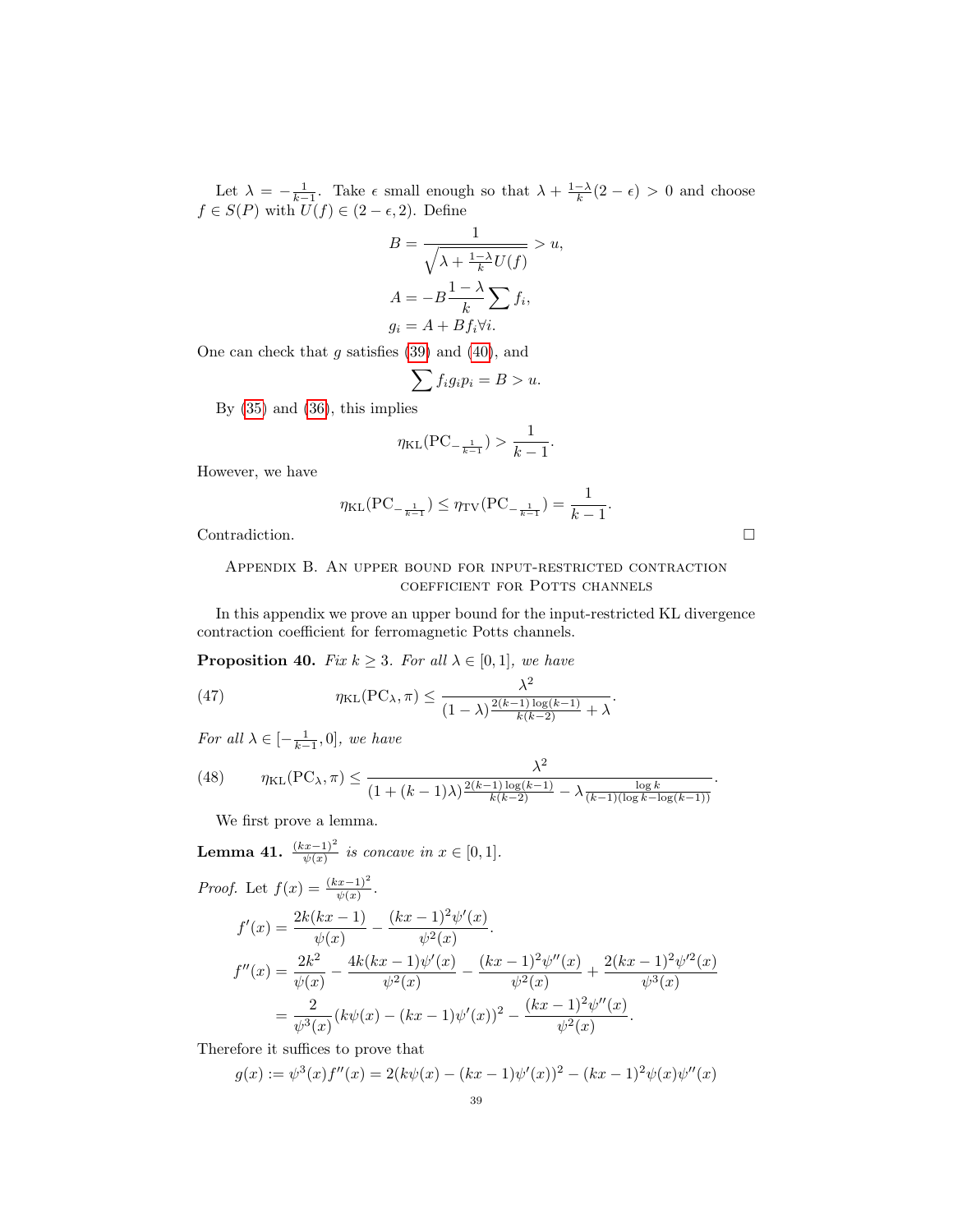is non-positive for  $x \in [0,1]$ . Note that  $g(\frac{1}{k}) = 0$ . So we only need to prove that  $g'(x) \ge 0$  for  $x \in [0, \frac{1}{k}]$  and  $g'(x) \le 0$  for  $x \in [\frac{1}{k}, 1]$ .

$$
g'(x) = -4(kx - 1)\psi''(x)(k\psi(x) - (kx - 1)\psi'(x)) - 2k(kx - 1)\psi(x)\psi''(x)
$$
  
-(kx - 1)<sup>2</sup> $\psi'(x)\psi''(x) - (kx - 1)^2\psi(x)\psi'''(x)$   
=(kx - 1)(-6k $\psi(x)\psi''(x) + (kx - 1)(3\psi'(x)\psi''(x) - \psi(x)\psi'''(x))).$ 

Therefore we would liek to prove that

$$
u(k,x):=-6k\psi(x)\psi''(x)+(kx-1)(3\psi'(x)\psi''(x)-\psi(x)\psi'''(x))
$$

is non-positive. We enlarge the domain of u and prove that  $u(k, x) \leq 0$  for real  $k > 1$  and  $x \in (0, 1)$ .

We fix  $x \in (0,1)$  and consider  $u_x(k) := u(k,x)$ . We have  $u_x(\frac{1}{x}) = 0$ . So it suffices to prove that  $u_x$  is concave in k. We have

$$
\psi'(x) = \log x - \log \frac{1-x}{k-1},
$$
  

$$
\psi''(x) = \frac{1}{x} + \frac{1}{1-x},
$$
  

$$
\psi'''(x) = \frac{1}{(1-x)^2} - \frac{1}{x^2},
$$
  

$$
\frac{\partial}{\partial k}\psi(x) = \frac{1}{k} - \frac{1-x}{k-1},
$$
  

$$
\frac{\partial}{\partial k}\psi'(x) = \frac{1}{k-1},
$$
  

$$
\frac{\partial}{\partial k}\psi''(x) = \frac{\partial}{\partial k}\psi'''(x) = 0.
$$

So

$$
u'_x(k) = -6\psi(x)\psi''(x) - 6k(\frac{1}{k} - \frac{1-x}{k-1})\psi''(x) + x(3\psi'(x)\psi''(x) - \psi(x)\psi'''(x))
$$
  
+  $(kx - 1)(3\frac{1}{k-1}\psi''(x) - (\frac{1}{k} - \frac{1-x}{k-1})\psi'''(x)).$   

$$
u''_x(k) = -12(\frac{1}{k} - \frac{1-x}{k-1})\psi''(x) - 6k(-\frac{1}{k^2} + \frac{1-x}{(k-1)^2})\psi''(x)
$$
  
+  $6x\frac{1}{k-1}\psi''(x) - 2x(\frac{1}{k} - \frac{1-x}{k-1})\psi'''(x)$   
+  $(kx - 1)(-3\frac{1}{(k-1)^2}\psi''(x) - (-\frac{1}{k^2} + \frac{1-x}{(k-1)^2})\psi'''(x))$   
=  $\frac{(kx - 1)^2(1 - 2k + (k - 2)x)}{k^2(k-1)^2x^2(1-x)^2} \le 0.$ 

We are done.  $\hfill \square$ 

*Proof of Proposition [40.](#page-38-1)* For fixed  $x$ , we would like to lower bound

$$
f_x(\lambda) := \frac{\lambda^2 \psi(x)}{\psi(\lambda x + \frac{1-\lambda}{k})}.
$$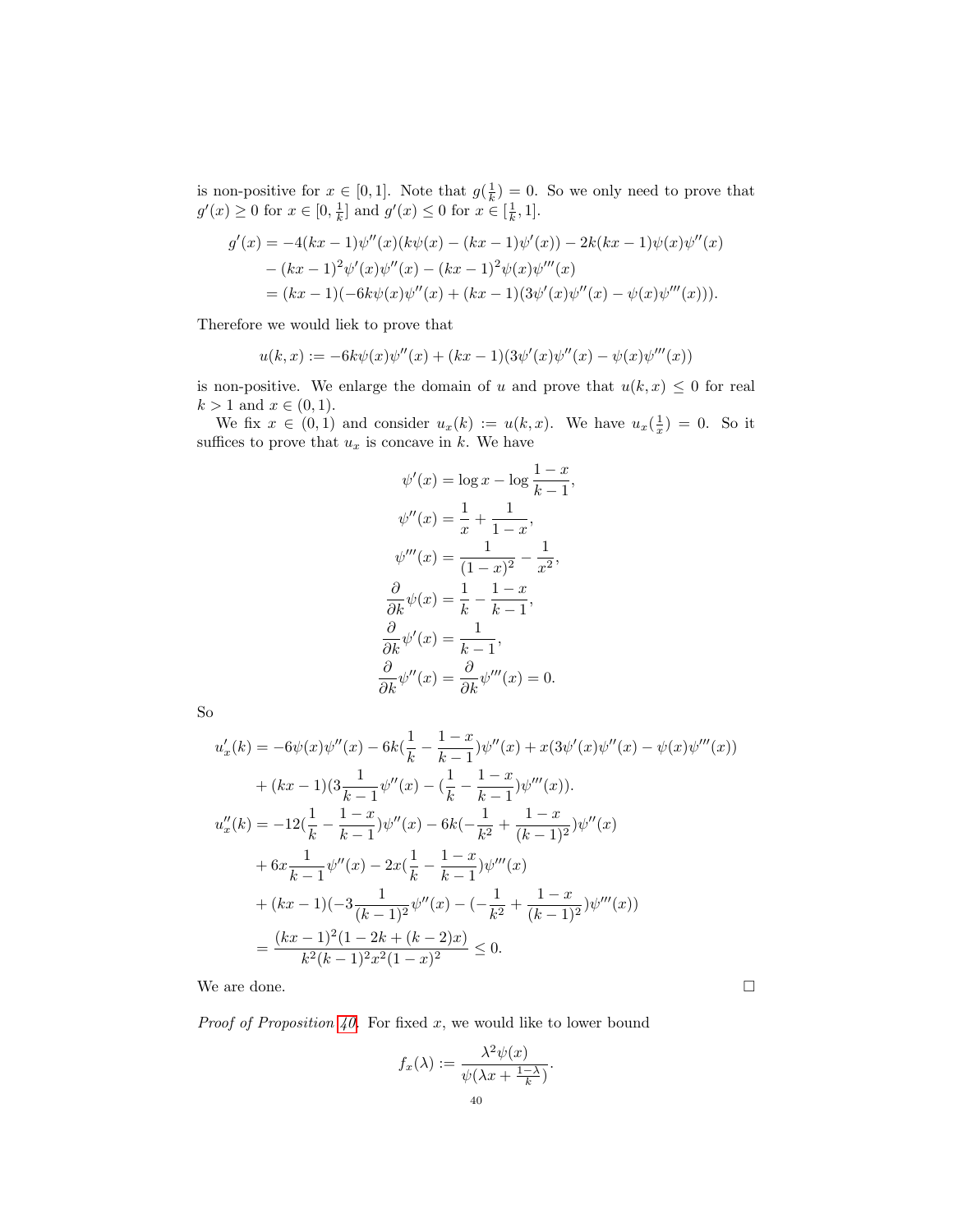(Value of  $f_x(0)$  is defined by continuity.) Because

$$
f_x(\lambda) = \frac{\psi(x)}{(kx-1)^2} \cdot \frac{(k(\lambda x + \frac{1-\lambda}{k}) - 1)^2}{\psi(\lambda x + \frac{1-\lambda}{k})},
$$

by Lemma [41,](#page-38-2)  $f_x(\lambda)$  is concave for  $\lambda \in [-\frac{1}{k-1}, 1]$ .

Let us compute lower bounds of  $f_x(\lambda)$  for  $\lambda = -\frac{1}{k-1}, 0, 1$ . By Proposition [32,](#page-29-2) we have

(49) 
$$
f_x(-\frac{1}{k-1}) \ge \frac{\log k}{(k-1)^2(\log k - \log((k-1)))}.
$$

By L'Hôpital's rule,

<span id="page-40-2"></span>
$$
f_x(0) = \psi(x) \lim_{\lambda \to 0} \frac{2\lambda}{(x - \frac{1}{k})\psi'(\lambda x + \frac{1-\lambda}{k})}
$$
  
=  $\psi(x) \lim_{\lambda \to 0} \frac{2}{(x - \frac{1}{k})^2 \psi''(\lambda x + \frac{1-\lambda}{k})}$   
=  $\frac{2(k-1)\psi(x)}{(kx-1)^2}$ .

By Lemma [41,](#page-38-2)  $g(x) := \frac{(kx-1)^2}{\psi(x)}$  is concave in x. Also

$$
g'(1-\frac{1}{k}) = \frac{2k(k-2)}{\frac{1}{k}(k-2)\log(k-1)} - \frac{(k-2)^2 \cdot 2\log(k-1)}{(\frac{1}{k}(k-2)\log(k-1))^2} = 0.
$$

So

<span id="page-40-1"></span><span id="page-40-0"></span>
$$
g(x) \le g(1 - \frac{1}{k}) = \frac{k(k-2)}{\log(k-1)}
$$

and

(50) 
$$
f_x(0) \ge \frac{2(k-1)\log(k-1)}{k(k-2)}.
$$

It is easy to see that

$$
(51) \t\t f_x(1) \ge 1.
$$

Because  $f_x(\lambda)$  is concave in  $\lambda$ , Inequality [\(47\)](#page-38-3) follows from [\(50\)](#page-40-0) and [\(51\)](#page-40-1), and equality (48) follows from (49) and (50). Inequality [\(48\)](#page-38-4) follows from [\(49\)](#page-40-2) and [\(50\)](#page-40-0).

Remark 42. Proof of Proposition [40](#page-38-1) implies the first order limit behavior of  $\eta_{KL}(PC_{\lambda}, \pi)$  as  $\lambda \to 0$ .

$$
\lim_{\lambda \to 0} \frac{\eta_{\text{KL}}(\text{PC}_{\lambda}, \pi)}{\lambda^2} = \frac{k(k-2)}{2(k-1)\log(k-1)}.
$$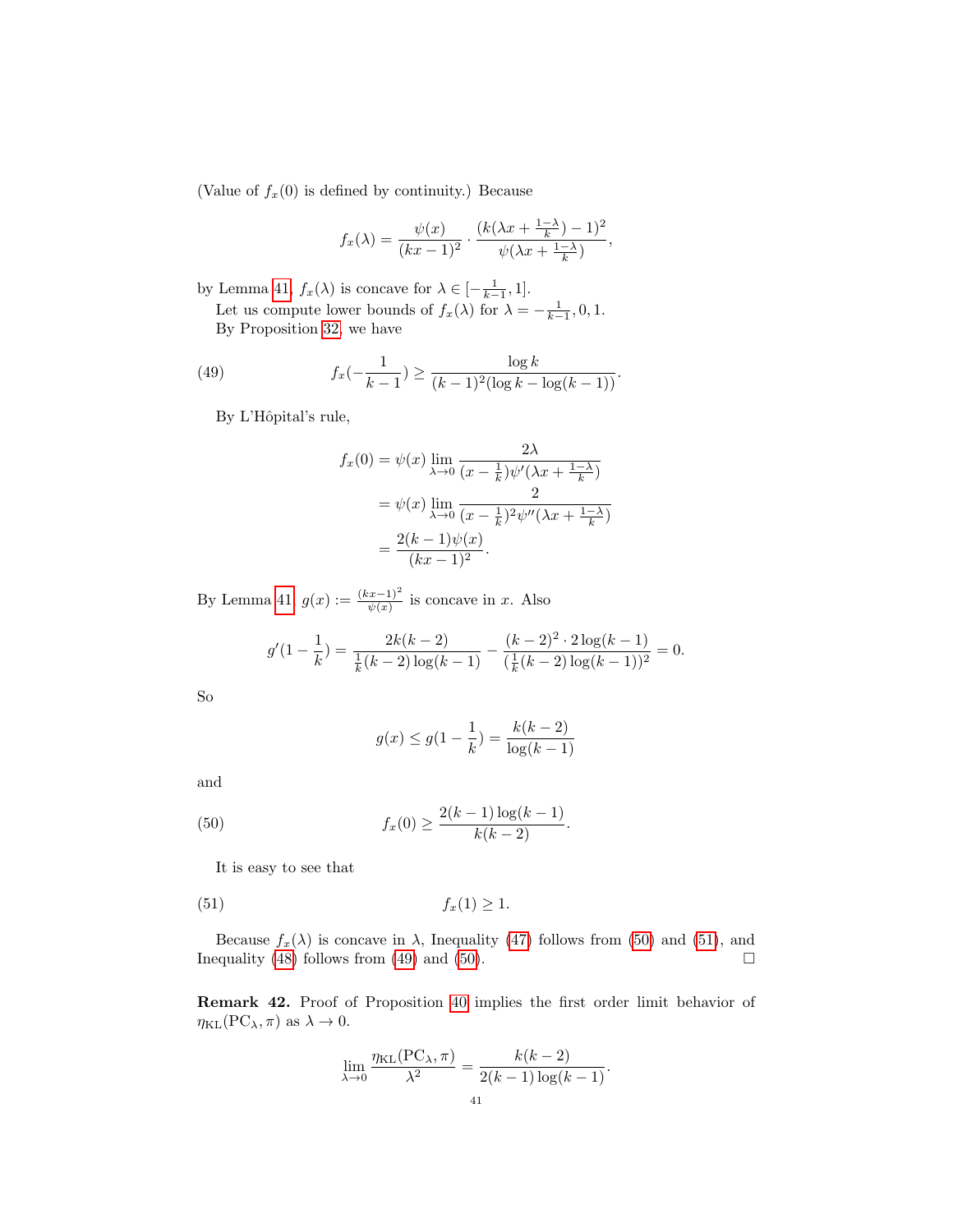Note that for all  $k \geq 3$  and  $\lambda \in (0, 1]$ ,

$$
\eta_{\text{KL}}(\text{PC}_{\lambda}, \pi) \le \frac{\lambda^2}{(1 - \lambda)^{\frac{2(k-1)\log(k-1)}{k(k-2)}} + \lambda}
$$
  

$$
\le \lambda^2 (1 - \lambda) \frac{k(k-2)}{2(k-1)\log(k-1)} + \lambda^3
$$
  

$$
< \lambda^2 \frac{k(k-2)}{2(k-1)\log(k-1)}
$$
  

$$
< \lambda^2 \frac{k-1}{2\log(k-1)}.
$$

(Second step is by Cauchy inequality.) So [\(47\)](#page-38-3) implies [\(34\)](#page-34-3).

For comparison with input-unrestricted contraction coefficient

$$
\eta_{\text{KL}}(\text{PC}_{\lambda}) = \frac{k\lambda^2}{(k-2)\lambda + 2},
$$

we note that  $\frac{\lambda^2}{n}$  $\frac{\lambda^2}{\eta_{\text{KL}}(\text{PC}_{\lambda})}$  is linear in  $\lambda$ , and

$$
\frac{1}{k-1} < \frac{\log k}{(k-1)^2(\log k - \log(k-1))},
$$
\n
$$
\frac{2}{k} < \frac{2(k-1)\log(k-1)}{k(k-2)}.
$$

So Proposition [40](#page-38-1) implies [\(15\)](#page-5-2).

### Appendix C. Non-convexity of certain functions

<span id="page-41-0"></span>In this section we prove Proposition [25.](#page-22-1) Let us first prove a lemma.

<span id="page-41-1"></span>**Lemma 43.** Let g be a strictly increasing smooth function from  $[x_0, x_1]$  to  $[y_0, y_1]$ , and f be a smooth function from  $[x_0, x_1]$  to R. Assume that  $g'(x_0) = f'(x_0) = 0$ and  $(g''f''' - f''g''')(x_0) > 0$ . Then the function  $h = f \circ g^{-1} : [y_0, y_1] \to \mathbb{R}$  is not  $concave$  near  $y_0$ .

Proof. Directives of h are

$$
h'(x) = \frac{f'(g^{-1}(x))}{g'(g^{-1}(x))},
$$
  
\n
$$
h''(x) = \left(\frac{f''}{g'} - \frac{f'g''}{g'^2}\right)(g^{-1}(x))\frac{1}{g'(g^{-1}(x))}
$$
  
\n
$$
= \left(\frac{f''}{g'^2} - \frac{f'g''}{g'^3}\right)(g^{-1}(x)).
$$

So it suffices to study the sign of  $g' f'' - f' g''$  for x near  $x_0$ . Let  $u = g' f'' - f' g''$ . We have  $u(x_0) = 0$ . Let us compute the derivatives.

$$
u' = g' f''' - f'g''',
$$
  

$$
u'' = g' f^{(4)} + g'' f''' - f''g''' - g'g^{(4)}.
$$

So  $u'(x_0) = 0$  and  $u''(x_0) = (g''f''' - f''g''')(x_0) > 0$ . So u is positive near  $x_0$ .  $\Box$ 42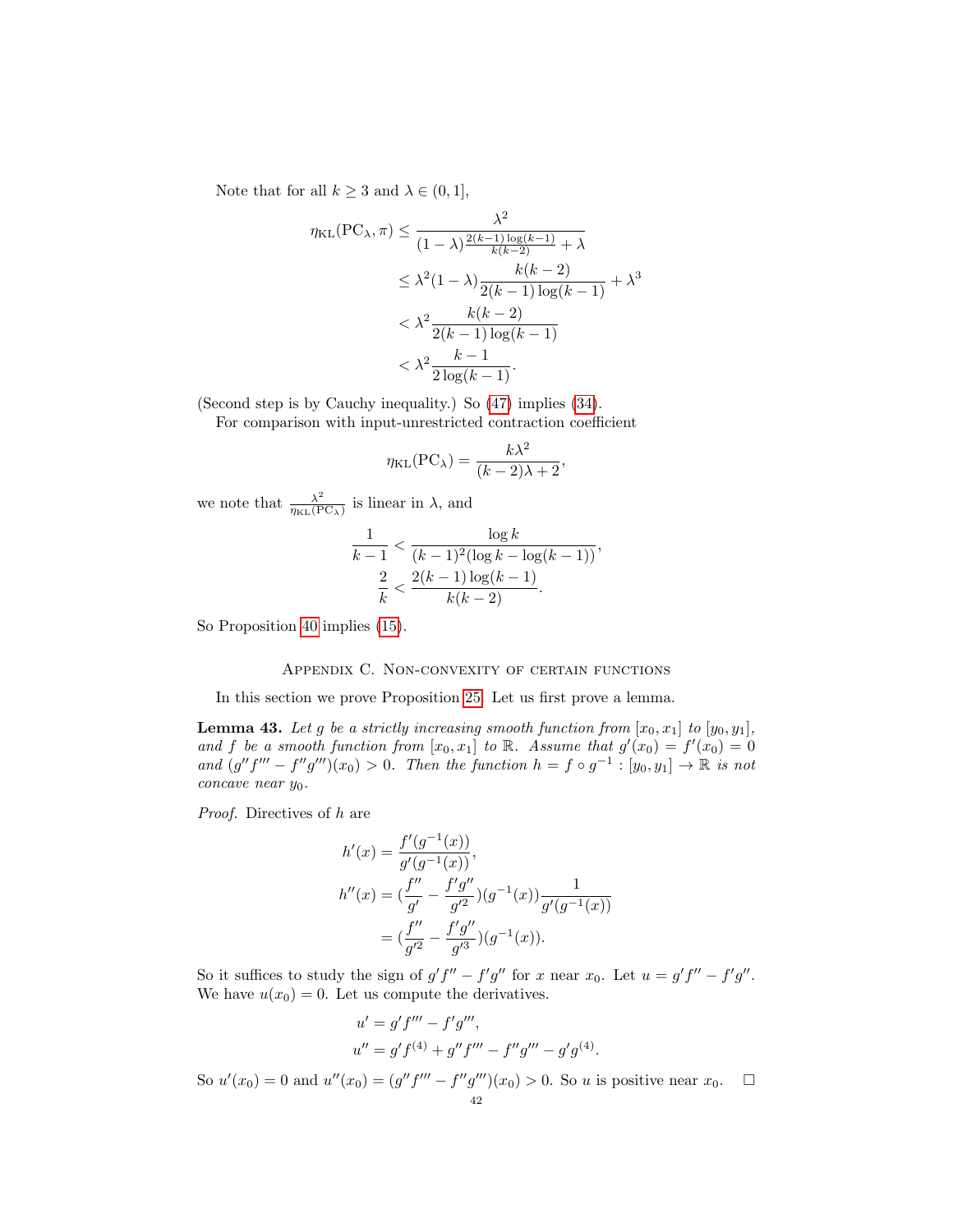*Proof of Proposition [25.](#page-22-1)* We apply Lemma [43](#page-41-1) to  $g = \psi$ ,  $x_0 = \frac{1}{k}$ ,  $x_1 = 1$ ,  $y_0 = 0$ ,  $y_1 = \log k$ , and various f. We have

$$
\psi'(\frac{1}{k}) = 0,\n\psi''(\frac{1}{k}) = \frac{k^2}{k-1},\n\psi'''(\frac{1}{k}) = -\frac{k^3(k-2)}{(k-1)^2}.
$$

**Part 1.** For  $b_1$ , take

$$
f(x) = -(k-1)\xi_1(x) = \log x + (k-1)\log\frac{1-x}{k-1} + k(\psi(x) - \log k).
$$

Then

$$
f'(x) = \frac{1}{x} - \frac{k-1}{1-x} + k\psi'(x),
$$
  
\n
$$
f''(x) = -\frac{1}{x^2} - \frac{k-1}{(1-x)^2} + k\psi''(x),
$$
  
\n
$$
f'''(x) = \frac{2}{x^3} - \frac{2(k-1)}{(1-x)^3} + k\psi'''(x).
$$

So

$$
f'(\frac{1}{k}) = 0,
$$
  
\n
$$
f''(\frac{1}{k}) = -\frac{2k^3}{k-1},
$$
  
\n
$$
f'''(\frac{1}{k}) = \frac{3(k-2)k^4}{(k-1)^2}.
$$

We have

$$
(\psi''f''' - f''\psi''')\left(\frac{1}{k}\right) = \frac{k^2}{k-1} \cdot \frac{3(k-2)k^4}{(k-1)^2} - \left(-\frac{2k^3}{k-1}\right)\left(-\frac{k^3(k-2)}{(k-1)^2}\right)
$$

$$
= \frac{k^6(k-2)}{(k-1)^3} > 0.
$$

So Lemma [43](#page-41-1) applies.

**Part 2.** For  $b_p$ ,  $p > 1$ , take

$$
f(x) = k - (k-1)\xi_p(x) = (x^{\frac{1}{p}} + (k-1)(\frac{1-x}{k-1})^{\frac{1}{p}})(x^{1-\frac{1}{p}} + (k-1)(\frac{1-x}{k-1})^{1-\frac{1}{p}}).
$$

For simplicity, write  $r = \frac{1}{p}$  and let  $u_r(x) = x^r + (k-1)(\frac{1-x}{k-1})^r$ . Then  $f(x) =$  $u_r(x)u_{1-r}(x)$ . Let us compute derivatives of  $u_r$ .

$$
u'_r(x) = r(x^{r-1} - (\frac{1-x}{k-1})^{r-1}),
$$
  
\n
$$
u''_r(x) = r(r-1)(x^{r-2} + \frac{1}{k-1}(\frac{1-x}{k-1})^{r-2}),
$$
  
\n
$$
u'''_r(x) = r(r-1)(r-2)(x^{r-3} - \frac{1}{(k-1)^2}(\frac{1-x}{k-1})^{r-3}).
$$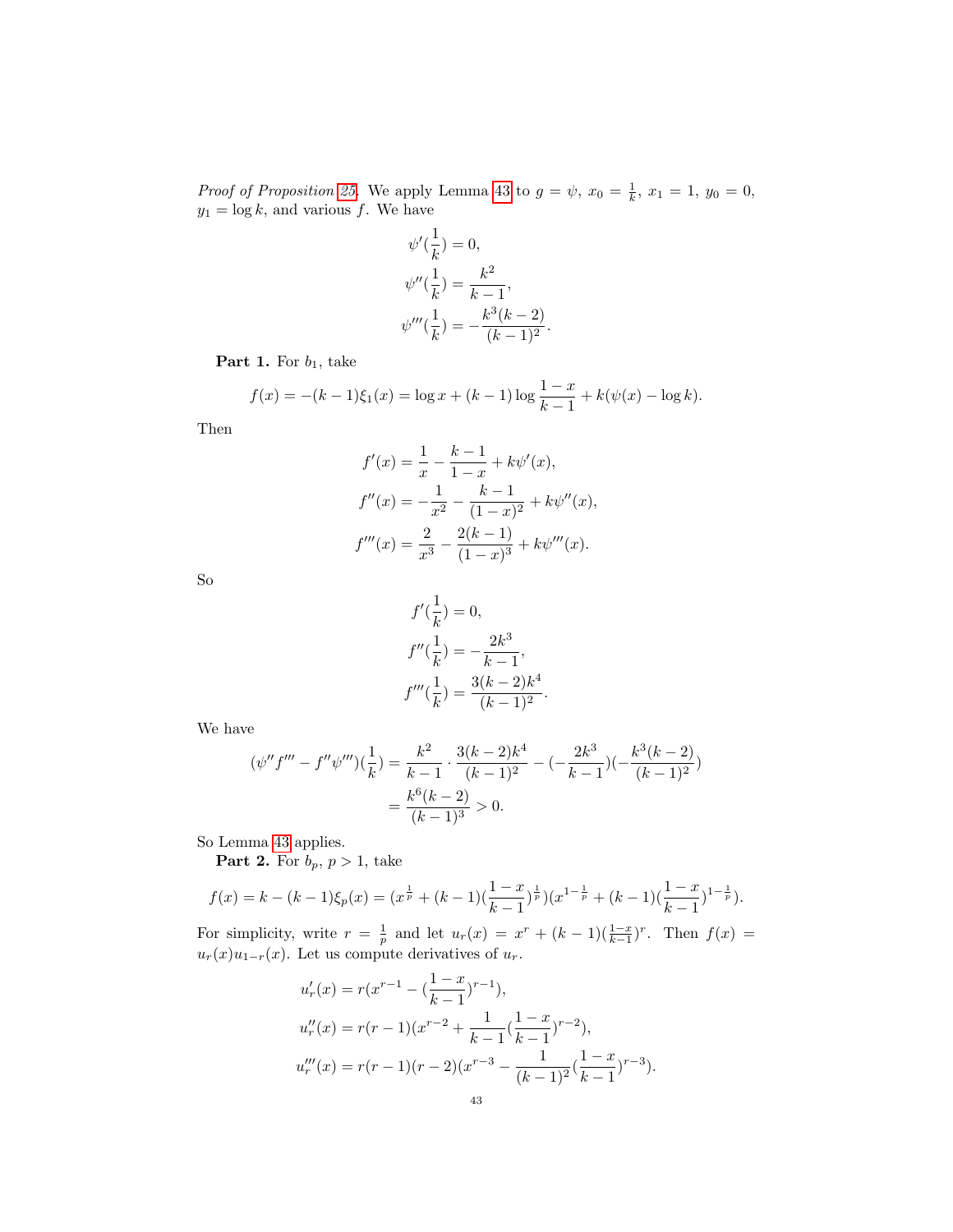So

$$
u_r(\frac{1}{k}) = k^{1-r},
$$
  
\n
$$
u'_r(\frac{1}{k}) = 0,
$$
  
\n
$$
u''_r(\frac{1}{k}) = r(r-1)\frac{k}{k-1}(\frac{1}{k})^{r-2},
$$
  
\n
$$
u'''_r(\frac{1}{k}) = r(r-1)(r-2)\frac{k(k-2)}{(k-1)^2}(\frac{1}{k})^{r-3}.
$$

Now we compute derivatives of  $f$ .

$$
f'(x) = u'_r(x)u_{1-r}(x) + u_r(x)u'_{1-r}(x),
$$
  
\n
$$
f''(x) = u''_r(x)u_{1-r}(x) + 2u'_r(x)u'_{1-r}(x) + u_r(x)u''_{1-r}(x),
$$
  
\n
$$
f'''(x) = u'''_r(x)u_{1-r}(x) + 3u''_r(x)u'_{1-r}(x) + 3u'_r(x)u''_{1-r}(x) + u_r(x)u''_{1-r}(x).
$$

$$
_{\rm So}
$$

$$
f'(\frac{1}{k}) = 0,
$$
  
\n
$$
f''(\frac{1}{k}) = r(r-1)\frac{k}{k-1}(\frac{1}{k})^{r-2} \cdot k^r + (1-r)(-r)\frac{k}{k-1}(\frac{1}{k})^{-r-1} \cdot k^{1-r}
$$
  
\n
$$
= 2r(r-1)\frac{k^3}{(k-1)},
$$
  
\n
$$
f'''(\frac{1}{k}) = r(r-1)(r-2)\frac{k(k-2)}{(k-1)^2}(\frac{1}{k})^{r-3} \cdot k^r
$$
  
\n
$$
+ (1-r)(-r)(-r-1)\frac{k(k-2)}{(k-1)^2}(\frac{1}{k})^{-r-2} \cdot k^{1-r},
$$
  
\n
$$
= -3r(r-1)\frac{k^4(k-2)}{(k-1)^2}.
$$

So

$$
(\psi''f''' - f''\psi''')\left(\frac{1}{k}\right) = \frac{k^2}{k-1}(-3r(r-1)\frac{k^4(k-2)}{(k-1)^2})
$$

$$
-2r(r-1)\frac{k^3}{(k-1)}\left(-\frac{k^3(k-2)}{(k-1)^2}\right)
$$

$$
= r(1-r)\frac{k^6(k-2)}{(k-1)^3} > 0.
$$

So Lemma [43](#page-41-1) applies.

**Part 3.** For  $s_{\lambda}$ , take

$$
f(x) = \psi(\lambda x + \frac{1-\lambda}{k}).
$$

Then

$$
f'(x) = \lambda \psi'(\lambda x + \frac{1-\lambda}{k}),
$$
  

$$
f''(x) = \lambda^2 \psi''(\lambda x + \frac{1-\lambda}{k}),
$$
  

$$
f'''(x) = \lambda^3 \psi'''(\lambda x + \frac{1-\lambda}{k}).
$$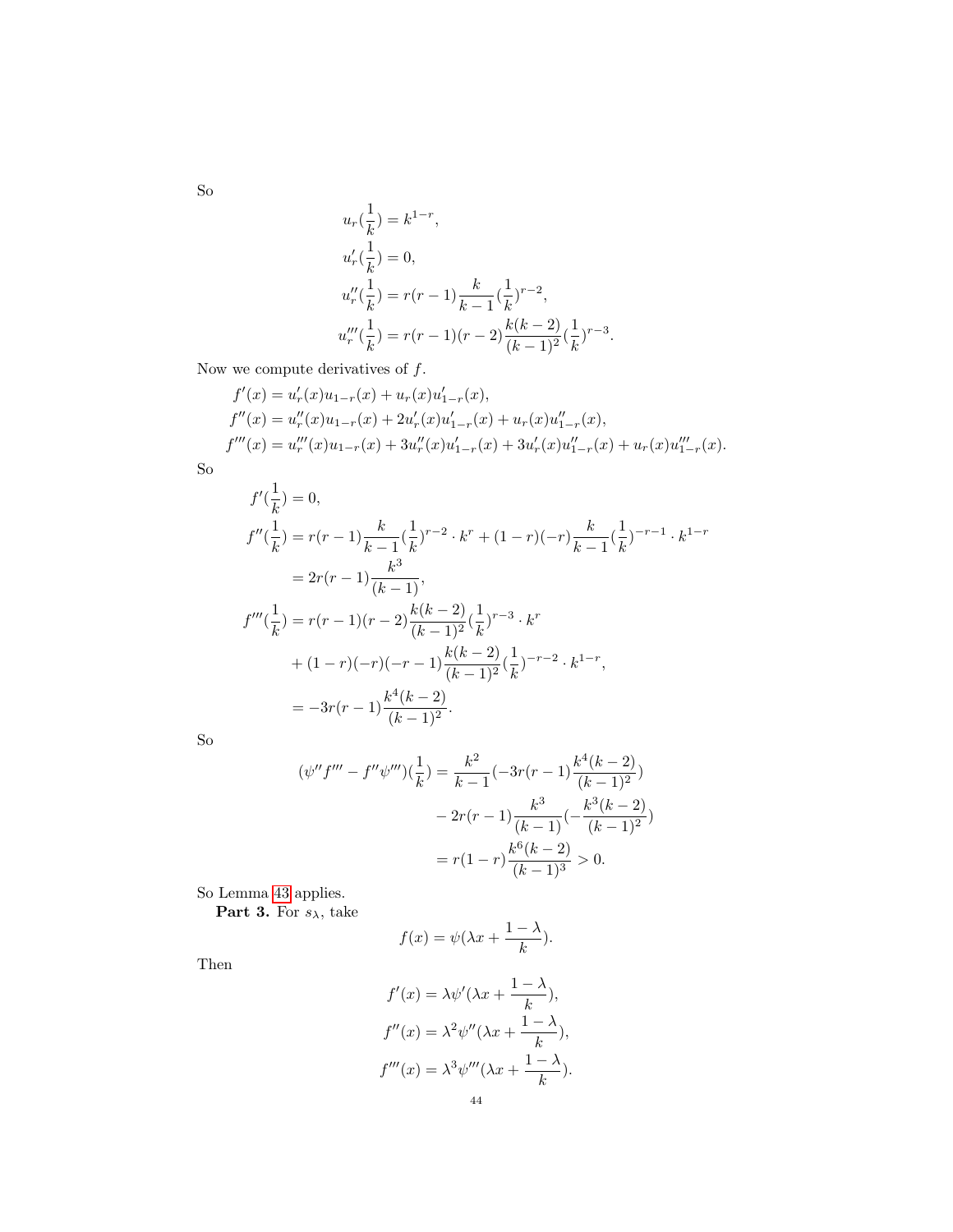So

$$
f'(\frac{1}{k}) = 0,
$$
  
\n
$$
f''(\frac{1}{k}) = \lambda^2 \psi''(\frac{1}{k}) = \lambda^2 \frac{k^2}{k-1},
$$
  
\n
$$
f'''(\frac{1}{k}) = \lambda^3 \psi'''(\frac{1}{k}) = -\lambda^3 \frac{k^3(k-2)}{(k-1)^2}.
$$

We have

$$
(\psi''f''' - f''\psi''')\left(\frac{1}{k}\right) = \frac{k^2}{k-1}(-\lambda^3 \frac{k^3(k-2)}{(k-1)^2}) - \lambda^2 \frac{k^2}{k-1}(-\frac{k^3(k-2)}{(k-1)^2})
$$

$$
= \frac{k^5(k-2)}{(k-1)^3}(\lambda^2 - \lambda^3) > 0.
$$

So Lemma [43](#page-41-1) applies.

#### Appendix D. Concavity of log-Sobolev coefficients

<span id="page-44-0"></span>Let K be a Markov kernel with stationary distribution  $\pi$ . Define Dirichlet form  $\mathcal{E}(\cdot, \cdot)$  and entropy form  $Ent(\cdot)$  as in the introduction.

For  $r \in \mathbb{R}$ , we consider the tightest  $\frac{1}{r}$ -log-Sobolev inequality, corresponding to

$$
b_{\frac{1}{r}}(x) := \inf_{\substack{f: \mathcal{X} \to \mathbb{R}_{\geq 0}, \\ \mathbb{E}_{\pi} f = 1, \text{Ent}_{\pi}(f) = x}} \mathcal{E}(f^r, f^{1-r}),
$$
  

$$
\Phi_{\frac{1}{r}}(y) := \inf_{\substack{f: \mathcal{X} \to \mathbb{R}_{\geq 0}, \\ \mathbb{E}_{\pi} f = 1, \mathcal{E}(f^r, f^{1-r}) = y}} \text{Ent}_{\pi}(f).
$$

The  $\frac{1}{r}$ -log-Sobolev constant is

$$
\alpha'_{\frac{1}{r}}:=\inf_{x>0}\frac{b_{\frac{1}{r}}(x)}{x}=\inf_{y>0}\frac{y}{\Phi_{\frac{1}{r}}(y)}.
$$

**Remark 44.** When  $r = 0$ , the fraction  $\frac{1}{r}$  should be understood as a formal symbol. For  $r \in (0, 1)$ ,  $\alpha'_{\frac{1}{r}}$  is the same as  $\alpha_{\frac{1}{r}}$  defined in the Introduction. However, in general  $\alpha'_1$  is not equal to  $\alpha_1$ . We use the superscript *t* to emphasize the difference.

## Proposition 45. We have

- (1) For fixed x,  $b_1(x)$  is concave in r.
- (2) For fixed y,  $\Phi_{\frac{1}{r}}^{\frac{1}{r}}(y)$  is convex in r.
- (3)  $\alpha'_{\frac{1}{r}}$  is concave in r.

Furthermore, if  $(K, \pi)$  is reversible, then

- (1) For fixed x,  $b_{\frac{1}{r}}(x)$  is maximized at  $r = \frac{1}{2}$ .
- (2) For fixed y,  $\Phi_{\frac{1}{r}}(y)$  is minimized at  $r = \frac{1}{2}$ .
- (3)  $\alpha'_{\frac{1}{r}}$  is maximized at  $r = \frac{1}{2}$ .

*Proof.* Because  $\Phi_{\frac{1}{r}}$  is the inverse function of  $b_{\frac{1}{r}}$ , it suffices to prove statements about  $b_1$ . Because inf of concave functions is still concave, it suffices to prove that for any  $\overline{f}: \mathcal{X} \to \mathbb{R}_{\geq 0}, \mathbb{E}_{\pi} f = 1, \mathcal{E}(f^r, f^{1-r})$  is concave in r.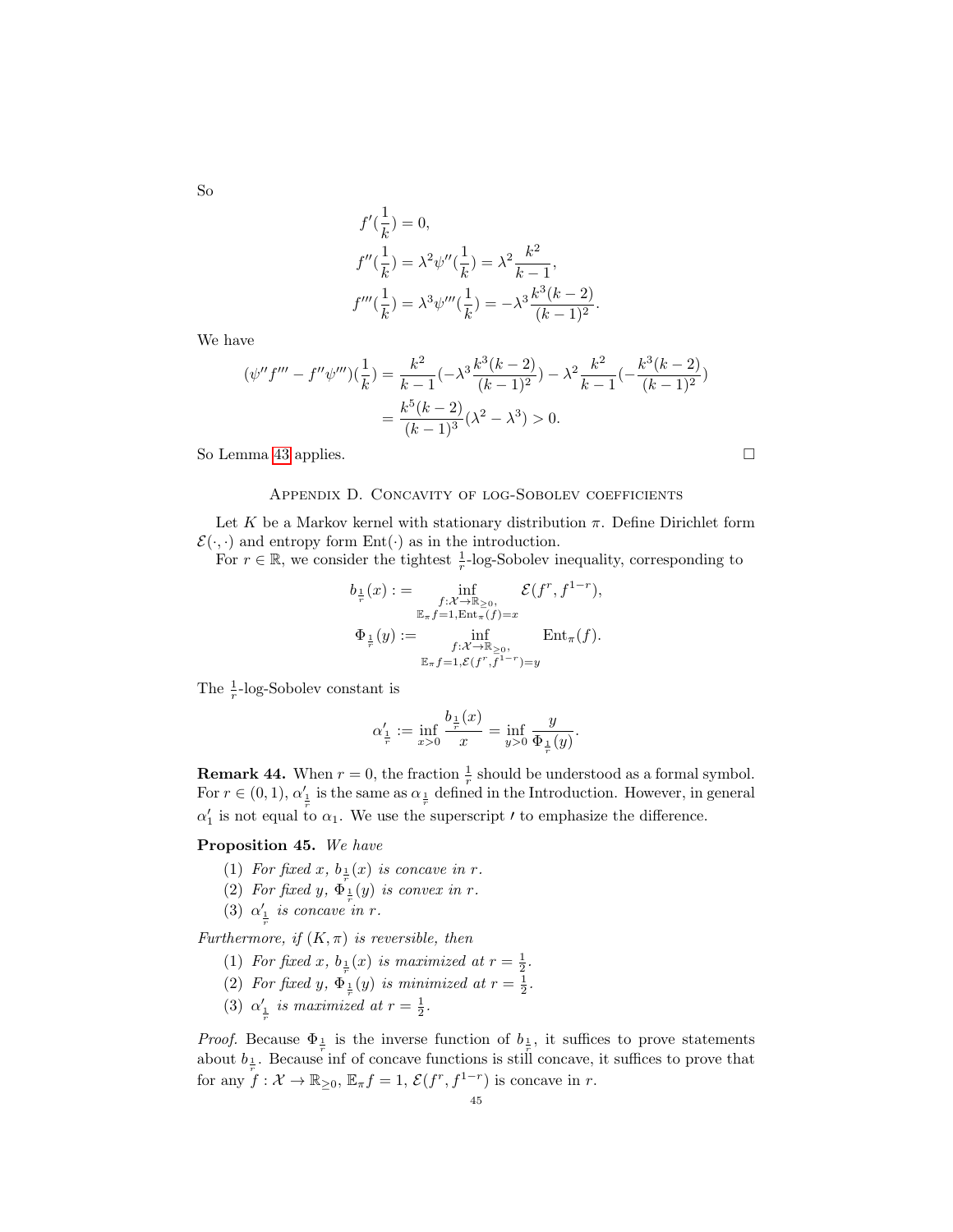$$
\frac{d}{dr^2} \mathcal{E}(f^r, f^{1-r}) = \frac{d}{dr^2} \sum_{x,y \in \mathcal{X}} (I - K)(x, y) f(y)^r f(x)^{1-r} \pi(x)
$$
\n
$$
= \sum_{x,y \in \mathcal{X}} (I - K)(x, y) f(y)^r f(x)^{1-r} \pi(x) (\log f(y) - \log f(x))^2
$$
\n
$$
= \sum_{x \neq y \in \mathcal{X}} -K(x, y) f(y)^r f(x)^{1-r} \pi(x) (\log f(y) - \log f(x))^2
$$
\n
$$
\leq 0.
$$

When the Markov chain is reversible, we have  $\mathcal{E}(f,g) = \mathcal{E}(g,f)$ . So  $b_{\frac{1}{r}}(x) =$  $b_{\frac{1}{1-r}}(x)$  and by concavity,  $b_{\frac{1}{r}}(x)$  is maximized at  $r=\frac{1}{2}$ .

#### <span id="page-45-2"></span>**ACKNOWLEDGEMENT**

The authors are grateful to Jingbo Liu for helpful discussions on reconstruction problems on trees, and to anonymous reviewers for valuable comments.

#### <span id="page-45-3"></span>**REFERENCES**

- <span id="page-45-14"></span><span id="page-45-11"></span><span id="page-45-10"></span><span id="page-45-8"></span><span id="page-45-6"></span><span id="page-45-5"></span>[AG76] R. Ahlswede and P. Gács. Spreading of sets in product spaces and hypercontraction of the Markov operator. The Annals of Probability, pages 925–939, 1976. [Ber67] A. J. Bernstein. Maximally connected arrays on the n-cube. SIAM Journal on Applied Mathematics, 15(6):1485–1489, 1967. [BGM+16] M. Braverman, A. Garg, T. Ma, H. L. Nguyen, and D. P. Woodruff. Communication lower bounds for statistical estimation problems via a distributed data processing inequality. In Proceedings of the forty-eighth annual ACM symposium on Theory of Computing, pages 1011–1020. ACM, 2016. [BMNN16] J. Banks, C. Moore, J. Neeman, and P. Netrapalli. Information-theoretic thresholds for community detection in sparse networks. In Conference on Learning Theory, pages 383–416, 2016. [BRZ95] P. M. Bleher, J. Ruiz, and V. A. Zagrebnov. On the purity of the limiting Gibbs state for the Ising model on the Bethe lattice. Journal of Statistical Physics, 79(1- 2):473–482, 1995. [BST10] B. Bhatnagar, A. Sly, and P. Tetali. Reconstruction threshold for the hardcore model. In Approximation, Randomization, and Combinatorial Optimization. Algorithms and Techniques, pages 434–447. Springer, 2010. [BT06] S. G. Bobkov and P. Tetali. Modified logarithmic Sobolev inequalities in discrete settings. Journal of Theoretical Probability, 19(2):289–336, 2006. [BVVW11] N. Bhatnagar, J. Vera, E. Vigoda, and D. Weitz. Reconstruction for colorings on trees. SIAM Journal on Discrete Mathematics, 25(2):809–826, 2011. [Cha13] P. Chansangiam. Operator monotone functions: Characterizations and integral representations. arXiv preprint arXiv:1305.2471, 2013. [CKZ98] J. Cohen, J. H. B. Kempermann, and Gh. Zbǎganu. Comparisons of stochastic matrices with applications in information theory, statistics, economics and population. Springer Science & Business Media, 1998. [COKPZ18] A. Coja-Oghlan, F. Krzakala, W. Perkins, and L. Zdeborova. Information-theoretic thresholds from the cavity method. Advances in Mathematics, 333:694–795, 2018. [CRS94] M. Choi, M.B. Ruskai, and E. Seneta. Equivalence of certain entropy contraction coefficients. Linear algebra and its applications, 208:29–36, 1994. [DSC96] P. Diaconis and L. Saloff-Coste. Logarithmic Sobolev inequalities for finite Markov
- <span id="page-45-13"></span><span id="page-45-12"></span><span id="page-45-9"></span><span id="page-45-7"></span><span id="page-45-4"></span><span id="page-45-1"></span><span id="page-45-0"></span>chains. The Annals of Applied Probability, 6(3):695–750, 1996.
- <span id="page-45-15"></span>[Eft15] C. Efthymiou. Reconstruction/non-reconstruction thresholds for colourings of general Galton-Watson trees. Approximation, Randomization, and Combinatorial Optimization. Algorithms and Techniques, page 756, 2015.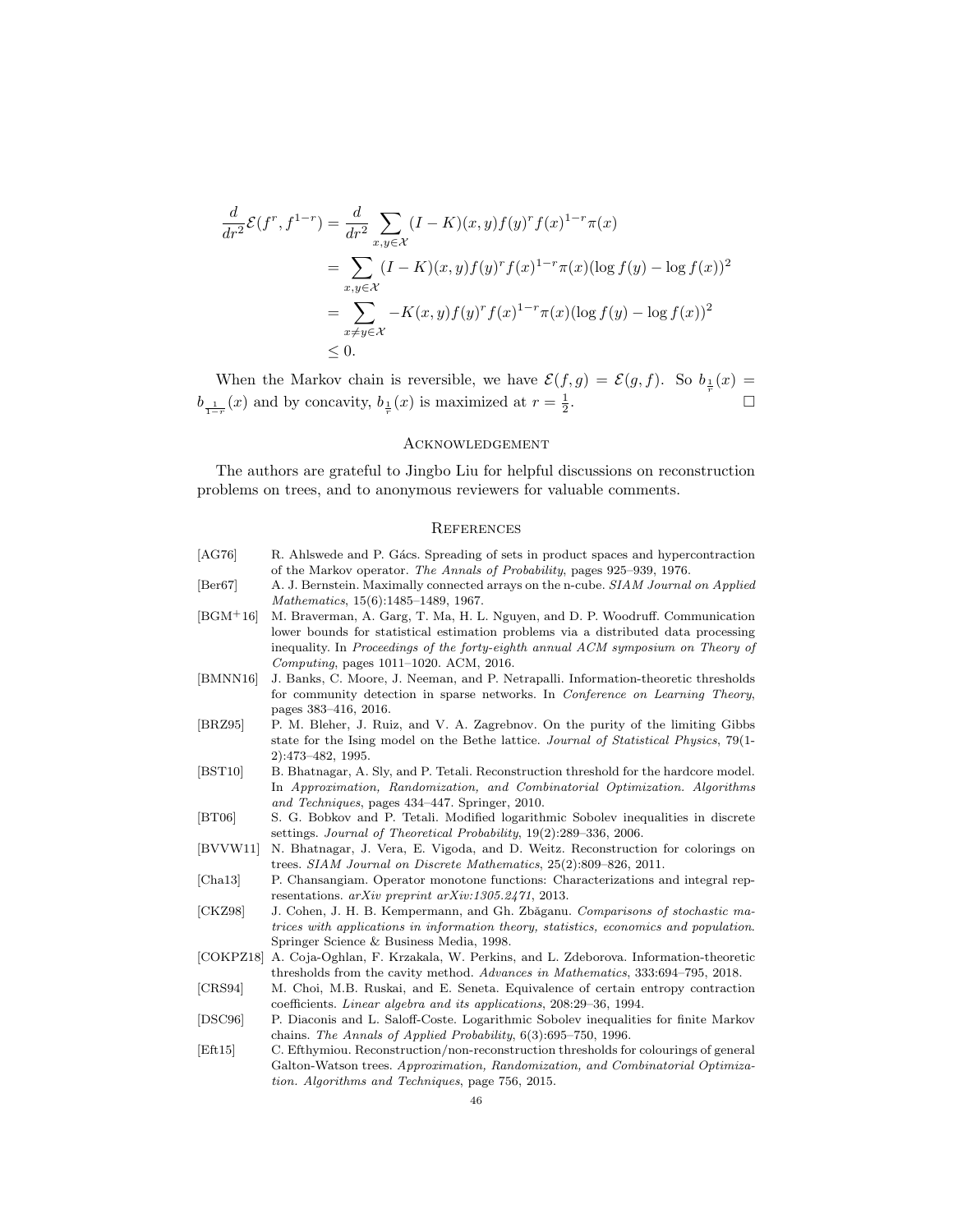- <span id="page-46-9"></span>[EKPS00] W. Evans, C. Kenyon, Y. Peres, and L. J. Schulman. Broadcasting on trees and the Ising model. The Annals of Applied Probability, 10(2):410–433, 2000.
- <span id="page-46-6"></span>[ES99] W. S. Evans and L. J. Schulman. Signal propagation and noisy circuits. IEEE Transactions on Information Theory, 45(7):2367–2373, 1999.
- <span id="page-46-21"></span>[FK09a] M. Formentin and C. Külske. On the purity of the free boundary condition Potts measure on random trees. Stochastic Processes and their Applications, 119(9):2992-3005, 2009.
- <span id="page-46-13"></span>[FK09b] M. Formentin and C. Külske. A symmetric entropy bound on the non-reconstruction regime of Markov chains on Galton-Watson trees. Electronic Communications in Probability, 14:587–596, 2009.
- <span id="page-46-3"></span>[Goe04] S. Goel. Modified logarithmic Sobolev inequalities for some models of random walk. Stochastic Processes and Their Applications, 114(1):51–79, 2004.
- <span id="page-46-1"></span>[Gro75] L. Gross. Logarithmic Sobolev inequalities. American Journal of Mathematics, 97(4):1061–1083, 1975.
- <span id="page-46-18"></span>[Har64] L. H. Harper. Optimal assignments of numbers to vertices. Journal of the Society for Industrial and Applied Mathematics, 12(1):131–135, 1964.
- <span id="page-46-19"></span>[Har76] S. Hart. A note on the edges of the n-cube. *Discrete Mathematics*, 14(2):157–163, 1976.
- <span id="page-46-8"></span>[HLPS19] U. Hadar, J. Liu, Y. Polyanskiy, and O. Shayevitz. Communication complexity of estimating correlations. In Proceedings of the fifty-first annual ACM symposium on Theory of computing, pages 792–803. ACM, 2019.
- <span id="page-46-10"></span>[KS66] H. Kesten and B. P. Stigum. Additional limit theorems for indecomposable multidimensional Galton-Watson processes. The Annals of Mathematical Statistics, 37(6):1463–1481, 1966.
- <span id="page-46-5"></span>[Lin64] J. H. Lindsey. Assignment of numbers to vertices. The American Mathematical Monthly, 71(5):508–516, 1964.
- <span id="page-46-12"></span>[LN19] W. Liu and N. Ning. Large degree asymptotics and the reconstruction threshold of the asymmetric binary channels. Journal of Statistical Physics, 174(6):1161–1188, 2019.
- <span id="page-46-20"></span>[Lyo90] R. Lyons. Random walks and percolation on trees. The Annals of Probability, pages 931–958, 1990.
- <span id="page-46-15"></span>[Mas14] L. Massoulié. Community detection thresholds and the weak Ramanujan property. In Proceedings of the forty-sixth annual ACM symposium on Theory of computing, pages 694–703. ACM, 2014.
- <span id="page-46-11"></span>[MM06] M. Mézard and A. Montanari. Reconstruction on trees and spin glass transition. Journal of statistical physics, 124(6):1317–1350, 2006.
- <span id="page-46-17"></span>[MNS15] E. Mossel, J. Neeman, and A. Sly. Reconstruction and estimation in the planted partition model. Probability Theory and Related Fields, 162(3-4):431–461, 2015.
- <span id="page-46-16"></span>[MNS18] E. Mossel, J. Neeman, and A. Sly. A proof of the block model threshold conjecture. Combinatorica, 38(3):665–708, 2018.
- <span id="page-46-2"></span>[MOS13] E. Mossel, K. Oleszkiewicz, and A. Sen. On reverse hypercontractivity. Geometric and Functional Analysis, 23(3):1062–1097, 2013.
- <span id="page-46-14"></span>[MP03] E. Mossel and Y. Peres. Information flow on trees. The Annals of Applied Probability, 13(3):817–844, 2003.
- <span id="page-46-23"></span>[MP18] A. Makur and Y. Polyanskiy. Comparison of channels: criteria for domination by a symmetric channel. IEEE Transactions on Information Theory, 64(8):5704–5725, 2018.
- <span id="page-46-22"></span>[MSW07] F. Martinelli, A. Sinclair, and D. Weitz. Fast mixing for independent sets, colorings, and other models on trees. Random Structures & Algorithms,  $31(2):134-172$ , 2007.
- <span id="page-46-0"></span>[PS19] Y. Polyanskiy and A. Samorodnitsky. Improved log-Sobolev inequalities, hypercontractivity and uncertainty principle on the hypercube. Journal of Functional Analysis, page 108280, 2019.
- <span id="page-46-4"></span>[PW17] Y. Polyanskiy and Y. Wu. Strong data-processing inequalities for channels and Bayesian networks. In Convexity and Concentration, pages 211–249. Springer, 2017.
- <span id="page-46-7"></span>[PW18] Y. Polyanskiy and Y. Wu. Application of information-percolation method to reconstruction problems on graphs. arXiv preprint arXiv:1806.04195, 2018.
- <span id="page-46-24"></span>[Rén59] A. Rényi. On measures of dependence. Acta Mathematica Hungarica, 10(3-4):441– 451, 1959.